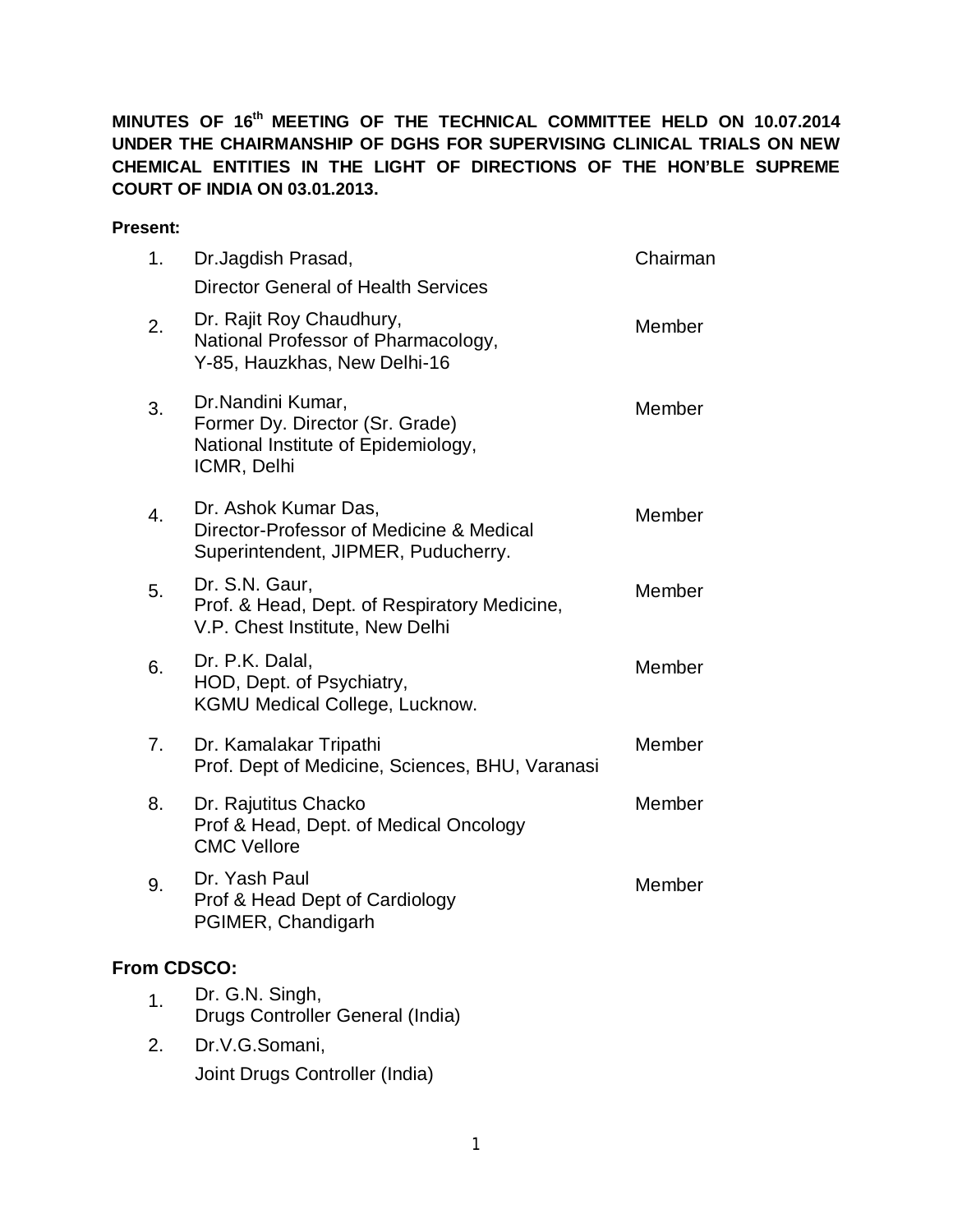- 3. Sh. A.K. Pradhan, Deputy Drugs Controller (India)
- 4. Sh. R.Chandrashekar Deputy Drugs Controller (India)
- 5. Mrs. A Visala Deputy Drugs Controller (India)

The Chairman welcome the members and stated that this Committee is an important Committee not only for evaluation of clinical trial proposals but the Committee can also recommend measures for strengthening the functioning of CDSCO in respect of its various activities including approval of new drugs, clinical trials, imports etc.

Before taking up evaluation of the clinical trial proposals as per the agenda, the Committee deliberated various issues for strengthing of CDSCO and recommended as under:

- 1. The Technical Committee should be expanded to have at least 1 member from each of the various therapeutic areas.
- 2. The Committee should invite the industry representative/stakeholders within 3 months to consider their suggestions/issues to improve the regulatory process in respect of approval of clinical trials, new drugs etc. as well as improvement in overall drug regulatory activities in the country.
- 3. In certain situations where the matters related to CDSCO activities needs to be addressed urgently, the Chairman can take decision in his wisdom and the decision may be placed before the Committee in its next meeting for consideration.
- 4. The Zonal offices of CDSCO should submit report regularly to CDSCO (HQ) giving details of the activities performed by these offices. CDSCO(HQ) should assess the report and resolve the unaddressed issues.
- 5. Involvement of CDSCO in granting various certificate/ NOCs for export of drugs to five countries viz. USA,UK, Canada, Japan & Australia which have well developed drug regulatory system may not be required as these countries assess the suitability of import of drugs from India before they allow import of such drugs into their country.
- 6. In order to address pending issues raised by the applicants for grant of various approval/ licenses granted by CDSCO, the office should create a Grievance Cell which will address such issues regularly on daily basis.
- 7. As regards to issues of quality of generic drugs, the Committee recommended that consideration should be given to make Bioequivalent study as a requirement for grant of manufacturing license to manufacture such drugs in the country.
- 8. The generic drug manufacturer should have R &D facility either of their own or use such facilities of other companies for product development, process validation, analytical testing etc. before such drugs are released for marketing.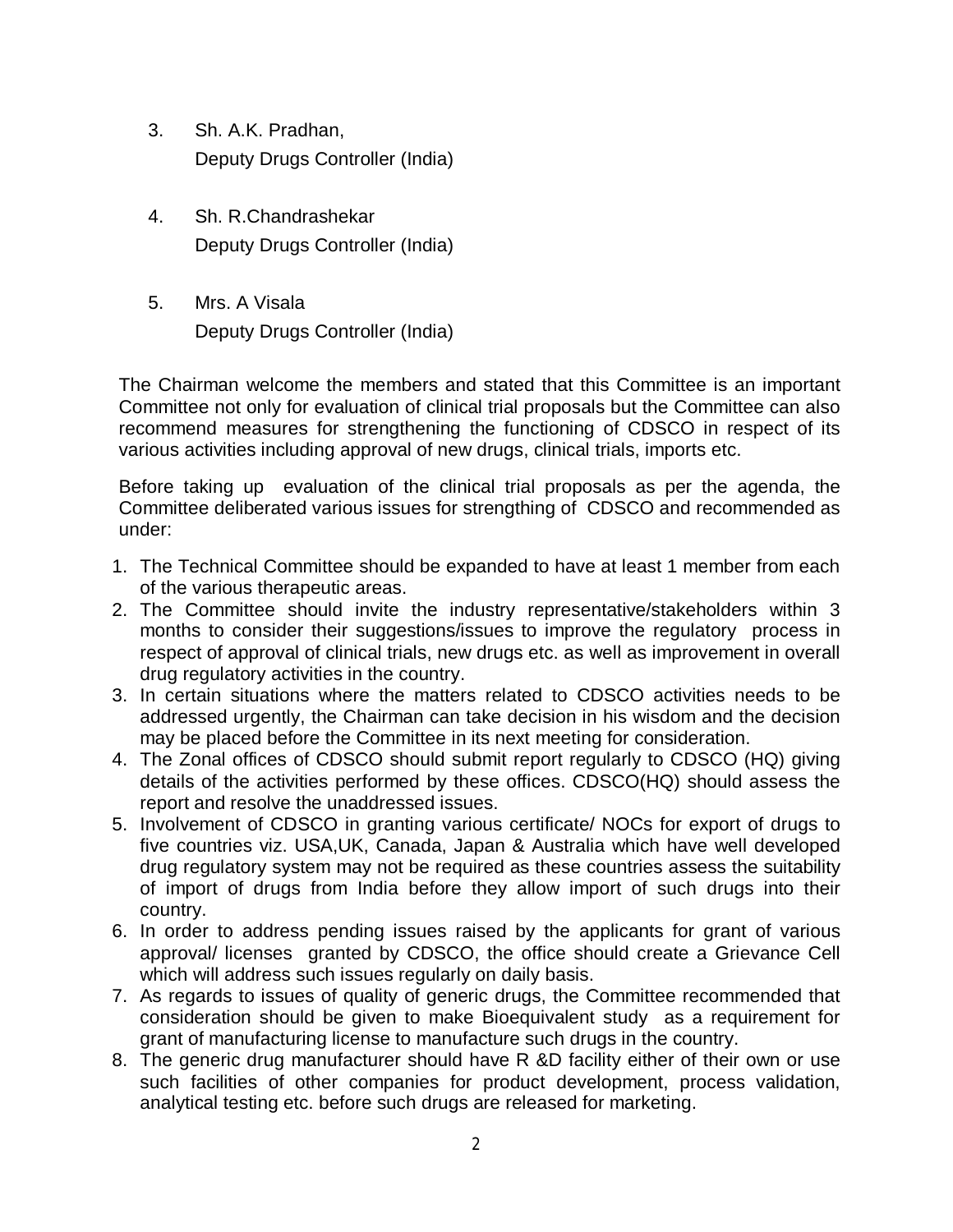The Chairman stressed the need of regular follow up to take necessary actions in respect of above recommendations for strengthening the drug regulatory system in the country.

The Committee then deliberated the proposal of clinical trials as under:

#### **1. Evaluation details with respect to risk** *vs* **benefit, innovation vs existing therapies & unmet medical need in the country for 157 Global clinical trial proposals which were earlier considered by the Technical Committee as per the order of Hon'ble Supreme Court.**

Committee was appraised that the Hon'ble Supreme Court of India, vide its order dated 21.04.2014 in the matter of W.P. (C) No. 33/2012 of SwasthyaAdhikarManch, Indore &Anr Vs. Ministry of Health and Family Welfare &Ors. with WP(C) No. 779/2012 regarding clinical trials, has issued following observations/ directions :

 Sanjay Parikh, learned counsel for the petitioners in Writ Petition (Civil) No. 33 of 2012, with regard to non-compliance of our previous orders dated 21.10.2013 and 10.03.2014, Mr. Siddharth Luthra, learned Additional Solicitor General, prays for time to seeks instructions and file comprehensive affidavit on behalf of the Union of India through competent authority. Comprehensive affidavit shall be filed by the Union of India within eight weeks.

• From the additional affidavit dated 10.03.2014 (filed on 17.04.2014) filed by Mr. Lov Verma, Secretary, Ministry of Health and Family Welfare, Government of India, it is not clear whether the Technical Committee and the Apex Technical Committee have evaluated Global Clinical Trials (GCTs)/New Clinical Trials (NCEs) having regard to three parameters, namely, (i) assessment of risk versus benefit to the patients, (ii) innovation vis-à-vis existing therapeutic option and (iii) unmet medical need in the country as indicated in the order dated 21.10.2013.

 To obviate any controversy in future in this regard, we direct that henceforth in the Format seeking information from the applicants, three specific columns regarding the above parameters shall be inserted for the purpose of New Clinical Entities/Global Clinical Trials.

As per the order of Hon'ble Supreme Court the three parameters namely , (i) assessment of risk versus benefit to the patients, (ii) innovation vis-avis existing therapeutic option and (iii) unmet medical need in the country have already been inserted in the format seeking information from the applicant.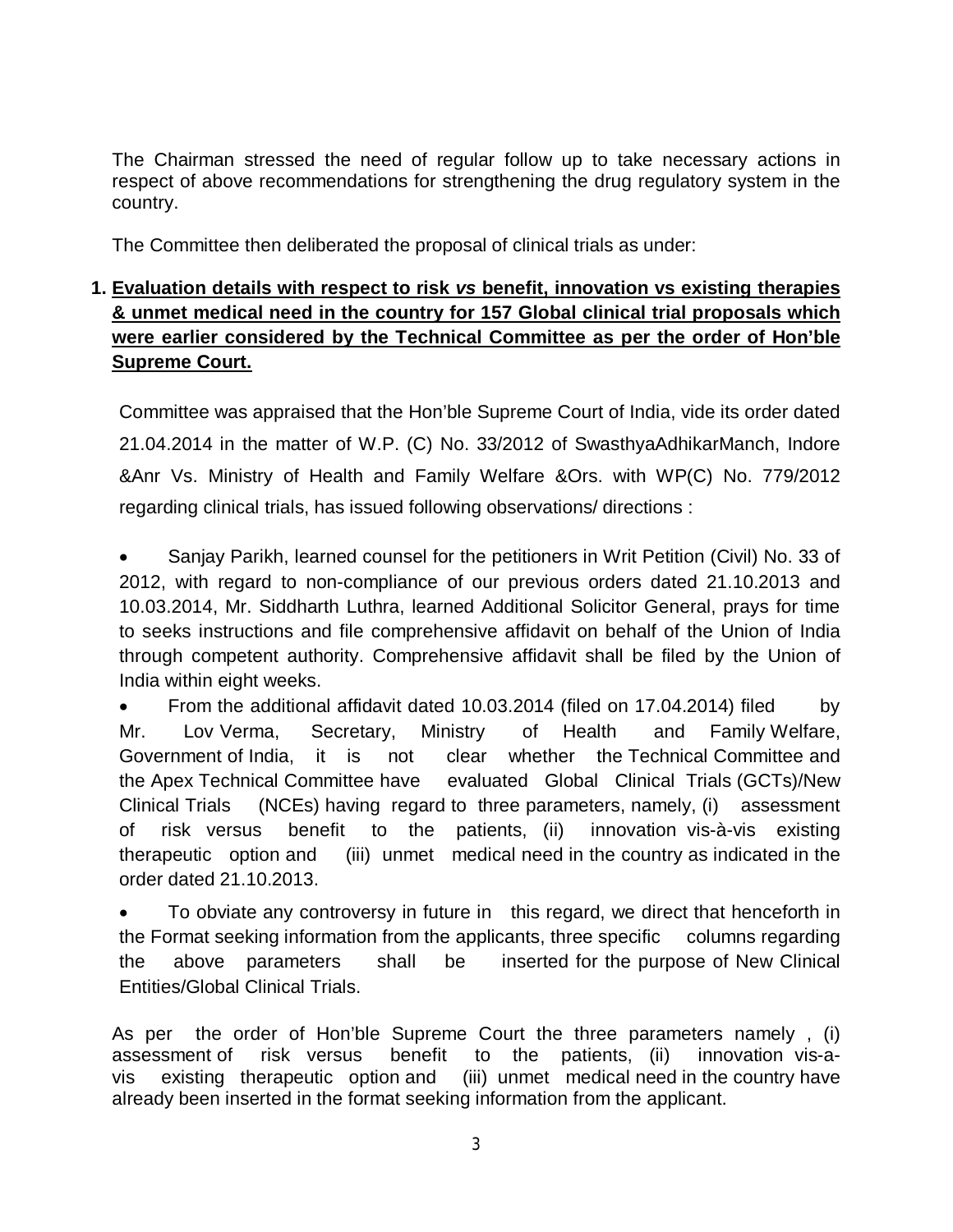With regard to evaluation of 157 cases of Global Clinical Trials, the Committee noted that these cases of the clinical trials were considered by the Committee in the meetings on 28.11.2013, and 15.01.2014, 16.01.2014 in terms of i) assessment of risk versus benefit to the patients, (ii) innovation vis-à-vis existing therapeutic option and (iii) unmet medical need in the country.

The details of the status of the total 157 Global clinical trial proposals at the time of their evaluation were as under:

| S. No | <b>Status</b>                                                             | <b>No. of Trials</b> |
|-------|---------------------------------------------------------------------------|----------------------|
| 01    | Ongoing                                                                   | 65                   |
| 02    | Completed                                                                 | 39                   |
| 03    | Not initiated                                                             | 13                   |
| 04    | Withdrawn by the respective<br>applicant without any patient<br>enrolment | 25                   |
| 05    | Suspended by the respective<br>applicant prematurely                      | 15                   |
| 06    | Total                                                                     | 157                  |

The Committee considered the details of the data relating to the safety and efficacy of the study drugs, details of protocols containing the objective of the of studies, inclusion and exclusion criteria for enrollment of patient, treatment, assessment of safety and efficacy parameters etc. keeping in view the following aspects:

- (a) risk versus benefits to the subjects,
- (b) innovation vis-à-vis existing therapy and
- (c) unmet need to the Indian population

After considering these details, the Technical Committee recommended the continuance of the 64 out of 65 ongoing trials as they meet all the relevant aspects of safety and efficacy.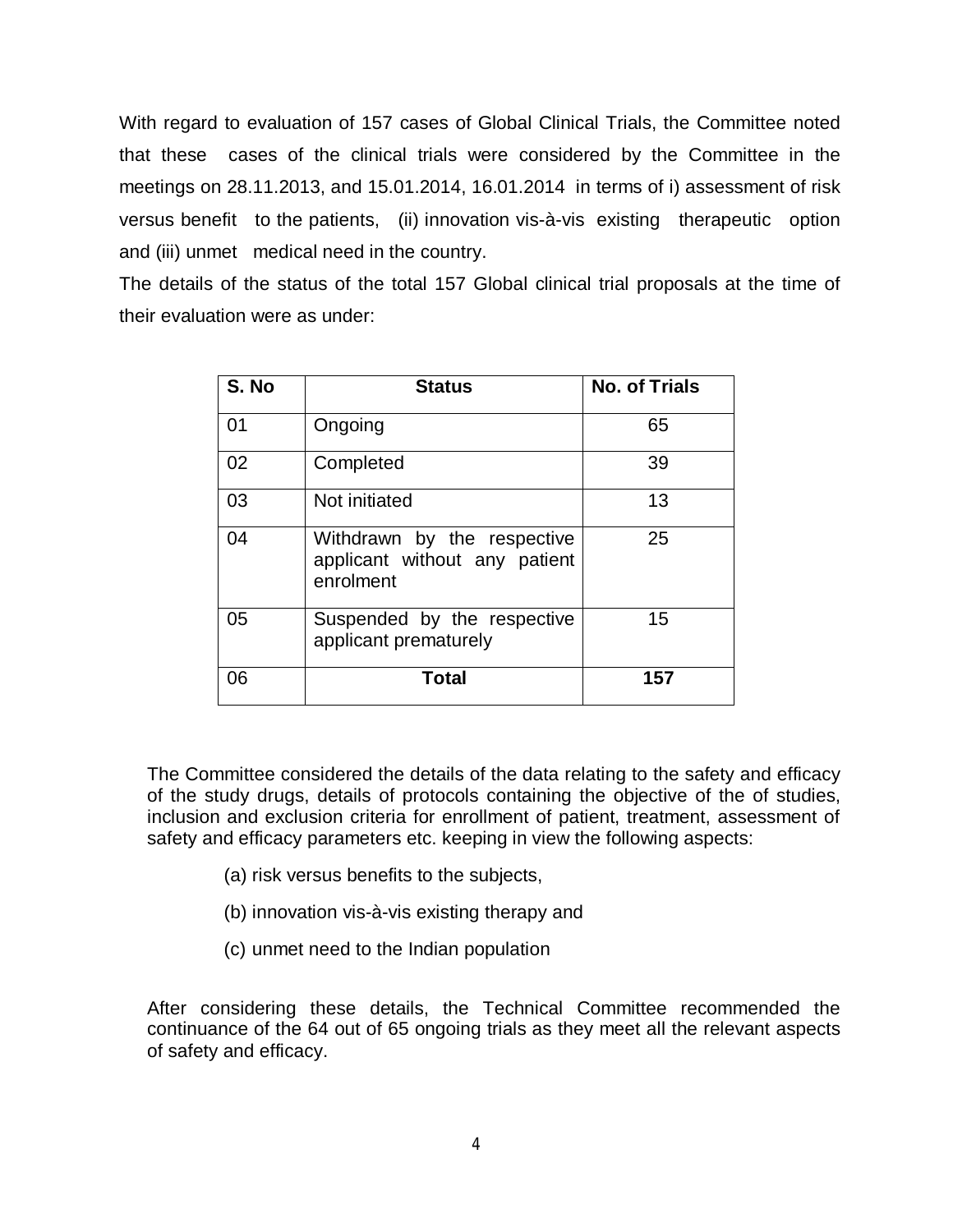In respect of one case relating to clinical trial in patients with advanced HIV disease entitled "Reducing early mortality and early morbidity by empiric tuberculosis treatment regimen", the Committee had opined that prophylactic anti TB treatment is acceptable. However, empiric treatment with anti-TB drugs in HIV patients may not be justified given the risk vs. benefit to the patients. Therefore, the Committee recommended that the report of the Data Safety Monitoring Board (DSMB) as constituted by the Sponsor for this trial shall be submitted to the Committee for evaluation. Till such time the DSMB report is evaluated by the Committee, there should be no further enrolment of any new subject in this trial. However, the trial should continue with the subjects already recruited in the study.

In respect of the 13 cases which have not yet been initiated by the respective applicants, one case refers to the same study relating to clinical trial in patients with advanced HIV disease entitled "Reducing early mortality and early morbidity by empiric tuberculosis treatment regimen". The Committee recommended that the other 12 cases meet all the requirements of safety and efficacy particularly in terms of assessment of risk versus benefit to the patients, innovation vis-à-vis existing therapeutic option and unmet medical need in the country.

The remaining cases, 39 were completed, 25 cases were withdrawn by the respective applicants without any patient enrolment and 15 cases were suspended by the applicants. The Technical Committee did not recommend any specific actions in these cases.

The Apex Committee in its meeting considered and approved the recommendations of the Committee, in its meeting held on 06.12.2013 and 24.01.2014.

However, in respect of the 25 withdrawn cases and 15 suspended cases, the Apex Committee after detailed deliberation recommended that the respective applicants of these cases should be informed by DCGI that the permissions granted to conduct these clinical trials should be treated as withdrawn and these studies should not be initiated/re-started without prior permission from CDSCO.

However, in light of the order of Hon'ble Supreme Court dated 21.04.2014 as mentioned above, the Committee considered mentioning the evaluation details with respect to i) assessment of risk versus benefit to the patients, (ii) innovation vis-àvis existing therapeutic option and (iii) unmet medical need in the country for the GCTs which were either ongoing or not initiated at the time of their evaluation by the Committee.

Accordingly, the Committee mentioned the evaluation details with respect to the above three parameters for the GCTs which were either ongoing or not initiated at the time of their evaluation by the Committee. Details of the same is enclosed as **Annexure-I.**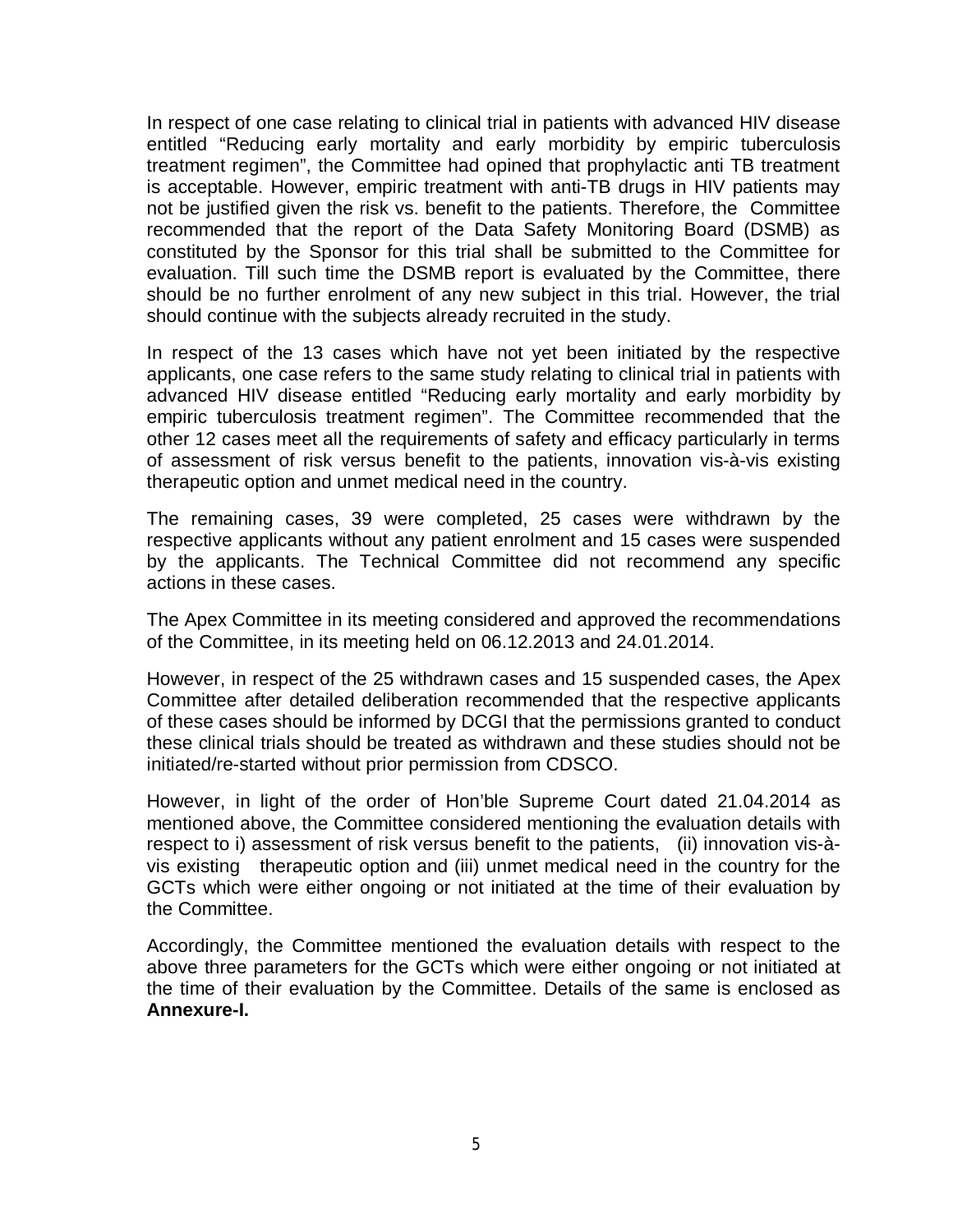## **2. Fresh proposals of Clinical Trials recommended by NDAC / IND and earlier proposals where opinion of pharmacologist / expert was needed.**

The Committee deliberated the 43 cases of fresh proposals of clinical trials. These cases have already been recommended by the NDACs.

Out of these 43 cases, 18 cases were proposals of global clinical trials/ clinical trials of NCEs (11 cases of fresh proposal and 07 cases of re-deliberation in which there was no pharmacologist in the NDAC meetings), remaining 25 cases were related to clinical trials for approval of New Drugs including fixed dose combination, subsequent new drugs and biologicals (24 cases of fresh proposal and 01 cases of re-deliberation of New Drugs in which there was no pharmacologist in the NDAC meetings).

The Committee evaluated these cases one by one and made recommendations. The Committee evaluated the 18 cases of global clinical trials/ clinical trials of NCEs considering all aspect of safety efficacy especially in terms of the three parameter viz. risk versus benefit to the patients, innovation *vis-a-vis* existing therapeutic option and unmet medical need in the country.

The recommendation of the Committee in respect of these 18 cases is enclosed as **Annexure-II.**

The recommendation of the Committee in respect of other 25 cases is enclosed as **Annexure-III.**

Out of total 43 fresh cases, the Technical Committee recommended for approval of 38 cases as per recommendation of the NDAC. In one case at Sr. No 7 in Annexure-II, the Committee recommended for approval subject to condition that if the subjects in the placebo arm are found refractory to standard of care after 3 months they should be withdrawn from the study. In 4 of the remaining 5 cases at Sr. No 5 &6 in Annexure-II and at Sr. No 5 & 13 in Annexure-III the committee recommended to obtain opinion of the pharmacologist/ specialist. Based on positive opinion the proposal can be approved as per the recommendation of the NDAC without referring to Technical Committee. In one case at Sr. No 23 in Annexure-III, the Committee recommended that the clinical trial protocol etc. should be reviewed and recommended by the SEC (NDAC). The Meeting ended with vote of thanks to Chair.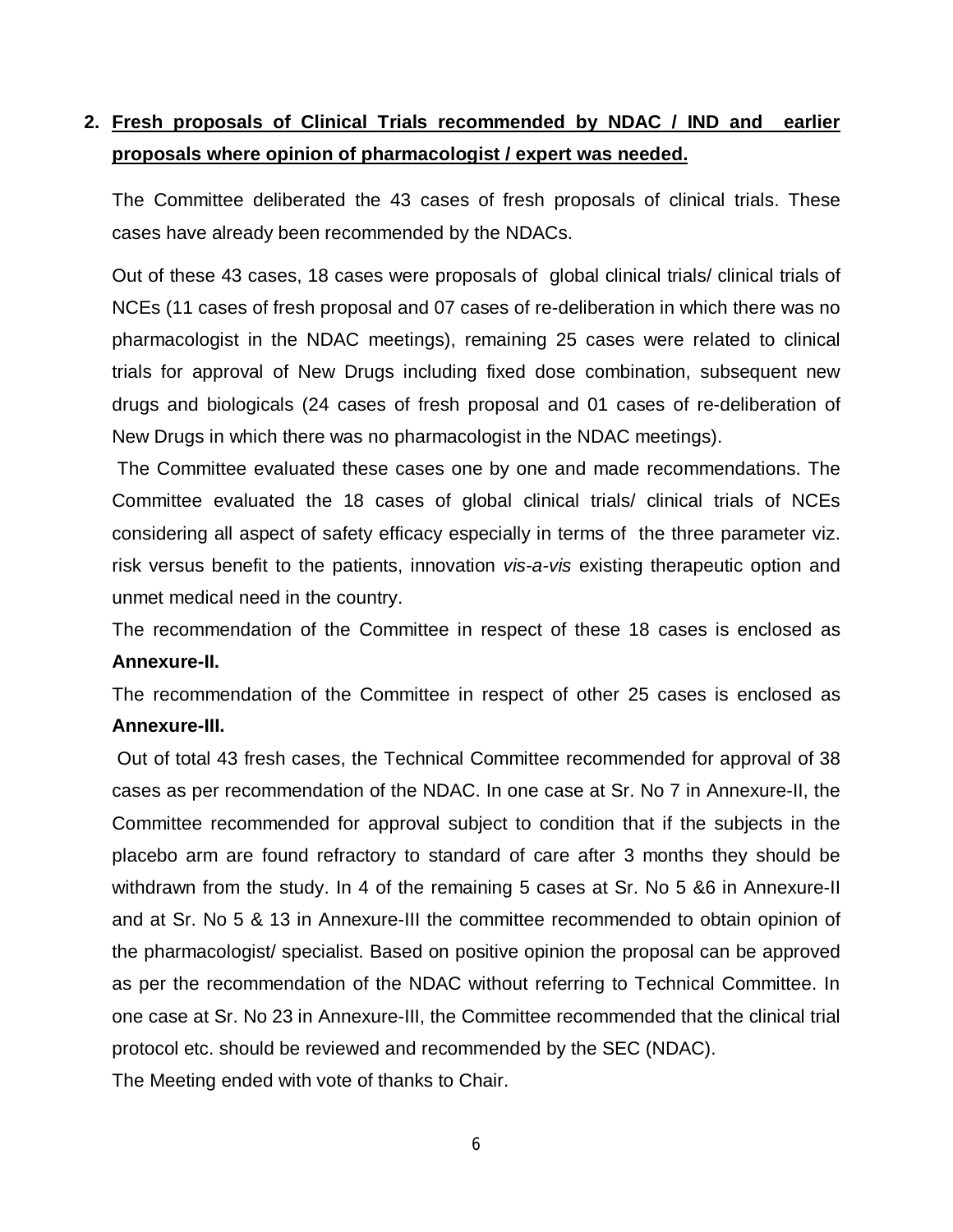#### **Annexure-I**

# **Ongoing clinical trials**

| <b>Sr No</b>     | <b>Drug</b>                          | Names of the              | <b>Protocol No</b> | <b>Evaluations in respect of</b>                                                                                                                                                                                                                                                                                                                                                                                                                                                                                                                                                                                                                                                    |
|------------------|--------------------------------------|---------------------------|--------------------|-------------------------------------------------------------------------------------------------------------------------------------------------------------------------------------------------------------------------------------------------------------------------------------------------------------------------------------------------------------------------------------------------------------------------------------------------------------------------------------------------------------------------------------------------------------------------------------------------------------------------------------------------------------------------------------|
|                  |                                      | <b>Applicant</b>          |                    | 1. risk versus benefit to the patients                                                                                                                                                                                                                                                                                                                                                                                                                                                                                                                                                                                                                                              |
|                  |                                      |                           |                    | innovation vis-a-vis existing therapeutic option<br>2.                                                                                                                                                                                                                                                                                                                                                                                                                                                                                                                                                                                                                              |
|                  |                                      |                           |                    | 3.<br>unmet medical need in the country                                                                                                                                                                                                                                                                                                                                                                                                                                                                                                                                                                                                                                             |
| $\mathbf{1}$     | Daclizumab high                      | M/s Biogen<br><b>Idec</b> | 205MS203           | Risk versus benefit to the patients-                                                                                                                                                                                                                                                                                                                                                                                                                                                                                                                                                                                                                                                |
|                  | yield process (DAC                   |                           |                    | The risk vs benefit of the test drug in non-clinical                                                                                                                                                                                                                                                                                                                                                                                                                                                                                                                                                                                                                                |
|                  | HYP)                                 |                           |                    | pharmacology, safety pharmacology and toxicology                                                                                                                                                                                                                                                                                                                                                                                                                                                                                                                                                                                                                                    |
|                  |                                      |                           |                    | studies and clinical studies including Phase I, II clinical                                                                                                                                                                                                                                                                                                                                                                                                                                                                                                                                                                                                                         |
|                  |                                      |                           |                    | trials justify the conduct of this study.                                                                                                                                                                                                                                                                                                                                                                                                                                                                                                                                                                                                                                           |
|                  |                                      |                           |                    | Innovation vis-a-vis existing therapeutic option-<br>Daclizumab is a monoclonal antibody (IgG1 isotype)<br>which binds to CD25, a receptor on the surface of<br>lymphocytes for interleukin 2, a chemical messenger in<br>the immune system. This prevents activation and growth<br>of lymphocytes which are involved in the immune attack<br>in multiple sclerosis (MS).<br>The purpose of this clinical study is to assess the safety of<br>extended treatment with daclizumab high yield process<br>monotherapy in subjects with relapsing remitting multiple<br>sclerosis (RRMS) and to assess the long term effects of<br>daclizumab high yield process treatment on patients. |
|                  |                                      |                           |                    | Unmet medical need in the country-                                                                                                                                                                                                                                                                                                                                                                                                                                                                                                                                                                                                                                                  |
|                  |                                      |                           |                    | The study may provide a better formulation option for the<br>treatment of multiple sclerosis.                                                                                                                                                                                                                                                                                                                                                                                                                                                                                                                                                                                       |
| $\boldsymbol{2}$ | <b>Xprenor</b>                       | <b>Clingene</b>           | <b>MD2012/01X</b>  | <b>Assessment of Risk versus Benefit to the Patients:</b>                                                                                                                                                                                                                                                                                                                                                                                                                                                                                                                                                                                                                           |
|                  | (Buprenorphine<br>oral lyophilisate) |                           | ${\bf P}$          | The risk vs benefit of the test drug in various animal<br>toxicity studies which include single and repeated dose<br>studies and clinical phase I studies, justify the conduct of<br>the study.                                                                                                                                                                                                                                                                                                                                                                                                                                                                                     |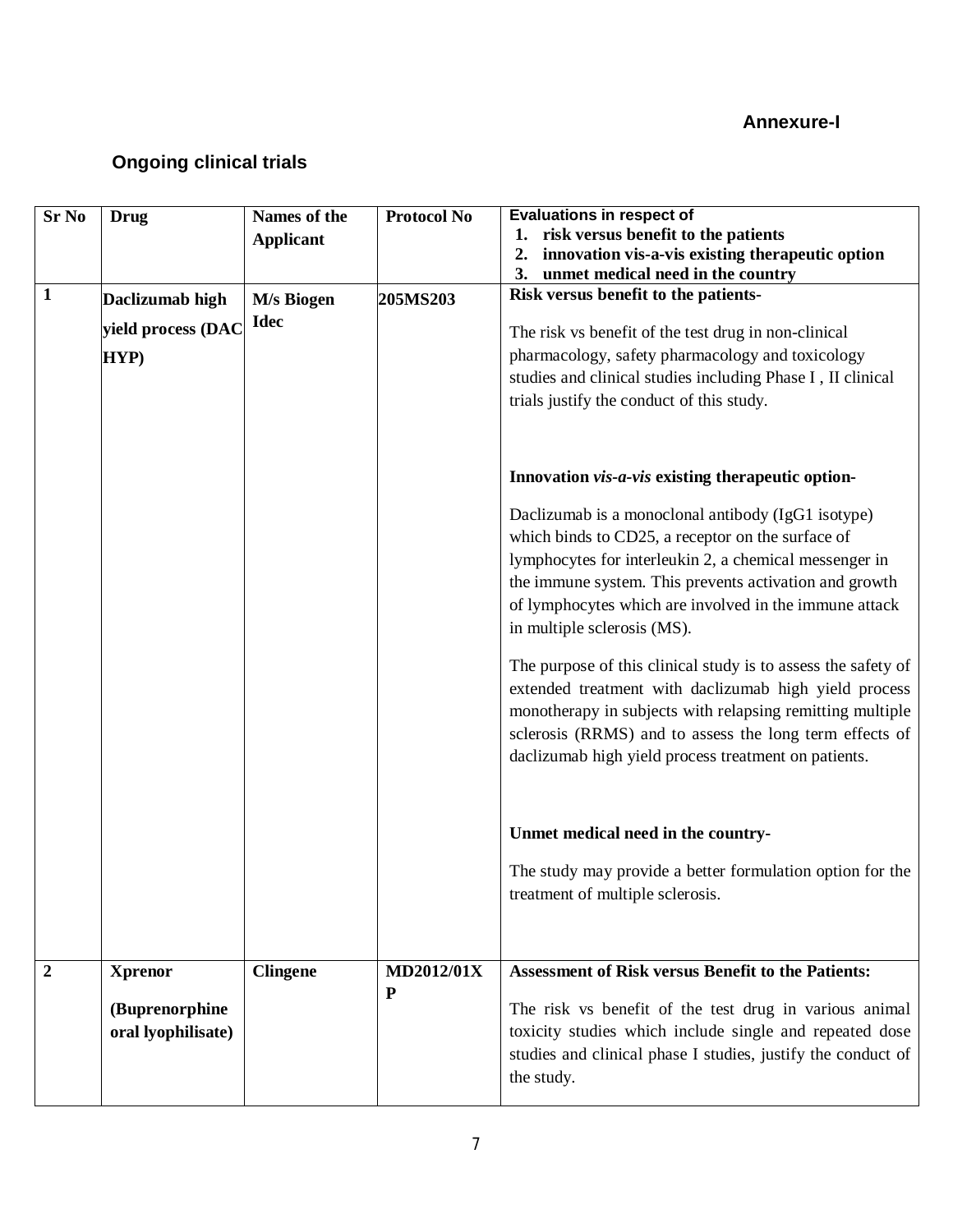|   |                  |                |          | Innovation vis-à-vis Existing Therapeutic Option                                                                                                                                                                                                                                        |
|---|------------------|----------------|----------|-----------------------------------------------------------------------------------------------------------------------------------------------------------------------------------------------------------------------------------------------------------------------------------------|
|   |                  |                |          | The test drug is a novel dosage form (oral lyophilisate) of<br>buprenorphine                                                                                                                                                                                                            |
|   |                  |                |          | The purpose of the study is to establish the safety and<br>efficacy of the test drug with that of a comparator product,<br>in opioid dependent patients.                                                                                                                                |
|   |                  |                |          | Unmet Medical Need in the Country (if any)-                                                                                                                                                                                                                                             |
|   |                  |                |          | The study may provide a novel oral dosage form of<br>buprenorphine for opioid dependent patients.                                                                                                                                                                                       |
| 3 | <b>Asenapine</b> | <b>Parexel</b> | P06384   | <b>Assessment of Risk- vs.- Benefit to the Patients:</b>                                                                                                                                                                                                                                |
|   |                  |                |          | The risk vs benefit of the test drug from various animal<br>pharmacology and toxicity studies including single dose,<br>repeat dose,<br>carcinogenicity,<br>reproductive<br>and<br>developmental toxicity and clinical phase I,II and III<br>studies justify the conduct of this study. |
|   |                  |                |          | Innovation vis-à-vis Existing Therapeutic Option-                                                                                                                                                                                                                                       |
|   |                  |                |          | The purpose of the study is to determine the efficacy and<br>safety of the test drug compared with placebo in<br>preventing the recurrence of any mood episodes.                                                                                                                        |
|   |                  |                |          | Unmet Medical Need in the Country (if any)-                                                                                                                                                                                                                                             |
|   |                  |                |          | The data generated from this study may provide long term<br>use of the test drug for the prevention of the recurrent<br>mood episode associated with bipolar I disorder.                                                                                                                |
|   |                  |                |          |                                                                                                                                                                                                                                                                                         |
| 4 | PF-03049423      | M/s Pfizer     | A9541004 | Risk versus benefit to the patients-                                                                                                                                                                                                                                                    |
|   |                  |                |          | The risk vs benefit of the test drug in non-clinical<br>pharmacology and safety pharmacology studies and<br>toxicology in animals and clinical studies including Phase<br>I, II clinical studies justify the conduct of this study.                                                     |
|   |                  |                |          | Innovation vis-a-vis existing therapeutic option-                                                                                                                                                                                                                                       |
|   |                  |                |          | The objective of the study is to assess the efficacy of PF-<br>03049423and evaluate the safety and tolerability of PF-                                                                                                                                                                  |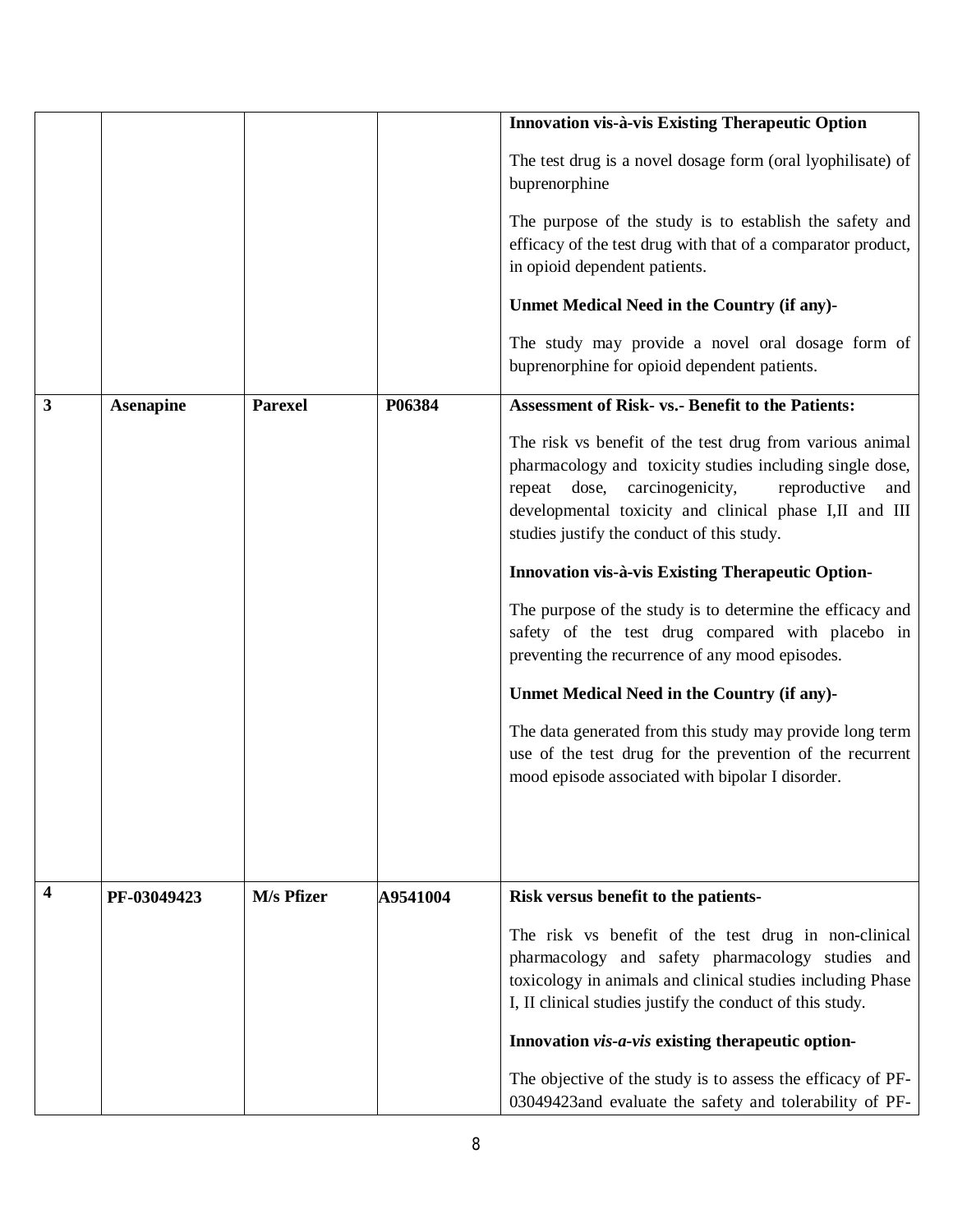|   |           |                  |                | 03049423 relative to placebo in subjects with ischemic<br>stroke.<br>Unmet medical need in the country-<br>PF-03049423 is a high affinity, selective, competitive and<br>reversible phosphodiestrase 5 inhibitor. This study may<br>provide a better treatment option for stroke to the Indian<br>patients.                                                                                                                                                                                                                                                                                                                                                                                                                                                                                                                                                                                   |
|---|-----------|------------------|----------------|-----------------------------------------------------------------------------------------------------------------------------------------------------------------------------------------------------------------------------------------------------------------------------------------------------------------------------------------------------------------------------------------------------------------------------------------------------------------------------------------------------------------------------------------------------------------------------------------------------------------------------------------------------------------------------------------------------------------------------------------------------------------------------------------------------------------------------------------------------------------------------------------------|
| 5 | RO4917838 | <b>Quintiles</b> | <b>NN25307</b> | <b>Assessment of Risk versus Benefit to the Patients-</b><br>The risk vs benefit of the test drug in various safety<br>pharmacology and toxicology studies which include<br>single and repeat dose, reproductive developmental<br>studies, genotoxicity studies and Clinical Phase I and II<br>studies justify the conduct of the study.<br>Innovation vis-à-vis Existing Therapeutic Option-<br>The purpose of the study to evaluate the efficacy and<br>safety of the test drug in patients with sub-optimally<br>controlled symptoms of schizophrenia treated with<br>antipsychotics followed by a 40-week double-blind,<br>parallel-group, placebo-controlled treatment period.<br>Unmet Medical Need in the Country (if any) -<br>The test drug along with current antipsychotic regimens<br>may potentially provide an alternate therapy to achieve<br>better control of schizophrenia. |
| 6 | R04917838 | <b>Quintiles</b> | <b>NN25310</b> | <b>Assessment of Risk versus Benefit to the Patients-</b><br>The risk vs benefit of the test drug in various safety<br>pharmacology and toxicology studies which include<br>single and repeat dose studies in rats, mouse and monkeys<br>and Clinical Phase I and II studies justify the conduct of<br>the study.<br>Innovation vis-à-vis Existing Therapeutic Option-<br>The purpose of the study is to evaluate the safety and<br>efficacy of the test drug in stable patients with persistent,                                                                                                                                                                                                                                                                                                                                                                                             |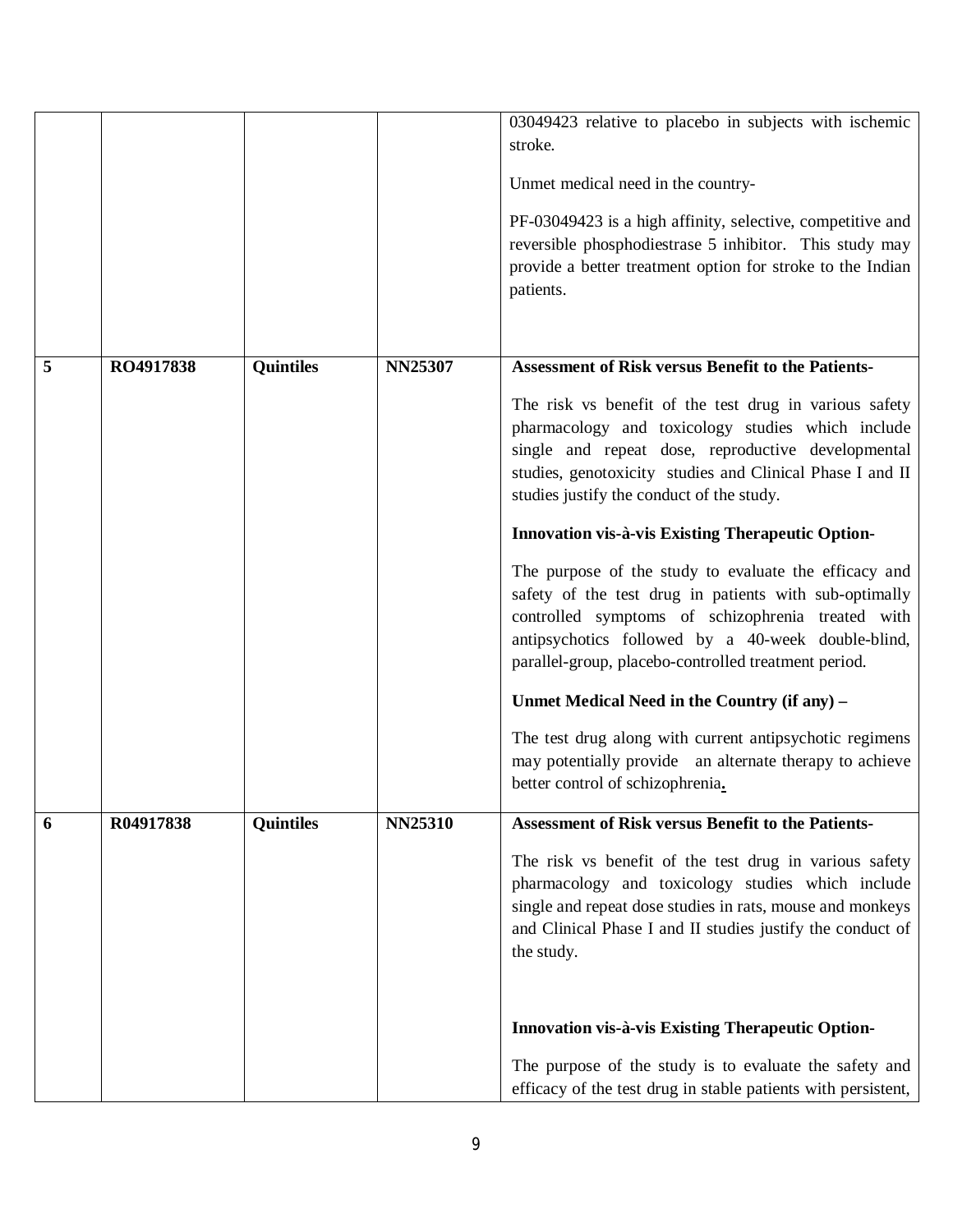|   |                                        |                    |           | predominant negative symptoms of schizophrenia.                |
|---|----------------------------------------|--------------------|-----------|----------------------------------------------------------------|
|   |                                        |                    |           |                                                                |
|   |                                        |                    |           |                                                                |
|   |                                        |                    |           | Unmet Medical Need in the Country (if any) -                   |
|   |                                        |                    |           | Present antipsychotic medications have minimal effects         |
|   |                                        |                    |           | on negative symptoms and cognitive function in patients        |
|   |                                        |                    |           | with Schizophrenia. The test drug may potentially              |
|   |                                        |                    |           | provide<br>an<br>alternative<br>/adjunctive<br>therapy<br>for  |
|   |                                        |                    |           | schizophrenia.                                                 |
| 7 | Cariprazine                            | <b>Quintiles</b>   | RGH-MD-06 | <b>Assessment of Risk versus Benefit to the Patients</b>       |
|   |                                        |                    |           | The risk vs benefit of the test drug in various safety         |
|   |                                        |                    |           | pharmacology and toxicology studies which include              |
|   |                                        |                    |           | single dose and repeated dose toxicity studies in rats,        |
|   |                                        |                    |           | mice, dogs, rabbits and phase I,II clinical trials justify the |
|   |                                        |                    |           | conduct of the study.                                          |
|   |                                        |                    |           | <b>Innovation vis-à-vis Existing Therapeutic Option</b>        |
|   |                                        |                    |           | The purpose of the study is to evaluate the safety and         |
|   |                                        |                    |           | efficacy of the test drug in the prevention of symptoms in     |
|   |                                        |                    |           | patients with schizophrenia.                                   |
|   |                                        |                    |           |                                                                |
|   |                                        |                    |           | Unmet Medical Need in the Country (if any)-                    |
|   |                                        |                    |           | A test drug may potentially provide an improved                |
|   |                                        |                    |           | /alternative antipsychotic therapy.                            |
|   |                                        |                    |           |                                                                |
|   |                                        |                    |           |                                                                |
| 8 | Recombinant                            | <b>Biogen Idec</b> | 9HB01EXT  | Risk versus benefit to the patients-                           |
|   | Human                                  |                    |           | The risk vs benefit of the test drug in non-clinical           |
|   | Coagulation<br><b>Factor IX fusion</b> |                    |           | pharmacology, toxicity and clinical studies including          |
|   | protein (rFIXFc)                       |                    |           | Phase I, II, III studies justify the conduct of this study.    |
|   |                                        |                    |           | Innovation vis-a-vis existing therapeutic option-              |
|   |                                        |                    |           | The objective of the study is to evaluate the long term        |
|   |                                        |                    |           | safety and efficacy of rFIXFc in Haemophilia-B male            |
|   |                                        |                    |           | patients who have completed the preceding studies of           |
|   |                                        |                    |           | recombinant human coagulation factor IX fusion protein.        |
|   |                                        |                    |           |                                                                |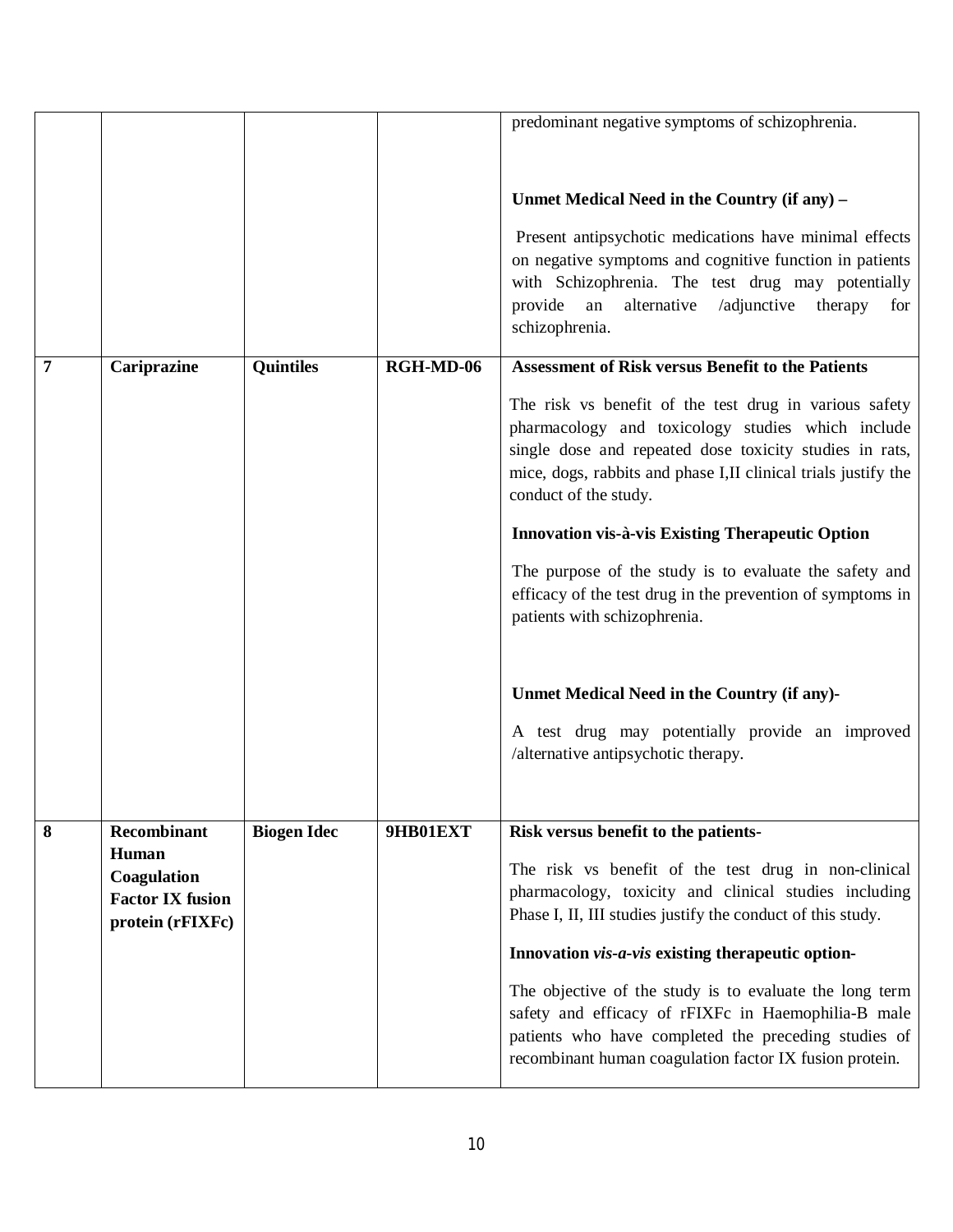|    |                                                                            |                    |                | Unmet medical need in the country-                                                                                                                                                                                                                                                                                                                                                                                                                                                            |
|----|----------------------------------------------------------------------------|--------------------|----------------|-----------------------------------------------------------------------------------------------------------------------------------------------------------------------------------------------------------------------------------------------------------------------------------------------------------------------------------------------------------------------------------------------------------------------------------------------------------------------------------------------|
|    |                                                                            |                    |                | Recombinant human coagulation factor IX fusion protein<br>is a fully recombinant coagulation Factor IX protein<br>consisting of the human coagulation Factor IX sequence<br>linked to human $\lg G_1$ . It is indicated for control and<br>prevention<br>of bleeding<br>episodes,<br>perioperative<br>management, and routine prophylaxis to prevent or reduce<br>the frequency of bleeding episodes<br>The test drug may provide an alternate treatment option<br>for Hemophilia B patients. |
| 9  | <b>Recombinant</b>                                                         | <b>Biogen Idec</b> | 8HA01EXT       | Risk versus benefit to the patients-                                                                                                                                                                                                                                                                                                                                                                                                                                                          |
|    | Human<br>Coagulation<br><b>Factor VIII</b><br>fusion protein<br>(rFVIIIFc) |                    |                | The risk vs benefit of the test drug in non-clinical<br>pharmacology, pharmacokinetic and toxicity studies and<br>clinical studies including Phase I/IIa and IIa/III studies<br>justify the conduct of this study.                                                                                                                                                                                                                                                                            |
|    |                                                                            |                    |                | Innovation vis-a-vis existing therapeutic option-                                                                                                                                                                                                                                                                                                                                                                                                                                             |
|    |                                                                            |                    |                | The objective of the study is to evaluate the long term<br>safety and efficacy of recombinant human coagulation<br>factor viii fusion protein in the prevention and treatment<br>of bleeding episodes in Haemophilia-A patients.                                                                                                                                                                                                                                                              |
|    |                                                                            |                    |                | Unmet medical need in the country-                                                                                                                                                                                                                                                                                                                                                                                                                                                            |
|    |                                                                            |                    |                | Haemophilia-A, treatment focuses on replacement of<br>factor VIII, the test drug i.e. recombinant human<br>coagulation factor viii fusion protein is designed to<br>provide longer circulating $t_{1/2}$ than currently available<br>factor VIII products and may provide an alternative<br>treatment option for Haemophilia-A patients.                                                                                                                                                      |
| 10 | <b>VGX-3100 (DNA</b>                                                       | M/s Max            | <b>HPV-003</b> | Risk versus benefit to the patients-                                                                                                                                                                                                                                                                                                                                                                                                                                                          |
|    | vaccine for cervical<br>cancer)                                            | <b>Neeman</b>      |                | The risk vs benefit of the test drug in the pre-clinical<br>bio-distribution<br>toxicology,<br>and<br>safety,<br>data<br>generated for this candidate vaccine (VGX-3100)<br>which includes plasmids for both human papiloma<br>viruses HPV-16 and HPV-18 and Phase I clinical<br>studies justify the conduct of this study.                                                                                                                                                                   |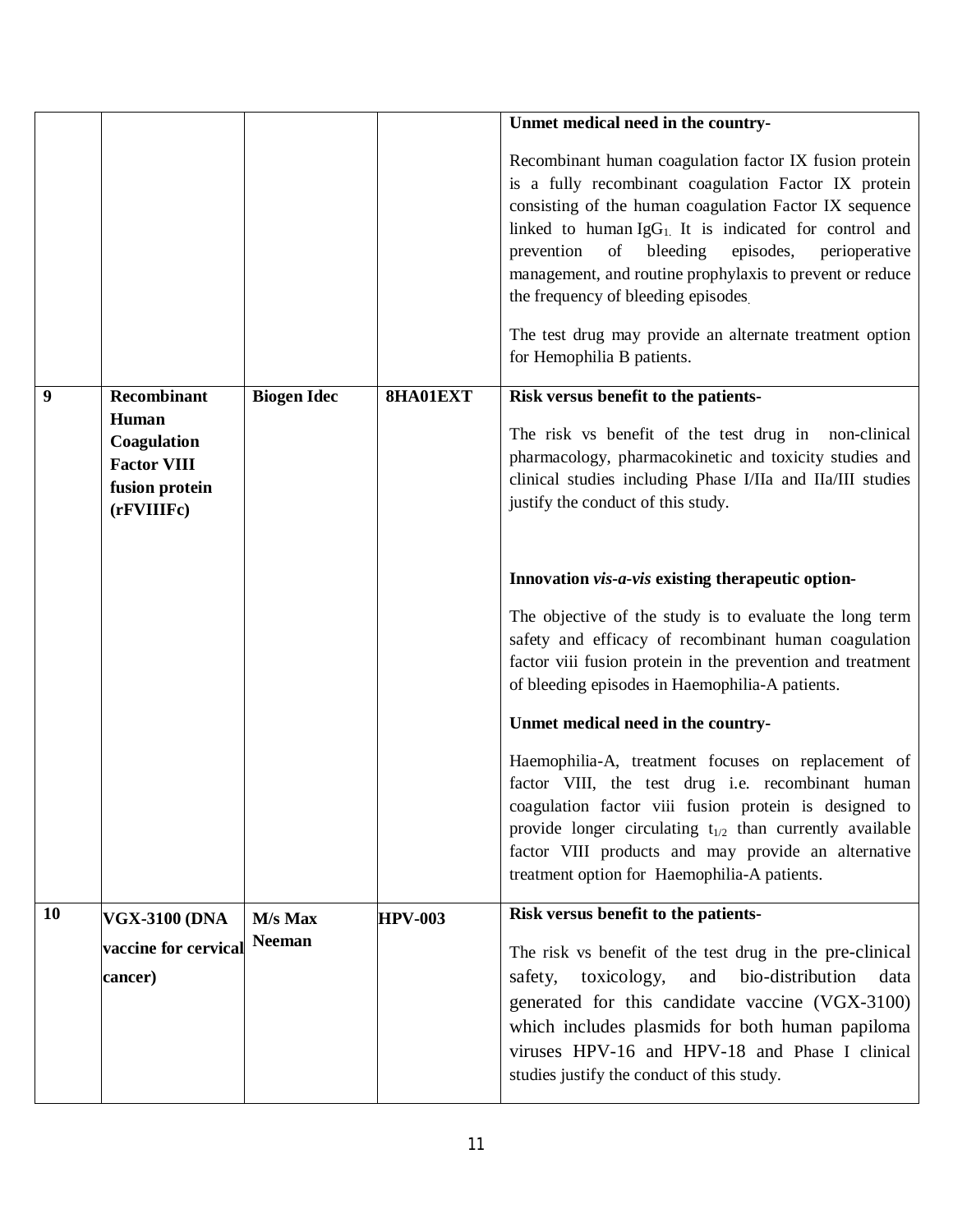| 11 | <b>OBI-1 Factor</b><br><b>VIII</b> | M/s Max<br><b>Neeman</b> | <b>OBI-1-301</b>  | Innovation vis-a-vis existing therapeutic option-<br>The objective of this study is to evaluate the safety and<br>efficacy of VGX-3100 administered by IM injection in<br>combination with EP delivered by CELLLECTRA®-5 P<br>in adult females with biopsy proven HPV 16 or 18.<br>Unmet medical need in the country-<br>The study may potentially provide a candidate vaccine for<br>treatment of cervical cancer.<br>Risk versus benefit to the patients-<br>The risk vs benefit of the test drug in non-clinical<br>pharmacology studies,<br>product metabolism, toxicity<br>studies and clinical studies including Phase I, II etc justify<br>the conduct of this study.<br>Innovation vis-a-vis existing therapeutic option-<br>The objective of the study is to evaluate the efficacy and<br>safety of OBI-1 for the treatment of serious bleeding<br>episodes in subjects with acquired hemophilia A with<br>autoimmune inhibitory antibodies to human factor VIII.<br>Unmet medical need in the country-<br><b>OBI-1</b> is a recombinant porcine coagulation factor VIII<br>being developed for the treatment of bleeding episodes in<br>subjects with congenital hemophilia A and acquired<br>hemophilia with inhibitors to human factor VIII. This<br>study may_provide a treatment option for the acquired<br>hemophilia A patients in India. |
|----|------------------------------------|--------------------------|-------------------|-----------------------------------------------------------------------------------------------------------------------------------------------------------------------------------------------------------------------------------------------------------------------------------------------------------------------------------------------------------------------------------------------------------------------------------------------------------------------------------------------------------------------------------------------------------------------------------------------------------------------------------------------------------------------------------------------------------------------------------------------------------------------------------------------------------------------------------------------------------------------------------------------------------------------------------------------------------------------------------------------------------------------------------------------------------------------------------------------------------------------------------------------------------------------------------------------------------------------------------------------------------------------------------------------------------------------------------------------------------|
| 12 | <b>Nilotinib</b>                   | <b>Novartis</b>          | CAMIN107E2<br>401 | Risk versus benefit to the patients<br>The risk vs benefit of the test drug in repeat dose toxicity<br>studies in mice, rat, dogs, and cynomolgus monkey,<br>genotoxicity study, reproductive-developmental toxicity,<br>pre-post natal developmental study and phase I, II and III                                                                                                                                                                                                                                                                                                                                                                                                                                                                                                                                                                                                                                                                                                                                                                                                                                                                                                                                                                                                                                                                       |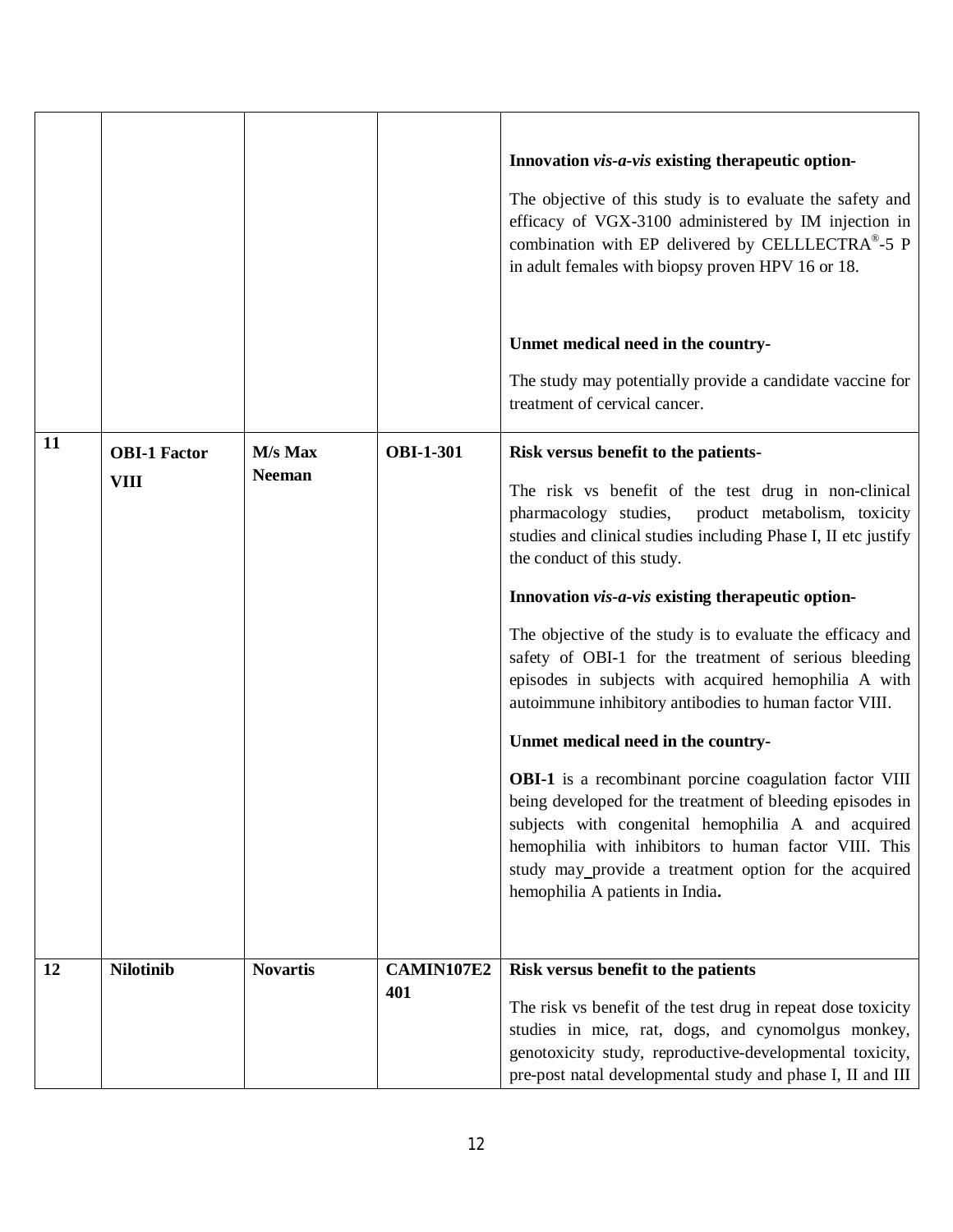|    |            |       |         | clinical trials justify the conduct of this study.                                                                                                                                                                                                                                                         |
|----|------------|-------|---------|------------------------------------------------------------------------------------------------------------------------------------------------------------------------------------------------------------------------------------------------------------------------------------------------------------|
|    |            |       |         | Innovation vis-a-vis existing therapeutic option                                                                                                                                                                                                                                                           |
|    |            |       |         | The purpose of the study is to evaluate efficacy, safety<br>and tolerability of nilotinib using molecular response in<br>the treatment of newly diagnosed Chronic Myelocytic<br>Leukemia Cells in Chronic Phase patients.                                                                                  |
|    |            |       |         | Unmet medical need in the country                                                                                                                                                                                                                                                                          |
|    |            |       |         | The study will provide information regarding the efficacy<br>and safety of frontline therapy with nilotinib in patients<br>with newly diagnosed Chronic Myelocytic Leukemia<br>Chronic<br>Cells<br>Phase<br>in                                                                                             |
| 13 | Pertuzumab | Roche | MO27775 | Risk versus benefit to the patients                                                                                                                                                                                                                                                                        |
|    |            |       |         | The risk vs benefit of the test drug in repeated dose<br>toxicity and reproductive<br>study in<br>intravenous<br>cynomolgus monkey and phase I, Ia, Ib, II and III clinical<br>study justify the conduct of this study                                                                                     |
|    |            |       |         | Innovation vis-a-vis existing therapeutic option                                                                                                                                                                                                                                                           |
|    |            |       |         | Pertuzumab is a humanized monoclonal antibody to<br>human epidermal growth factor receptor 2 receptor, with<br>novel mechanism of action targeting inhibition of human<br>epidermal growth factor receptor 2 dimerization.                                                                                 |
|    |            |       |         | Trastuzumab and pertuzumab monoclonal antibodies bind<br>to distinct epitopes on the human epidermal growth factor<br>receptor 2 receptor without competing with each other<br>and this mechanism may be complementary and result in<br>therapeutic efficacy when given<br>augmented<br>in<br>combination. |
|    |            |       |         | The purpose of the study is to assess the efficacy and<br>safety of pertuzumab given in combination with<br>trastuzumab plus an aromatase inhibitor in first line<br>patients with human epidermal growth factor receptor 2 -<br>positive<br>hormone receptor-positive<br>advanced<br>and                  |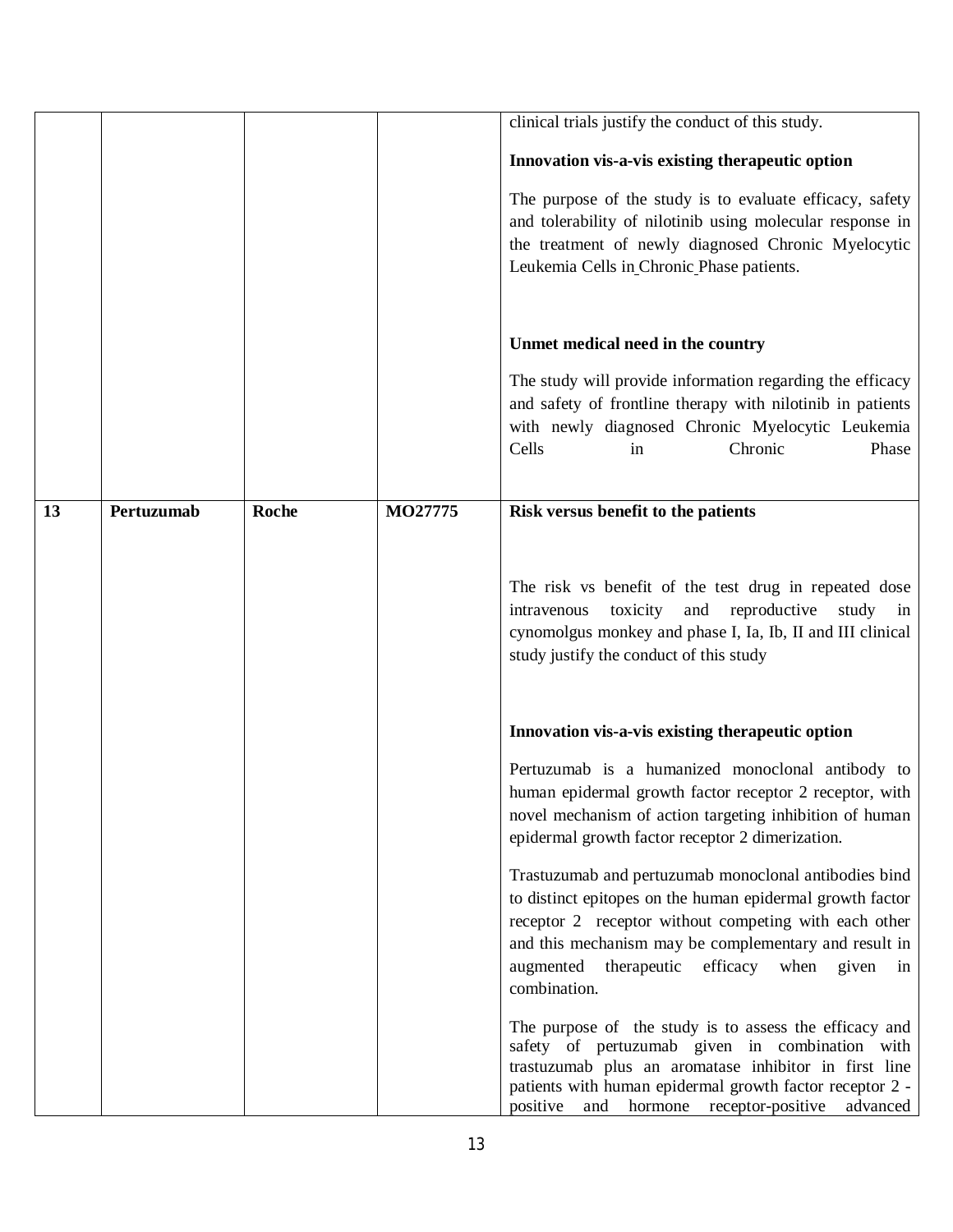|    |                                  |            |          | (metastatic or locally advanced) breast cancer.              |
|----|----------------------------------|------------|----------|--------------------------------------------------------------|
|    |                                  |            |          |                                                              |
|    |                                  |            |          | Unmet medical need in the country                            |
|    |                                  |            |          | The combination of pertuzumab, transtuzumab and              |
|    |                                  |            |          | chemotherapy may significantly improve overall survival      |
|    |                                  |            |          | in patients with human epidermal growth factor receptor 2    |
|    |                                  |            |          | positive metatstatic breast cancer, compared with            |
|    |                                  |            |          | Trastuzumab and chemotherapy alone.                          |
| 14 | Sunitinib (tyrosine   M/s Pfizer |            | A6181202 | Risk versus benefit to the patients-                         |
|    | kinase inhibitor)                |            |          | The risk vs benefit of the test drug in non-clinical         |
|    |                                  |            |          | pharmacology studies and product metabolism study in         |
|    |                                  |            |          | animals and toxicity studies in rats and monkeys,            |
|    |                                  |            |          | carcinogenicity, genotoxicity, and reproductive toxicity     |
|    |                                  |            |          | and clinical studies including Phase I, II, III and clinical |
|    |                                  |            |          | pharmacokinetic and drug metabolism studies justify the      |
|    |                                  |            |          | conduct of this study.                                       |
|    |                                  |            |          | Innovation vis-a-vis existing therapeutic option-            |
|    |                                  |            |          | The purpose of the study is to confirm the safety and        |
|    |                                  |            |          | efficacy of the drug in subjects with unrespectable          |
|    |                                  |            |          | pancreatic neuroendocrine tumours.                           |
|    |                                  |            |          | Unmet medical need in the country-                           |
|    |                                  |            |          | Sunitinib<br>is<br>small-molecule,<br>multi-<br>oral,<br>an  |
|    |                                  |            |          | tyrosine<br>inhibitor<br>targeted receptor<br>kinase (RTK)   |
|    |                                  |            |          | proposed for the treatment of unresectable pancreatic        |
|    |                                  |            |          | neuroendocrine tumours which may provide a treatment         |
|    |                                  |            |          | option for the Indian patients.                              |
| 15 | PF-00299804                      | M/s Pfizer | A7471009 | Risk versus benefit to the patients-                         |
|    | (Dacomitinib)                    |            |          | The risk vs benefit of the test drug in non-clinical         |
|    |                                  |            |          | pharmacology and safety pharmacology studies, toxicity       |
|    |                                  |            |          | studies and clinical studies including Phase I, II studies   |
|    |                                  |            |          | justify the conduct of this study.                           |
|    |                                  |            |          |                                                              |
|    |                                  |            |          |                                                              |
|    |                                  |            |          | Innovation vis-a-vis existing therapeutic option-            |
|    |                                  |            |          | The objective of the study is to demonstrate that PF-        |
|    |                                  |            |          | 00299804 treatment is superior to erlotinib treatment with   |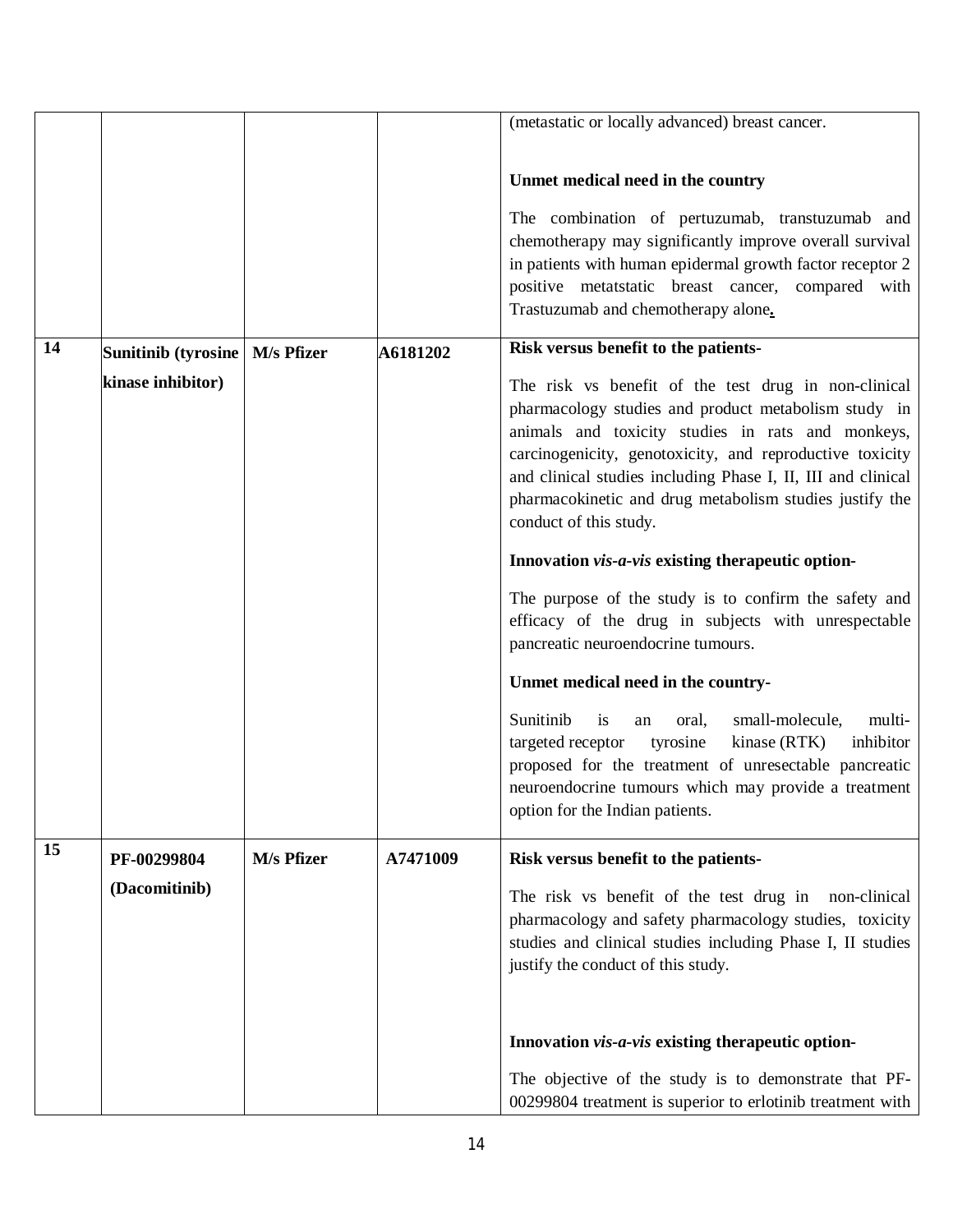|    |                   |                   |          | respect to progression free survival and further to evaluate<br>the safety and tolerability of PF-00299804 in advanced<br>Non-small-cell lung carcinoma patients.<br>Unmet medical need in the country-<br>This study data may provide a more advanced anticancer<br>drug for advanced and metastatic non-small cell lung<br>cancer patients                                                                                                      |
|----|-------------------|-------------------|----------|---------------------------------------------------------------------------------------------------------------------------------------------------------------------------------------------------------------------------------------------------------------------------------------------------------------------------------------------------------------------------------------------------------------------------------------------------|
| 16 | <b>Crizotinib</b> | M/s Pfizer        | A8081014 | Risk versus benefit to the patients-                                                                                                                                                                                                                                                                                                                                                                                                              |
|    |                   |                   |          | The risk vs benefit of the test drug in non-clinical<br>pharmacology and safety pharmacology studies, and<br>product metabolism in animals and toxicokinetics studies<br>in rats, dogs, mouse, rabbit and monkeys, carcinogenicity,<br>genotoxicity, developmental and reproductive toxicity and<br>clinical studies including Phase I, II and clinical<br>pharmacokinetic and drug metabolism studies etc. justify<br>the conduct of this study. |
|    |                   |                   |          | Innovation vis-a-vis existing therapeutic option-                                                                                                                                                                                                                                                                                                                                                                                                 |
|    |                   |                   |          | The purpose of the study is to demonstate that Crizotinib<br>is superior to the first line chemotherapy in prolonging<br>progression free survival in patients with advanced non-<br>squamous Non-small-cell lung carcinoma whose tumours<br>harbour a translocation or inversion event involving the<br>Anaplastic lymphoma kinase gene locus.                                                                                                   |
|    |                   |                   |          | Unmet medical need in the country-                                                                                                                                                                                                                                                                                                                                                                                                                |
|    |                   |                   |          | Crizotinib is a kinase inhibitor approved by USFDA on<br>Aug 2011 and indicated for the treatment of patients with<br>locally advanced or metastatic non-small cell lung cancer<br>(NSCLC) that is anaplastic lymphoma kinase (ALK)-<br>positive. The study may potentially provide an alternative<br>treatment option/better option for the Indian patients.                                                                                     |
| 17 | <b>Afatinib</b>   | <b>Boehringer</b> | 1200.125 | Risk versus benefit to the patients                                                                                                                                                                                                                                                                                                                                                                                                               |
|    |                   |                   |          | The risk vs benefit of the test drug in single and repeated<br>dose intravenous and subcutaneous toxicity study in<br>cynomolgus monkey and phase I, II, III clinical study                                                                                                                                                                                                                                                                       |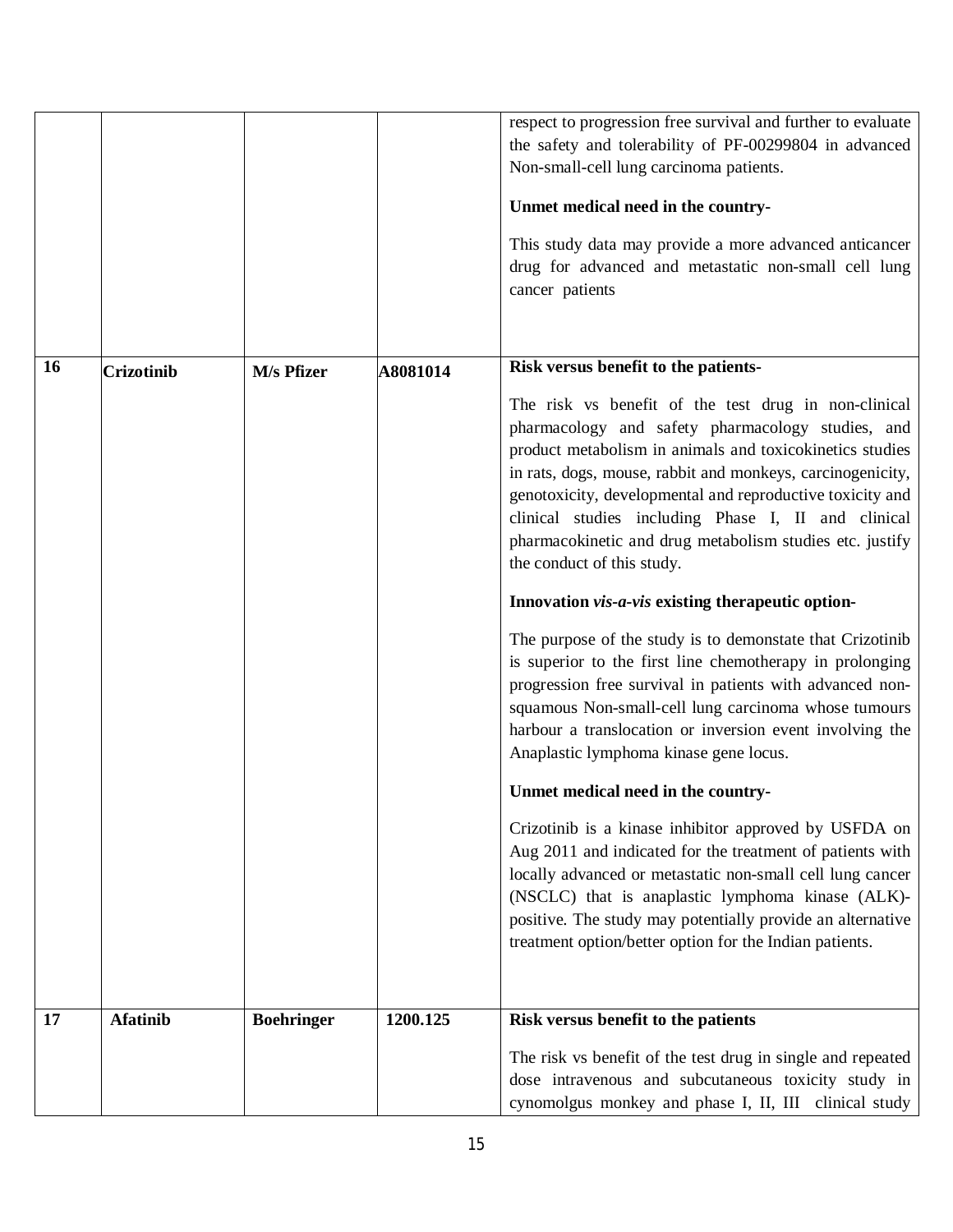|    |             |           |          | justify the conduct of this study                                                                                                                                                                           |
|----|-------------|-----------|----------|-------------------------------------------------------------------------------------------------------------------------------------------------------------------------------------------------------------|
|    |             |           |          |                                                                                                                                                                                                             |
|    |             |           |          | Innovation vis-a-vis existing therapeutic option                                                                                                                                                            |
|    |             |           |          | Afatinib is a member of the second generation tyrosin<br>kinase inhibitiors which binds irreversibly to the<br>epidermal growth factor receptor family of receptors.                                        |
|    |             |           |          | The prolonged and irreversible inhibition of the receptor<br>has the potential for further improvement in response to<br>treatment over the first generation tyrosin kinase<br>inhibitiors                  |
|    |             |           |          | The purpose of the study is to assess efficacy of afatinib<br>with erlotinib as second line treatment for patients with<br>squamous cell carcinoma of the lung.                                             |
|    |             |           |          | Unmet medical need in the country-                                                                                                                                                                          |
|    |             |           |          | The study may potentially provide $2nd$ line options for<br>treatment of squamous cell non-small-cell<br>lung<br>carcinoma.                                                                                 |
| 18 | Panitumumab | M/s Amgen | 20100007 | Risk versus benefit to the patients-                                                                                                                                                                        |
|    |             |           |          | The risk vs benefit of the test drug in non-clinical<br>pharmacology and various toxicity studies, antigenicity<br>and clinical studies including Phase I, II studies justify the<br>conduct of this study. |
|    |             |           |          | Innovation vis-a-vis existing therapeutic option-                                                                                                                                                           |
|    |             |           |          | Panitumumab is a fully human IgG2 antibody selectively<br>inhibits the growth and survival of selected tumor cells<br>expressing epidermal growth factor receptor (EGFR).                                   |
|    |             |           |          | The objective of this study is to evaluate the effect of<br>Panitumumab and best supportive care (BSC) versus and<br>best supportive care alone on overall survival in subjects                             |
|    |             |           |          | with Chemo refractory Wild-type Kirsten rat sarcoma                                                                                                                                                         |
|    |             |           |          | viral oncogene Metastatic Colorectal Cancer'                                                                                                                                                                |
|    |             |           |          | Unmet medical need in the country-                                                                                                                                                                          |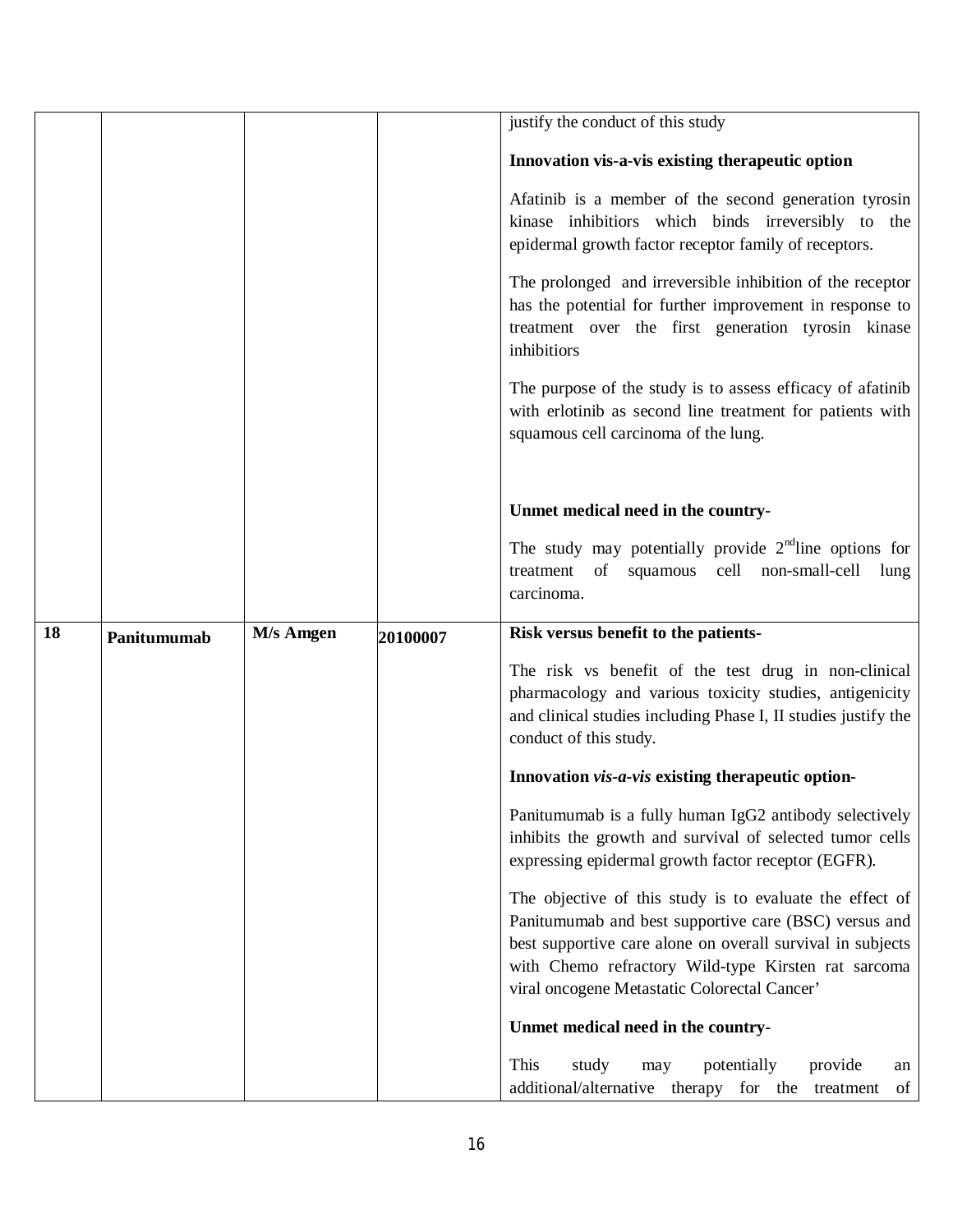|    |                   |                  |          | Metastatic Colorectal Cancer along with the Cetuximab          |
|----|-------------------|------------------|----------|----------------------------------------------------------------|
|    |                   |                  |          | and Bevacizumab.                                               |
|    |                   |                  |          |                                                                |
|    |                   |                  |          |                                                                |
| 19 | <b>AMG-162</b>    | <b>AMGEN</b>     | 20110113 | Risk versus benefit to the patients-                           |
|    | [Denosumab]       |                  |          |                                                                |
|    | (IgG2)            |                  |          | The risk vs benefit of the test drug in non-clinical           |
|    | <b>Monoclonal</b> |                  |          | pharmacology, single dose pharmacokinetics and multiple        |
|    | Antibody)]        |                  |          | dose toxicokinetics (TK) studies following IV or SC            |
|    |                   |                  |          | administration and clinical studies including Phase I, II      |
|    |                   |                  |          | and III. studies etc justify the conduct of this study.        |
|    |                   |                  |          | Innovation vis-a-vis existing therapeutic option-              |
|    |                   |                  |          | The purpose of the study is to facilitate the access of        |
|    |                   |                  |          | Denosumab for subjects with advanced cancer who have           |
|    |                   |                  |          | participated in a Denosumab Phase III study until              |
|    |                   |                  |          | Denosumab is approved and available for use and to             |
|    |                   |                  |          | further assess the safety of Denosumab for subjects who        |
|    |                   |                  |          | have participated in open label extensions of a                |
|    |                   |                  |          | Denosumab advanced cancer phase III study.                     |
|    |                   |                  |          | Unmet medical need in the country-                             |
|    |                   |                  |          | The study may provide long term safety data of                 |
|    |                   |                  |          | Denosumab for the prevention of skeletal related events        |
|    |                   |                  |          | in patients with advanced malignancies involving bone          |
|    |                   |                  |          | which will be made available via this clinical trial           |
|    |                   |                  |          |                                                                |
| 20 | <b>Axitinib</b>   | <b>Quintiles</b> | AP311736 | <b>Assessment of Risk versus Benefit to the Patients-</b>      |
|    |                   |                  |          | The risk vs benefit of the test drug in various safety         |
|    |                   |                  |          | pharmacology and toxicology studies which include              |
|    |                   |                  |          | Single and repeat dose studies in mice and dogs and            |
|    |                   |                  |          | several Phase I,II, III clinical trials justify the conduct of |
|    |                   |                  |          | the study.                                                     |
|    |                   |                  |          |                                                                |
|    |                   |                  |          | Innovation vis-à-vis Existing Therapeutic Option-              |
|    |                   |                  |          |                                                                |
|    |                   |                  |          | Already existing therapeutic options (Nephrectomy,             |
|    |                   |                  |          | hormonal chemotherapeutics and radiation therapies)            |
|    |                   |                  |          | have failed to significantly improve clinical outcomes.        |
|    |                   |                  |          | The purpose of this study is to demonstrate an                 |
|    |                   |                  |          | improvement with the test drug in disease free survival in     |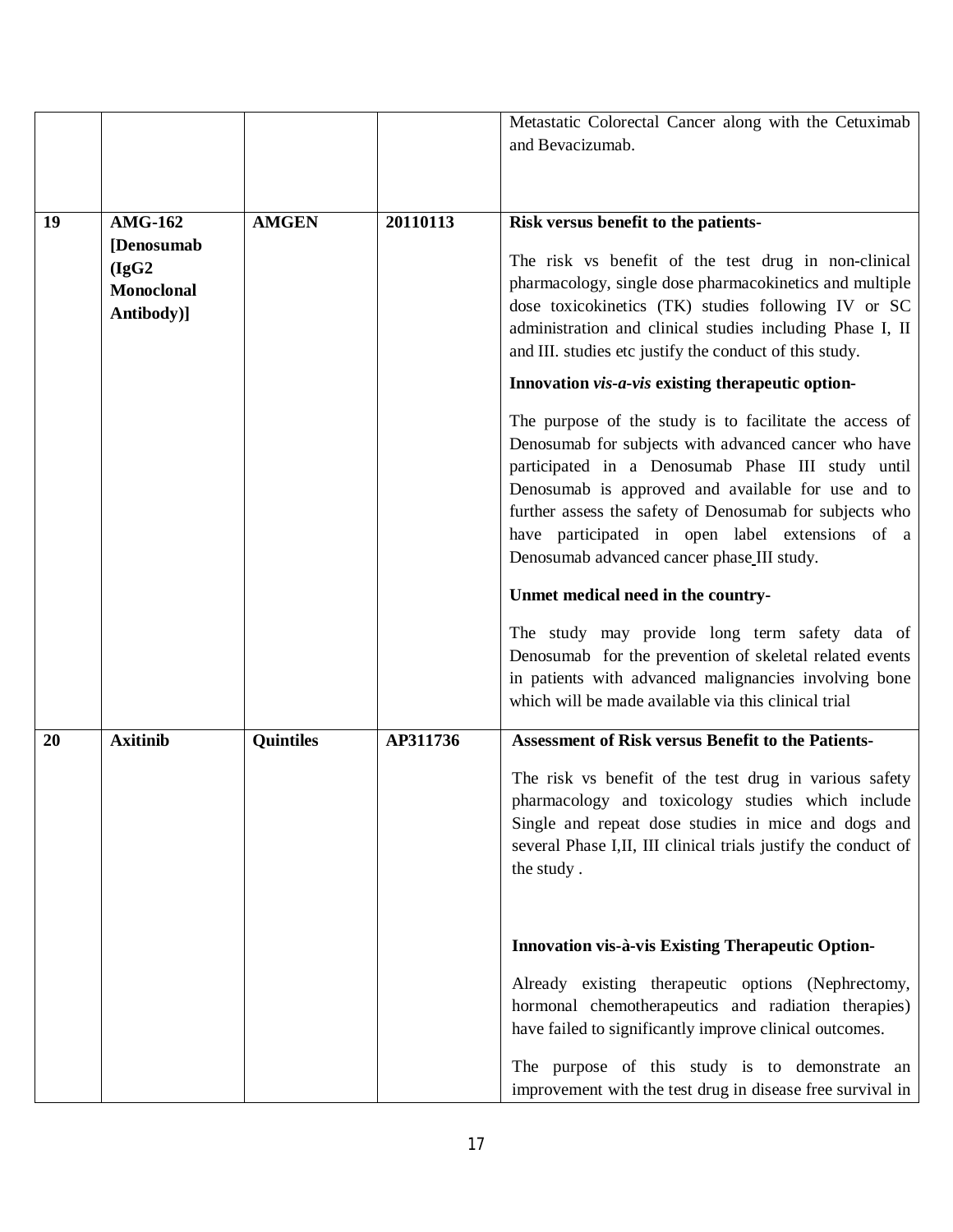|    |                                                                                |                    |                   | patients at high risk of recurrent renal cell carcinoma.                                                                                                                                                                                                                                                                                                   |
|----|--------------------------------------------------------------------------------|--------------------|-------------------|------------------------------------------------------------------------------------------------------------------------------------------------------------------------------------------------------------------------------------------------------------------------------------------------------------------------------------------------------------|
|    |                                                                                |                    |                   | <b>Unmet Medical Need in the Country-</b>                                                                                                                                                                                                                                                                                                                  |
|    |                                                                                |                    |                   | This Study may provide an alternative / effective<br>treatment in patients at high risk of recurrent renal cell<br>carcinoma, in addition to the existing options.                                                                                                                                                                                         |
| 21 | Symbicort <sup>®</sup> , a                                                     | <b>Astrazeneca</b> | D589C00027        | Risk versus benefit to the patients                                                                                                                                                                                                                                                                                                                        |
|    | fixed<br>combination of<br>inhaled<br>budesonide and<br>formoterol             |                    |                   | The risk vs benefit of the study drug assessed in the pre-<br>clinical single dose, repeated dose inhalation toxicity<br>study, embryo fetal developmental study and phase I, II,<br>III clinical studies justify the conduct of this study.                                                                                                               |
|    |                                                                                |                    |                   | Innovation vis-a-vis existing therapeutic option                                                                                                                                                                                                                                                                                                           |
|    |                                                                                |                    |                   | The purpose of this trial is to evaluate whether the<br>addition of formoterol to budesonide maintenance therapy<br>increases the incidence of serious asthma related events<br>compared to budesonide in patients with persistent<br>asthma.                                                                                                              |
|    |                                                                                |                    |                   | Unmet medical need in the country                                                                                                                                                                                                                                                                                                                          |
|    |                                                                                |                    |                   | This trial will provide data on the safety of long acting<br>beta agonist when taken in combination with inhaled<br>corticosteroid.                                                                                                                                                                                                                        |
| 22 | <b>QVA149</b>                                                                  | <b>Novartis</b>    | <b>CQVA149A23</b> | Risk versus benefit to the patients                                                                                                                                                                                                                                                                                                                        |
|    | (is fixed dose<br>combination<br>indacaterol and<br>glycopyrronium<br>bromide) |                    | 39                | The risk vs benefit of the test drug in repeated dose<br>inhalation toxicity study, embryo fetal development study<br>and phase I, II, III clinical study justify the conduct of this<br>study.                                                                                                                                                            |
|    |                                                                                |                    |                   | Innovation vis-a-vis existing therapeutic option                                                                                                                                                                                                                                                                                                           |
|    |                                                                                |                    |                   | QVA149 is fixed dose combination of long acting beta 2<br>agonist indacaterol approved in country and long acting<br>muscarinic antagonist glycopyrronium bromide developed<br>for once daily treatment of chronic obstructive pulmonary<br>disease. The long acting beta agonist and long acting<br>muscarinic antagonist have complimentary mechanism of |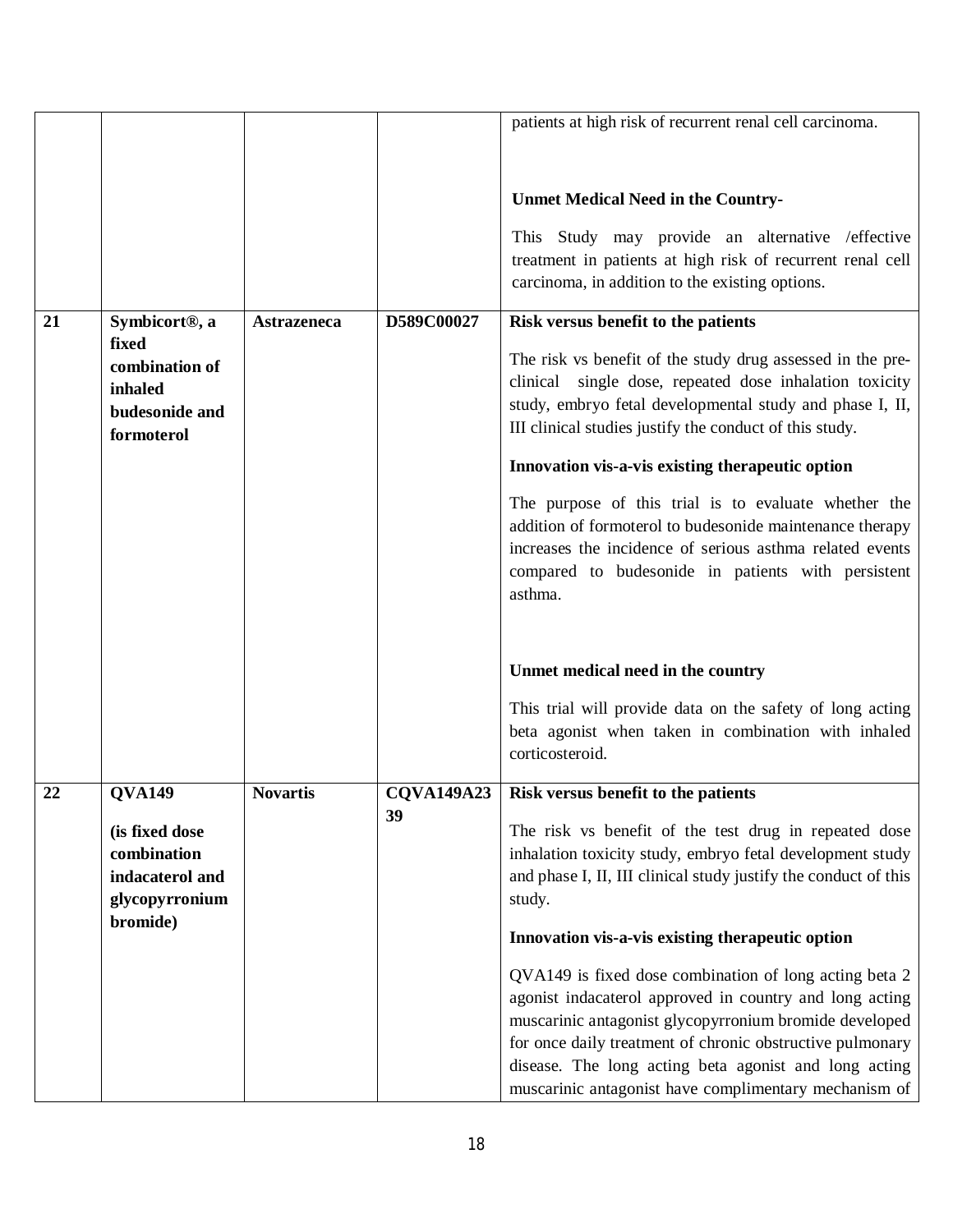|    | (Nintedanib)                                                        |                   | (Extension<br><b>Open Label</b><br>Trial) | The risk vs benefit of the test drug in single dose toxicity<br>study in rat and mice, repeated dose toxicity study in rat,<br>minipigs, cynomolgus monkey, dogs, genotoxicity study,<br>reproductive toxicity study and phase I, II, III clinical<br>study justify the conduct of this study. |
|----|---------------------------------------------------------------------|-------------------|-------------------------------------------|------------------------------------------------------------------------------------------------------------------------------------------------------------------------------------------------------------------------------------------------------------------------------------------------|
| 24 | <b>BIBF 1120</b>                                                    | <b>Boehringer</b> | 1199.33                                   | combination has the potential to improve patient<br>compliance and as a result overall disease management.<br>Risk versus benefit to the patients                                                                                                                                              |
|    |                                                                     |                   |                                           | ICS (Inhaled Corticosteroid) /LABA (Long Acting Beta<br>Agonist) combinations are currently available require<br>twice daily administration. A once daily administration<br>Inhaled Corticosteroid / Long Acting Beta Agonist                                                                  |
|    |                                                                     |                   |                                           | The purpose of the study is to prospectively evaluate the<br>effect of the once daily ICS (Inhaled Corticosteroid)<br>/LABA (Long Acting Beta Agonist) combination.<br>Unmet Medical Need in the Country (if any)-                                                                             |
|    |                                                                     |                   |                                           | Innovation vis-à-vis Existing Therapeutic Option                                                                                                                                                                                                                                               |
|    | <b>Furorate/Vilante</b><br>rol Inhalational<br>powder 100/25<br>mcg |                   |                                           | The risk-vs-benefit of the test drug from various animal<br>toxicity studies which include single and repeated dose<br>studies in rats, mice and dogs and clinical phase I, II<br>studies justify the conduct of the study                                                                     |
| 23 | <b>Fluticasone</b>                                                  | <b>Parexel</b>    | HZC113782                                 | taking two compounds as separate agents.<br><b>Assessment of Risk versus Benefit to the Patients:</b>                                                                                                                                                                                          |
|    |                                                                     |                   |                                           | This fix dose combination may potentially improve<br>broncho dilation in chronic obstructive pulmonary disease<br>and may provide more convenient dosing as compared to                                                                                                                        |
|    |                                                                     |                   |                                           | Unmet medical need in the country                                                                                                                                                                                                                                                              |
|    |                                                                     |                   |                                           | The purpose of study is to assess the long-term safety of<br>once daily QVA149 for 52 weeks in Chronic Obstructive<br>Pulmonary Disease (COPD) patients with moderate to<br>severe airflow limitation.                                                                                         |
|    |                                                                     |                   |                                           | action in improving broncho dilation in chronic<br>obstructive pulmonary disease compared to the respective<br>monotherapies.                                                                                                                                                                  |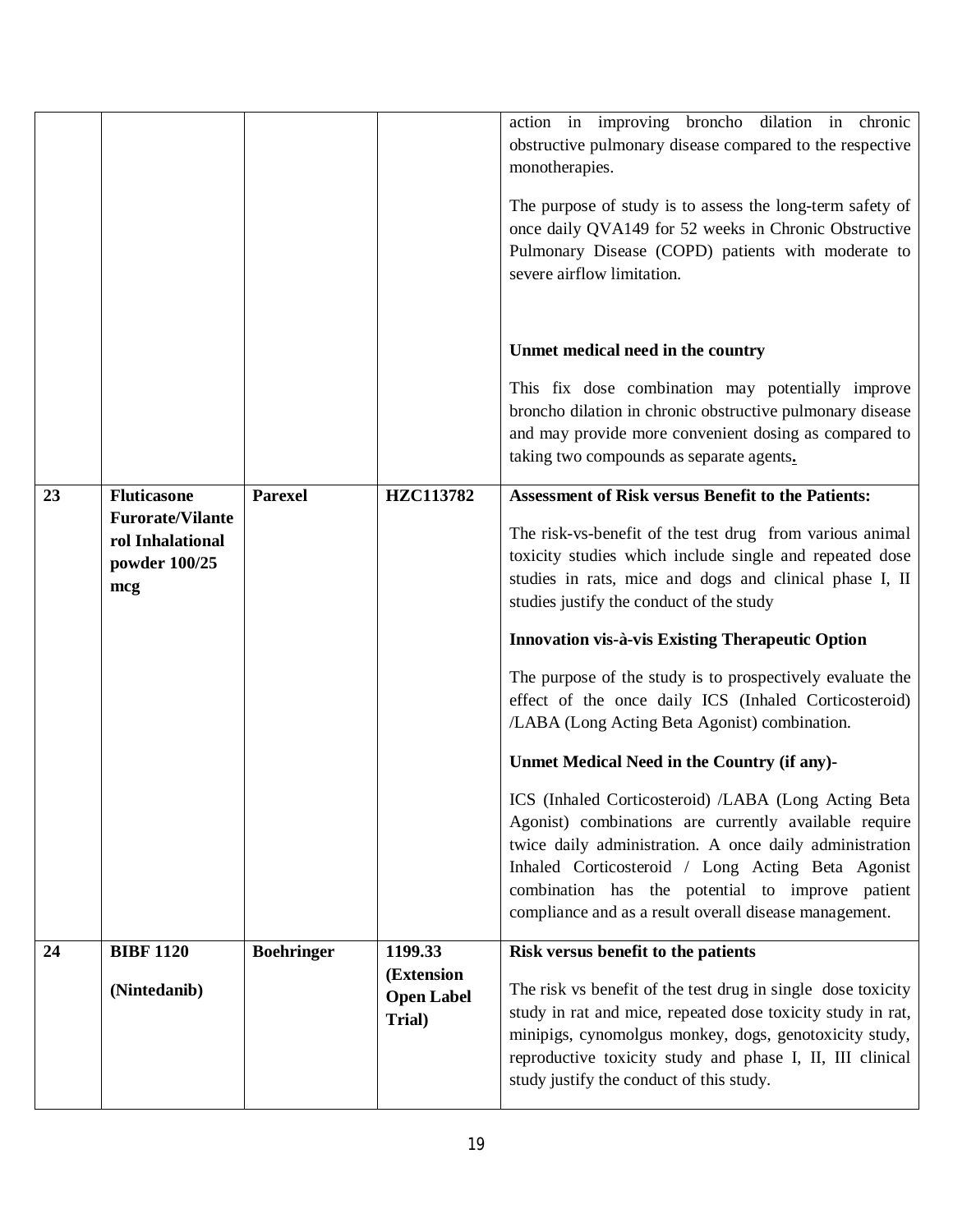|    |                                                                |                   |        | Innovation vis-a-vis existing therapeutic option<br>BIBF 1120 is small molecule which inhibits Fibroblast<br>growth factor receptor -1/3, Platelet derived growth factor<br>receptor $\alpha$ and $\beta$ , Vascular Endothelial Growth Factor<br>Receptors 1-3 tyrosine kinase receptor. The anti fibrotic<br>kinase inhibition interfere in fibrotic signally cascade<br>which is beneficial in treatment of idiopathic pulmonary<br>fibrosis.<br>The purpose of this study to assess the long term safety of<br>oral BIBF 1120 in patients with Idiopathic Pulmonary<br>Fibrosis<br>Unmet medical need in the country<br>The study drug may provide an alternative therapeutic<br>option in the treatment of idiopathic pulmonary fibrosis<br>as the therapeutic options currently available are limited                            |
|----|----------------------------------------------------------------|-------------------|--------|----------------------------------------------------------------------------------------------------------------------------------------------------------------------------------------------------------------------------------------------------------------------------------------------------------------------------------------------------------------------------------------------------------------------------------------------------------------------------------------------------------------------------------------------------------------------------------------------------------------------------------------------------------------------------------------------------------------------------------------------------------------------------------------------------------------------------------------|
| 25 | <b>Tiotropium and</b><br>olodaterol fix<br>dose<br>combination | <b>Boehringer</b> | 1237.5 | Risk versus benefit to the patients<br>The risk vs benefit of study drug in the<br>acute and<br>repeated dose inhalation toxicity study and phase I and II<br>clinical studies (with the fixed dose combination of<br>Tiotropium and olodaterol) justify the conduct of this<br>study.<br>Innovation vis-a-vis existing therapeutic option<br>The purpose of the study is to assess the efficacy and<br>safety of once daily treatment of orally inhaled tiotropium<br>+ olodaterol fixed dose combination compared with the<br>components in patients with<br>individual<br>Chronic<br>Obstructive Pulmonary Disease.<br>Unmet medical need in the country<br>This fixed dose combination may potentially improve<br>airflow, convenience and patient compliance compared<br>with tiotropium and olodaterol given alone //separately. |
| 26 | <b>Tiotropium and</b><br>olodaterol fix                        | <b>Boehringer</b> | 1237.6 | Risk versus benefit to the patients                                                                                                                                                                                                                                                                                                                                                                                                                                                                                                                                                                                                                                                                                                                                                                                                    |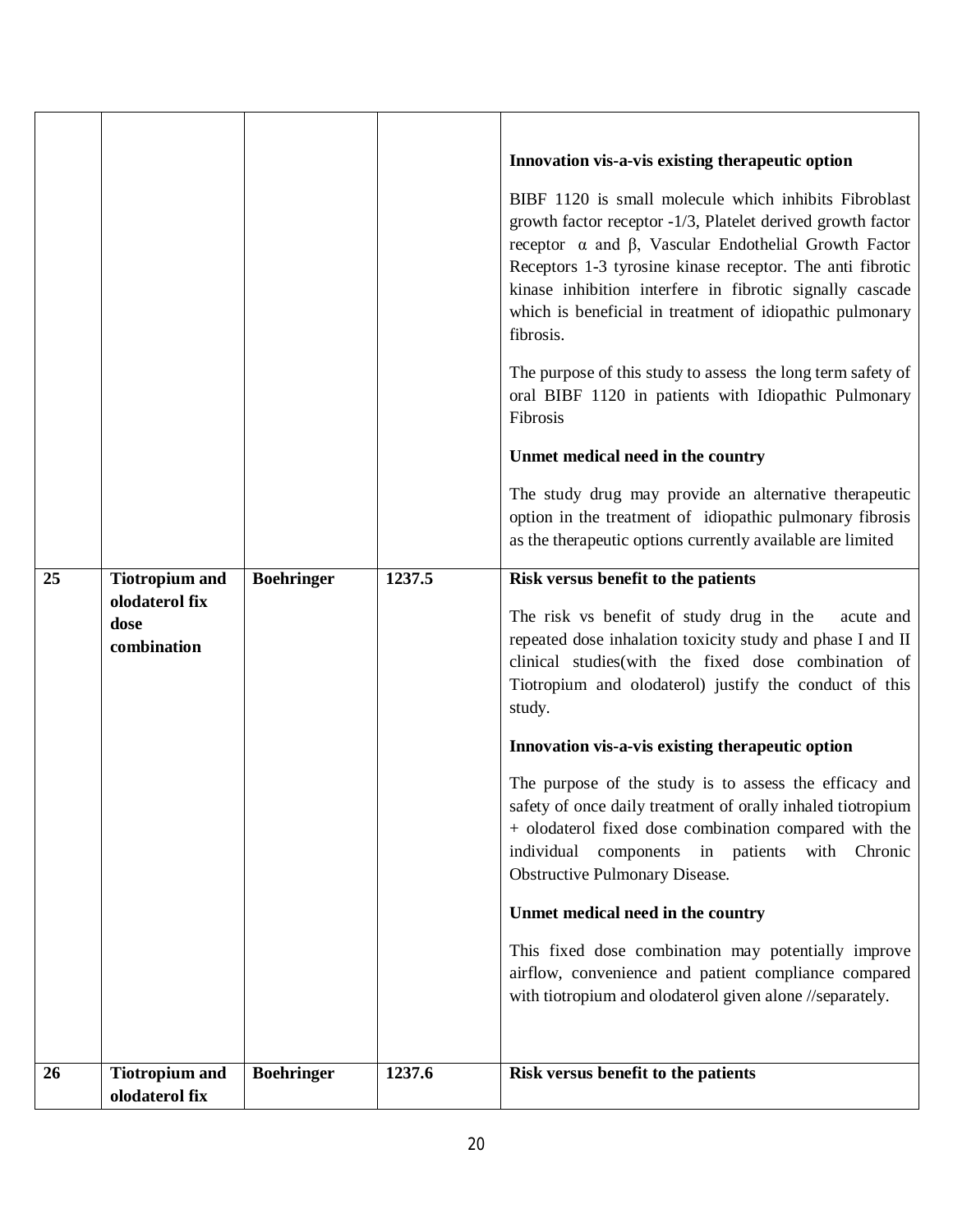|    | dose<br>combination               |                   |         | The risk vs benefit of study drug in acute and repeated<br>dose inhalation toxicity study and phase I and II clinical<br>study with the fixed dose combination of Tiotropium and<br>olodaterol justify the conduct of this study.<br>Innovation vis-a-vis existing therapeutic option<br>The purpose of the study is to assess the efficacy and<br>safety of once daily treatment of orally inhaled tiotropium<br>+ olodaterol fixed dose combination compared with the<br>individual components in patients with<br>Chronic<br><b>Obstructive Pulmonary Disease.</b>                                                                                      |
|----|-----------------------------------|-------------------|---------|------------------------------------------------------------------------------------------------------------------------------------------------------------------------------------------------------------------------------------------------------------------------------------------------------------------------------------------------------------------------------------------------------------------------------------------------------------------------------------------------------------------------------------------------------------------------------------------------------------------------------------------------------------|
|    |                                   |                   |         | Unmet medical need in the country<br>The tiotropium and olodaterol fixed dose combination<br>improve airflow, convenience and compliance<br>may<br>compared with the free combination of tiotropium and<br>olodaterol                                                                                                                                                                                                                                                                                                                                                                                                                                      |
| 27 | <b>BIBF 1120</b><br>(Nintendanib) | <b>Boehringer</b> | 1199.32 | Risk versus benefit to the patients<br>The risk vs benefit of study drug in single dose toxicity<br>study in rat and mice, repeated dose toxicity study in rat,<br>minipigs, cynomolgus monkey, dogs, genotoxicity study,<br>reproductive toxicity study and phase I, II, III clinical<br>study justify the conduct of this study.                                                                                                                                                                                                                                                                                                                         |
|    |                                   |                   |         | Innovation vis-a-vis existing therapeutic option<br>BIBF 1120 is small molecule which inhibits Fibroblast<br>growth factor receptor -1/3, Platelet derived growth factor<br>receptor $\alpha$ and $\beta$ , Vascular Endothelial Growth Factor<br>Receptors 1-3 tyrosine kinase receptor. The anti fibrotic<br>kinase inhibition interferes in fibrotic signaling cascade<br>which is beneficial in treatment of idiopathic pulmonary<br>fibrosis.<br>The purpose of this study is to assess efficacy of oral<br>BIBF 1120 in annual forced vital capacity decline in<br>patients with Idiopathic Pulmonary Fibrosis.<br>Unmet medical need in the country |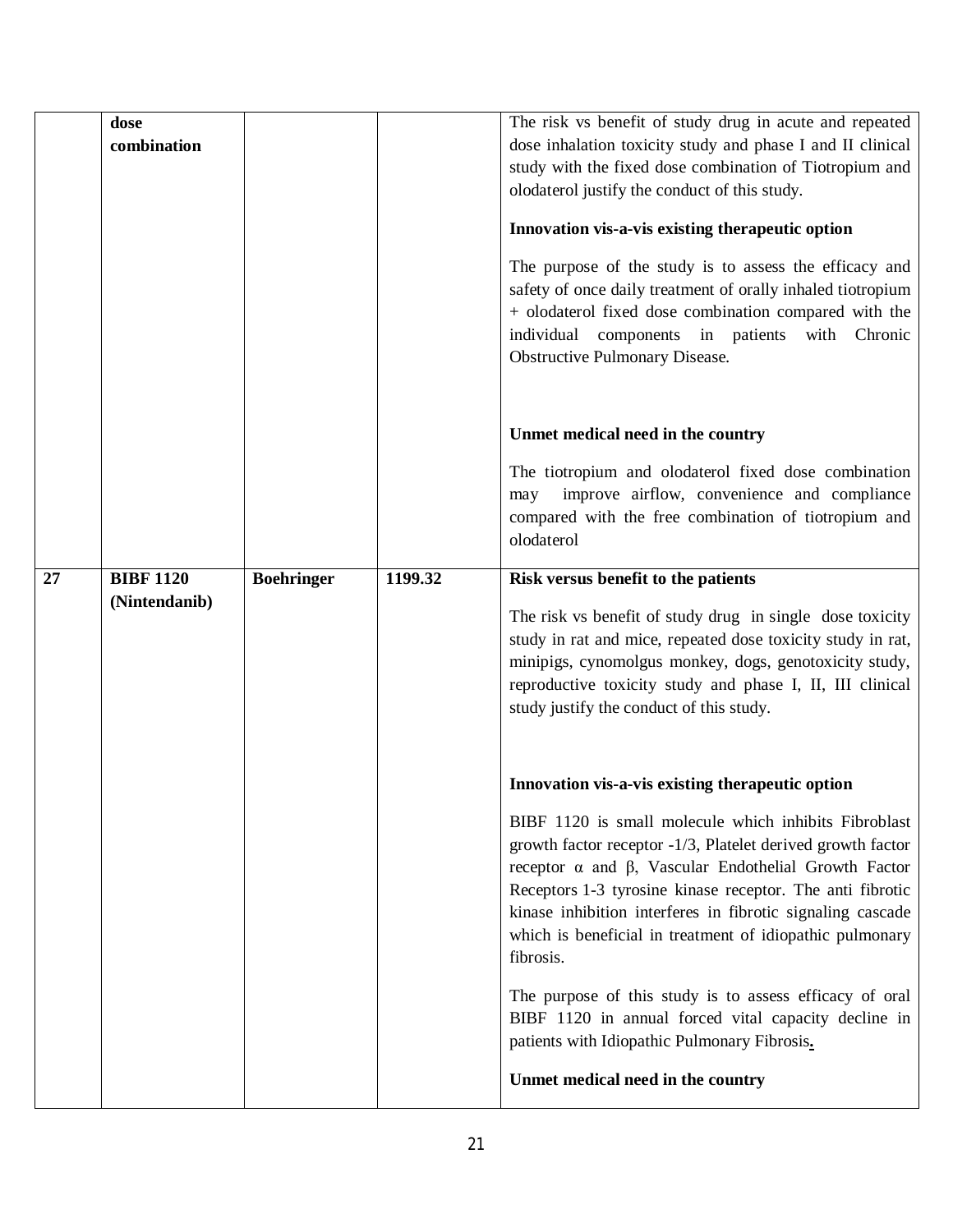|    |                    |                     |              | The study drug may provide an alternative therapeutic              |
|----|--------------------|---------------------|--------------|--------------------------------------------------------------------|
|    |                    |                     |              | option in the treatment of idiopathic pulmonary fibrosis           |
|    |                    |                     |              | as the therapeutic options currently available are limited         |
|    |                    |                     |              |                                                                    |
| 28 | <b>BIBF 1120</b>   | <b>Boehringer</b>   | 1199.34      | Risk versus benefit to the patients                                |
|    | <b>Nintendanib</b> |                     |              |                                                                    |
|    |                    |                     |              | The risk vs benefit of study drug in single dose toxicity          |
|    |                    |                     |              | study in rat and mice, repeated dose toxicity study in rat,        |
|    |                    |                     |              | minipigs, cynomolgus monkey, dogs, genotoxicity study,             |
|    |                    |                     |              | reproductive toxicity study and phase I, II, III clinical          |
|    |                    |                     |              | study justify the conduct of this study.                           |
|    |                    |                     |              |                                                                    |
|    |                    |                     |              | Innovation vis-a-vis existing therapeutic option                   |
|    |                    |                     |              | BIBF 1120 is a small molecule which inhibits Platelet              |
|    |                    |                     |              | derived growth factor receptor -1/3, Platelet derived              |
|    |                    |                     |              | growth factor receptor $\alpha$ and $\beta$ , Vascular Endothelial |
|    |                    |                     |              |                                                                    |
|    |                    |                     |              | Growth Factor Receptors 1-3 tyrosine kinase receptor.              |
|    |                    |                     |              | The anti fibrotic kinase inhibition interferes in fibrotic         |
|    |                    |                     |              | signaling cascade which is beneficial in treatment of              |
|    |                    |                     |              | idiopathic pulmonary fibrosis.                                     |
|    |                    |                     |              | The purpose of this study is to assess efficacy of oral            |
|    |                    |                     |              | BIBF 1120 in annual forced vital capacity decline in               |
|    |                    |                     |              | patients with Idiopathic Pulmonary Fibrosis.                       |
|    |                    |                     |              |                                                                    |
|    |                    |                     |              | Unmet medical need in the country:                                 |
|    |                    |                     |              | The study drug may provide an alternative therapeutic              |
|    |                    |                     |              | option in the treatment of idiopathic pulmonary fibrosis           |
|    |                    |                     |              | as the therapeutic options currently available are limited         |
|    |                    |                     |              |                                                                    |
| 29 | <b>Sifalimumab</b> | <b>Astra Zeneca</b> | CD-IA-       | Risk versus benefit to the patients                                |
|    |                    |                     | <b>MEDI-</b> | The risk vs benefit of the test drug in single and repeated        |
|    |                    |                     | 545/1067/D28 | dose intravenous and subcutaneous toxicity study in                |
|    |                    |                     | 00L00004     | cynomolgus monkey and phase I, II, clinical study justify          |
|    |                    |                     |              |                                                                    |
|    |                    |                     |              | the conduct of this study.                                         |
|    |                    |                     |              | Innovation vis-a-vis existing therapeutic option                   |
|    |                    |                     |              | Systemic lupus erythomatosus is a life threatening                 |
|    |                    |                     |              | condition and interferon $\alpha$ having pivotal role in the       |
|    |                    |                     |              |                                                                    |
|    |                    |                     |              | genesis and maintenance of active Systemic lupus                   |
|    |                    |                     |              | erythomatosus.                                                     |
|    |                    |                     |              | Sifalimumab is a human immunoglobulin G1 kappa                     |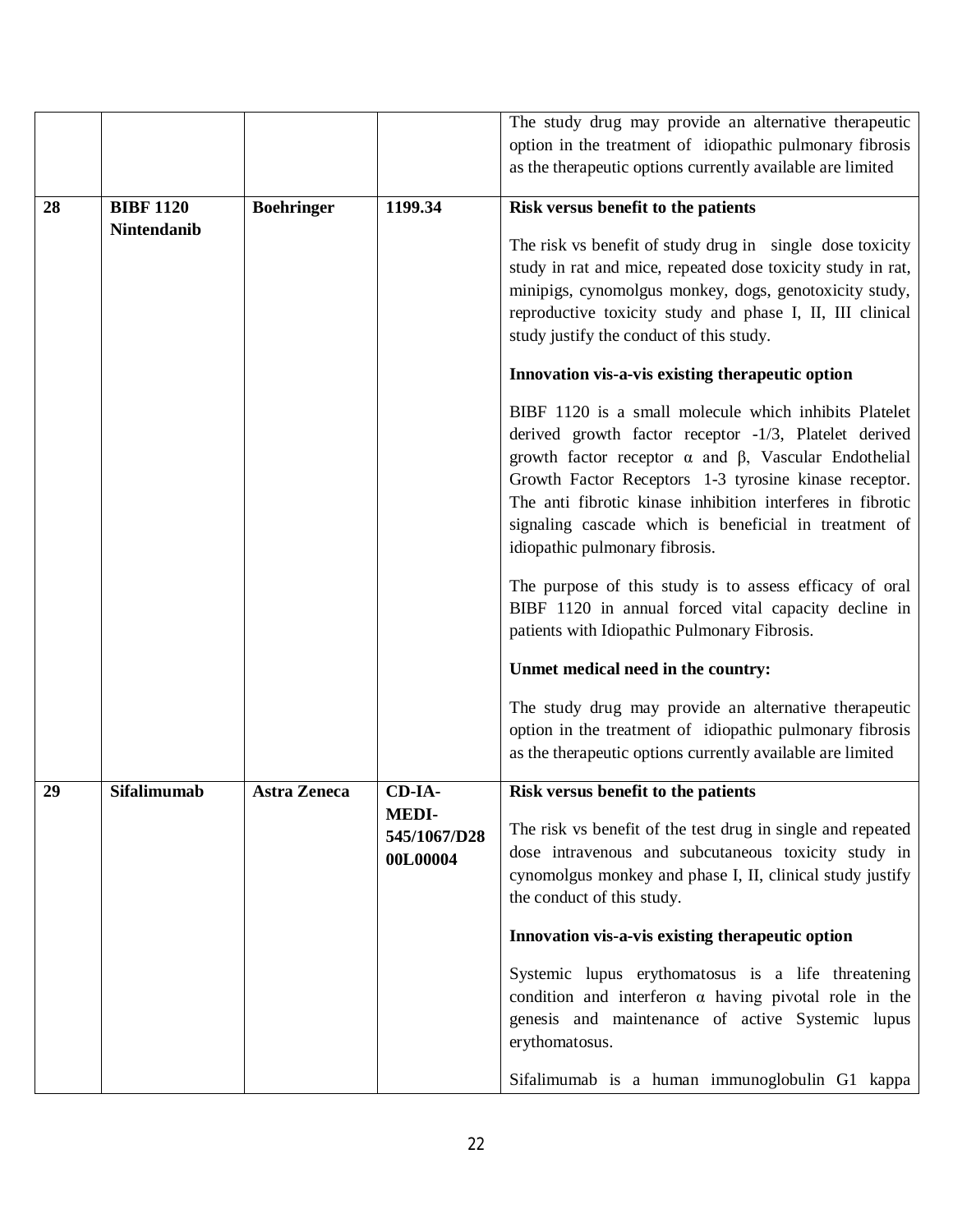|    |                   |                 |                   | monoclonal antibody that neutralizes human interferon $-\alpha$ .                                               |
|----|-------------------|-----------------|-------------------|-----------------------------------------------------------------------------------------------------------------|
|    |                   |                 |                   | The purpose of the study is to evaluate the efficacy and                                                        |
|    |                   |                 |                   | safety of sifalimumab in adults with systemic lupus                                                             |
|    |                   |                 |                   | erythematosus.                                                                                                  |
|    |                   |                 |                   | Unmet medical need in the country                                                                               |
|    |                   |                 |                   | The study drug may provide an alternative therapy for the                                                       |
|    |                   |                 |                   | treatment of Systemic lupus erythomatosus where limited                                                         |
|    |                   |                 |                   | options exist.                                                                                                  |
| 30 | PF-04171327       | M/s Pfizer      | A9391010          | Risk versus benefit to the patients-                                                                            |
|    |                   |                 |                   | The risk vs benefit of the test drug in non-clinical                                                            |
|    |                   |                 |                   | pharmacology,<br>safety<br>pharmacology<br>studies,                                                             |
|    |                   |                 |                   | pharmacokinetic and product metabolism in animals,                                                              |
|    |                   |                 |                   | studies in animals,<br>toxicokinetic<br>carcinogenicity,<br>genotoxicity, and developmental and<br>reproductive |
|    |                   |                 |                   | toxicity studies and clinical studies including Phase I and                                                     |
|    |                   |                 |                   | clinical pharmacokinetic and drug metabolism studies                                                            |
|    |                   |                 |                   | justify the conduct of this study.                                                                              |
|    |                   |                 |                   | Innovation vis-a-vis existing therapeutic option-                                                               |
|    |                   |                 |                   | PF-04171327 represents a therapeutic improvement                                                                |
|    |                   |                 |                   | relative to current glucocorticoids (GC).                                                                       |
|    |                   |                 |                   | The purpose of the study is to compare efficacy and safety                                                      |
|    |                   |                 |                   | of PF-041713227 against different doses of prednisolone                                                         |
|    |                   |                 |                   | and placebo in subjects with active rheumatoid arthritis<br>(RA) on a stable background of methotrexate.        |
|    |                   |                 |                   | Unmet medical need in the country-                                                                              |
|    |                   |                 |                   | The study drug may provide an alternate treatment option                                                        |
|    |                   |                 |                   | for rheumatoid arthritic patients.                                                                              |
| 31 | <b>Alisporvir</b> | <b>Novartis</b> | <b>CDEB025A23</b> | Risk versus benefit to the patients                                                                             |
|    |                   |                 | 12                | The risk vs benefit of the test drug in single, repeat dose                                                     |
|    |                   |                 |                   | toxicity studies in mice, rat and cynomolgus monkey,                                                            |
|    |                   |                 |                   | genotoxicity study, reproductive-developmental toxicity                                                         |
|    |                   |                 |                   | studies and phase I and II clinical trials justify the conduct                                                  |
|    |                   |                 |                   | of this study                                                                                                   |
|    |                   |                 |                   |                                                                                                                 |
|    |                   |                 |                   |                                                                                                                 |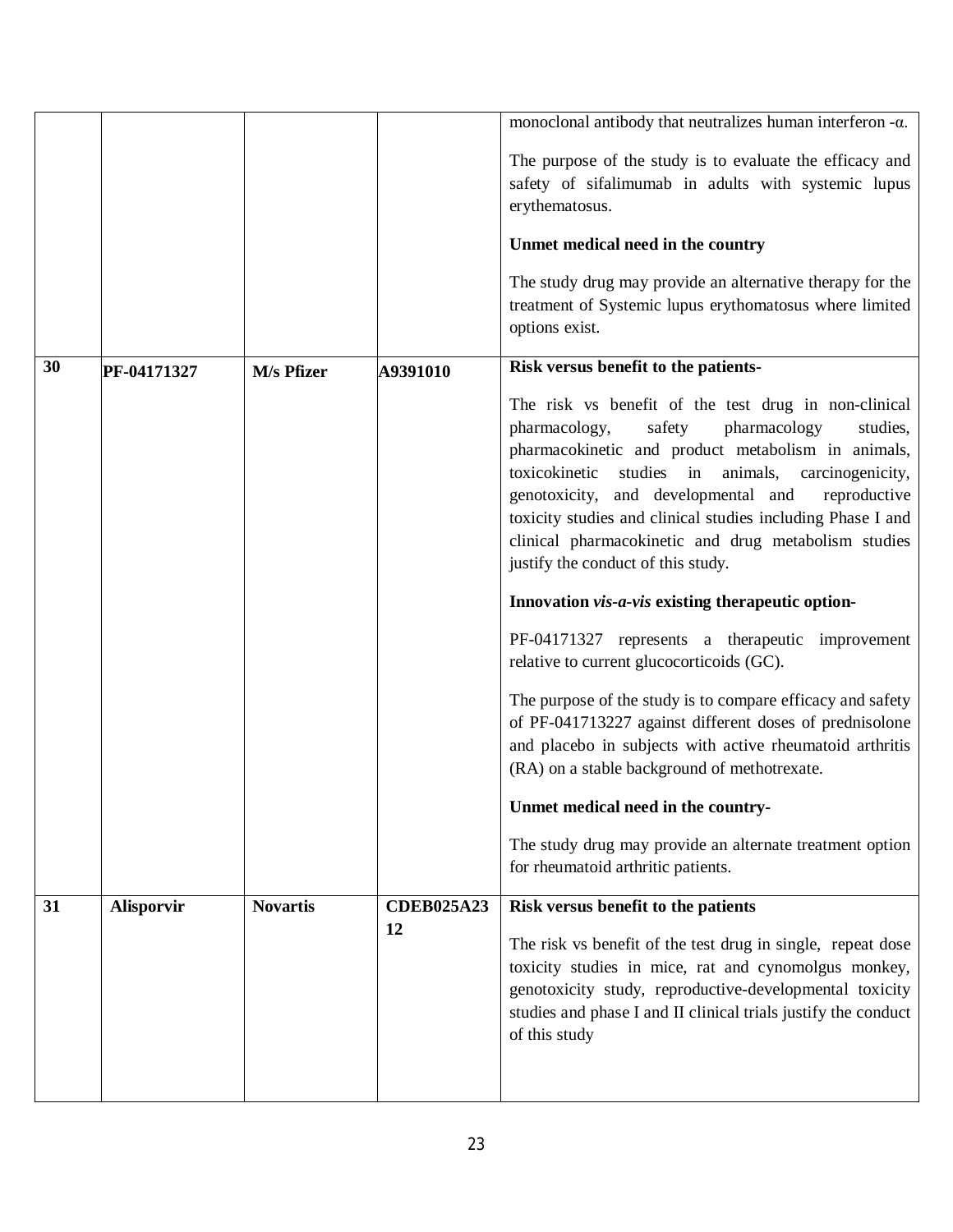|    |                     |                  |                          | Innovation vis-a-vis existing therapeutic option                                                                                                                                                                                                                                 |
|----|---------------------|------------------|--------------------------|----------------------------------------------------------------------------------------------------------------------------------------------------------------------------------------------------------------------------------------------------------------------------------|
|    |                     |                  |                          | Alisporvir is a cyclophilin inhibitor with a new<br>mechanism of action involving interaction at the host viral<br>interface.                                                                                                                                                    |
|    |                     |                  |                          | The proposed study is a follow up study on the patients<br>from the CDEBO25A2211 protocol who achieved<br>sustained virological response 24 to assess the durability<br>of sustained viriologic response.                                                                        |
|    |                     |                  |                          | For new therapies the pattern of relapse following<br>undetectable viremia at the end of treatment is unknown<br>and needs long term follow up in these patients.                                                                                                                |
|    |                     |                  |                          | Unmet medical need in the country                                                                                                                                                                                                                                                |
|    |                     |                  |                          | This study will provide confirmation whether sustained<br>virological response 24 is a reliable predictor of long term<br>hepatitis C cure.                                                                                                                                      |
| 32 | <b>NVC 422</b>      | <b>Quintiles</b> | <b>CL1104</b>            | <b>Assessment of Risk versus Benefit to the Patients</b>                                                                                                                                                                                                                         |
|    |                     |                  |                          | The risk vs benefit of the test drug in various animal<br>pharmacology and toxicity studies which include single<br>and repeated dose studies in rats, dogs, rabbits,<br>cynomolgus monkeys and minipigs and Clinical phase I<br>and II studies justify the conduct of the study |
|    |                     |                  |                          | Innovation vis-à-vis Existing Therapeutic Option                                                                                                                                                                                                                                 |
|    |                     |                  |                          | The purpose of the study is to evaluate the safety and<br>efficacy of test drug in treatment of adenoviral<br>keratoconjuctivitis.                                                                                                                                               |
|    |                     |                  |                          | Unmet Medical Need in the Country (if any)-                                                                                                                                                                                                                                      |
|    |                     |                  |                          | The test drug may potentially benefit patients with<br>adenoviral kerato-conjunctivitis.                                                                                                                                                                                         |
|    |                     |                  |                          |                                                                                                                                                                                                                                                                                  |
| 33 | <b>Vildagliptin</b> | <b>Novartis</b>  | <b>CLAF237A23</b><br>156 | Risk versus benefit to the patients<br>The risk vs benefit of study drug in the single, repeated<br>dose toxicity, genotoxicity, reproductive toxicity,<br>carcinogencity studies and phase I, II, III clinical studies<br>justify the conduct of this study.                    |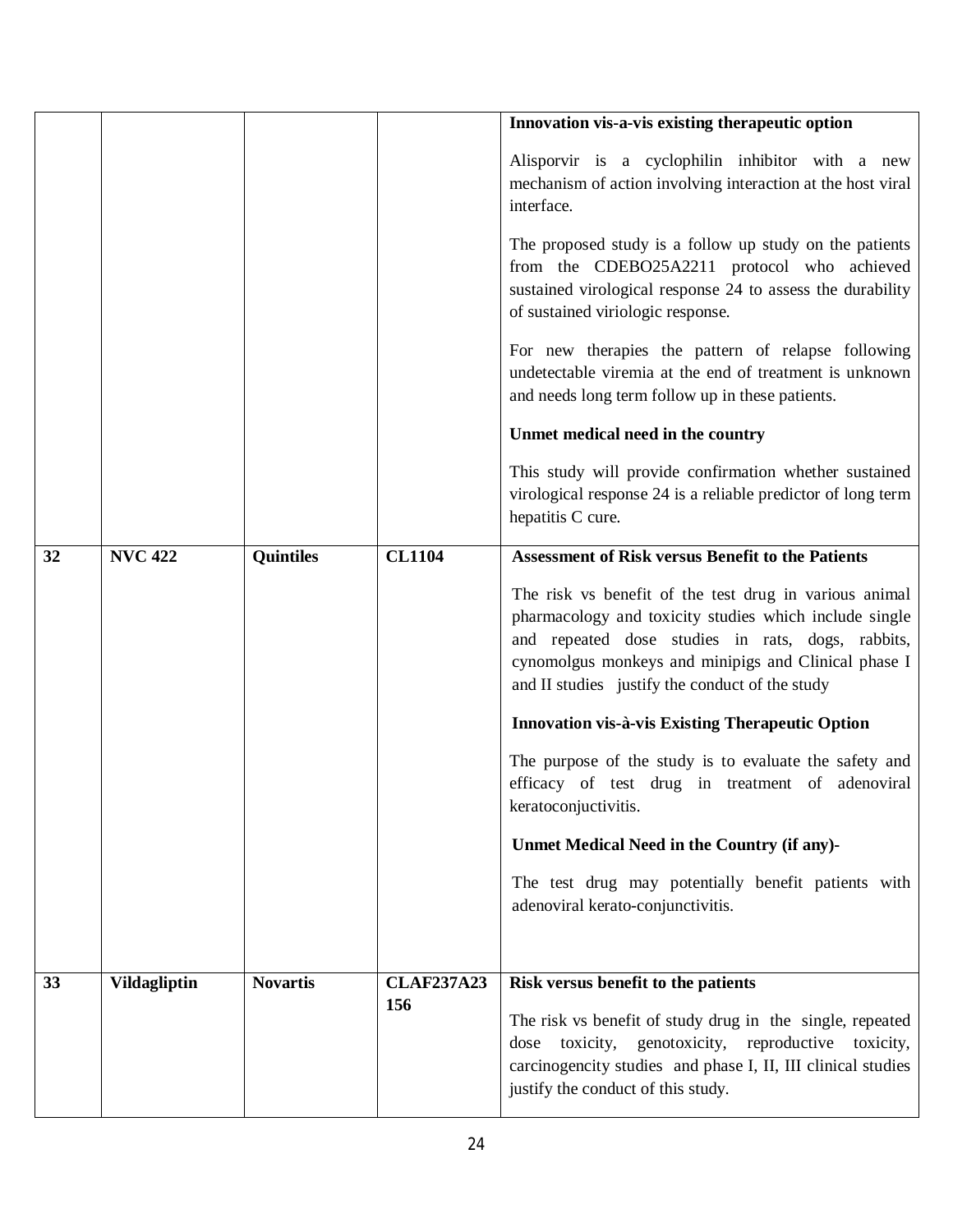|    |                   |                             |                        | Innovation vis-a-vis existing therapeutic option                                                                                                                                                                                                                                |
|----|-------------------|-----------------------------|------------------------|---------------------------------------------------------------------------------------------------------------------------------------------------------------------------------------------------------------------------------------------------------------------------------|
|    |                   |                             |                        | Vildagliptin is a Dipeptidyl peptidase -4 inhibitor and<br>highly selective substrate for Dipeptidyl peptidase -4<br>catalytic site with a slow reaction rate and blocks rapid<br>degradation of Glucagon-like peptide -1 and glucose-<br>dependent insulinotropic polypeptide. |
|    |                   |                             |                        | The purpose of the study is to demonstrate the superiority<br>combination of vildagliptin plus metformin for the<br>of<br>risk of initial treatment failure over metformin<br>monotherapy in treatment-naïve patients with type 2<br>diabetes mellitus.                         |
|    |                   |                             |                        | Unmet medical need in the country                                                                                                                                                                                                                                               |
|    |                   |                             |                        | The study will determine whether the vildagliptin plus<br>metformin combination regimen would result in more<br>durable glycemic control than metformin monotherapy in<br>treatment-naïve patients with type 2 diabetes mellitus.                                               |
|    |                   |                             |                        |                                                                                                                                                                                                                                                                                 |
| 34 | <b>Mipomersen</b> | <b>Sanofi</b><br>Synthelabo | <b>MIPO</b><br>3801011 | Assessment of Risk versus Benefit to the Patients-<br>The risk vs benefit of the test drug in various safety<br>pharmacology and toxicology studies which include                                                                                                               |
|    |                   |                             |                        | single and repeat dose study mice, monkeys and rats and<br>Clinical phase I,II and III studies justify the conduct of<br>the study                                                                                                                                              |
|    |                   |                             |                        | Innovation vis-à-vis Existing Therapeutic Option-                                                                                                                                                                                                                               |
|    |                   |                             |                        | The purpose of the study is to determine whether<br>mipomersen significantly reduces atherogenic lipid levels<br>patients<br>with<br>heterozygous<br>severe<br>familial<br>in<br>hypercholesterolemia.                                                                          |
|    |                   |                             |                        | Unmet Medical Need in the Country (if any) -                                                                                                                                                                                                                                    |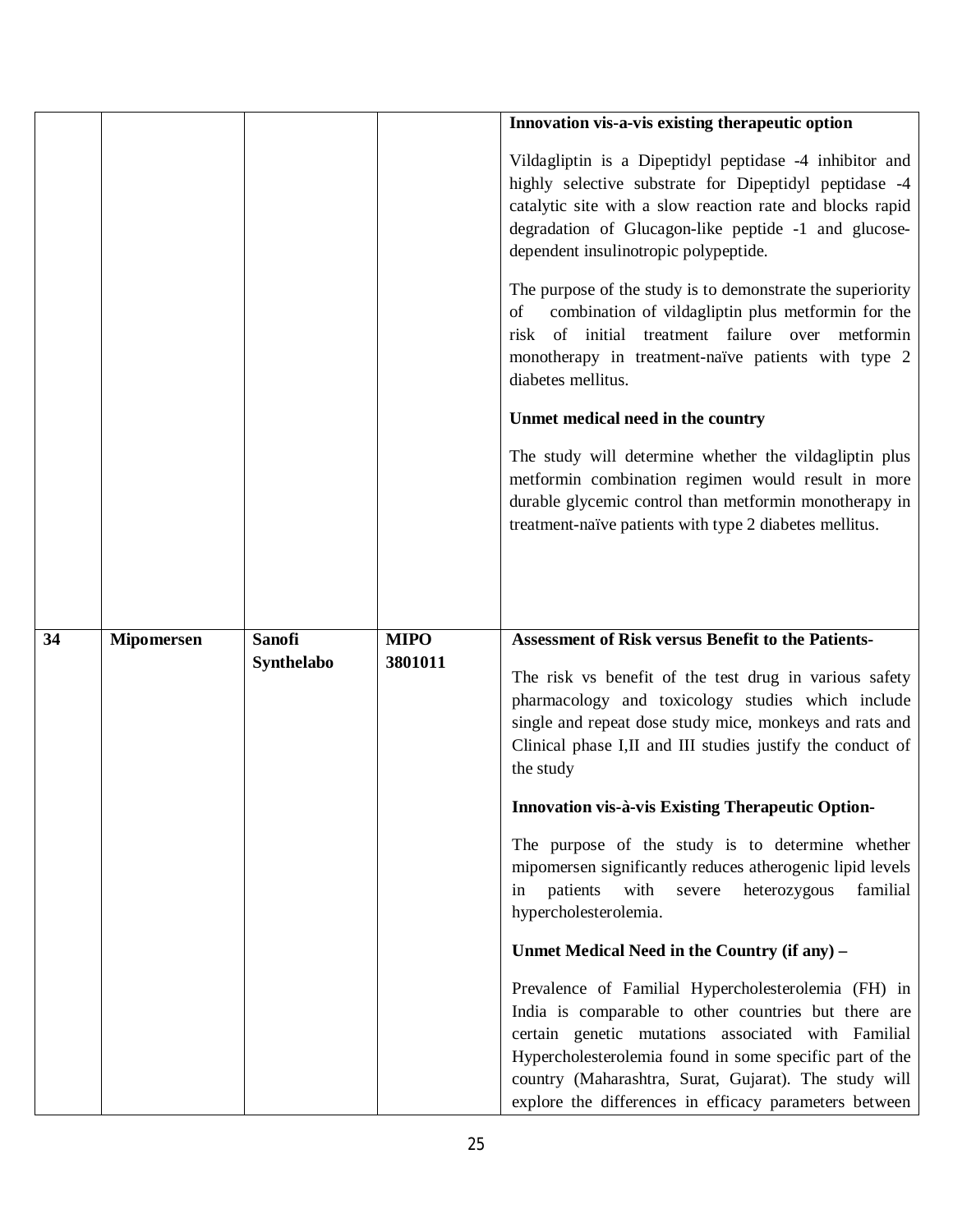|    |                      |                  |                 | the reference and test regimens and will help in collecting |
|----|----------------------|------------------|-----------------|-------------------------------------------------------------|
|    |                      |                  |                 | extended safety and efficacy data.                          |
|    |                      |                  |                 |                                                             |
|    |                      |                  |                 |                                                             |
| 35 | <b>Velaglucerase</b> | <b>Quintiles</b> | HGT-GCB-        | <b>Assessment of Risk versus Benefit to the Patients-</b>   |
|    | alfa (VPRIV®)        |                  | 068             |                                                             |
|    |                      |                  |                 | The risk vs benefit of the test drug in various safety      |
|    |                      |                  |                 | pharmacology and toxicology studies which include           |
|    |                      |                  |                 | single and repeat dose, reproductive toxicity and phase     |
|    |                      |                  |                 | I/II/III clinical studies justify the conduct of the study. |
|    |                      |                  |                 | Innovation vis-à-vis Existing Therapeutic Option-           |
|    |                      |                  |                 | Innovation vis-à-vis Existing Therapeutic Option-           |
|    |                      |                  |                 | The purpose of the study is to evaluate the efficacy and    |
|    |                      |                  |                 | Safety of Velaglucerase alfa enzyme replacement therapy     |
|    |                      |                  |                 | in children and adolescents with type 3 Gaucher Disease.    |
|    |                      |                  |                 | Unmet Medical Need in the Country (if any) –                |
|    |                      |                  |                 | Gaucher Disease is a rare disease and no specific           |
|    |                      |                  |                 | treatment is available. The test drug may be alternate      |
|    |                      |                  |                 | choice for enzyme replacement therapy in children and       |
|    |                      |                  |                 | adolescents with Type 3 Gaucher Disease.                    |
|    |                      |                  |                 |                                                             |
|    |                      |                  |                 |                                                             |
| 36 | Saxagliptin          | <b>BMS</b>       | <b>CV181147</b> | Risk versus benefit to the patients                         |
|    |                      |                  |                 | The risk vs benefit of study drug in the pre clinical       |
|    |                      |                  |                 | animal pharmacology, repeated dose toxicity, reproductive   |
|    |                      |                  |                 | toxicity study, carcinogenecity and phase I,II, and III     |
|    |                      |                  |                 | clinical studies justify the conduct of this study          |
|    |                      |                  |                 | Innovation vis-a-vis existing therapeutic option            |
|    |                      |                  |                 | The purpose of the study is to investigate the safety,      |
|    |                      |                  |                 | tolerability, and efficacy of saxagliptin in combination    |
|    |                      |                  |                 | with metformin Instant Release or metformin Xtended         |
|    |                      |                  |                 | Release in pediatric patients with type 2 diabetes who      |
|    |                      |                  |                 | have inadequate glycemic control on metformin alone.        |
|    |                      |                  |                 | Unmet medical need in the country                           |
|    |                      |                  |                 | The data emerging from the study may benefit pediatric      |
|    |                      |                  |                 | patients having type 2 diabetes. Saxagliptin in             |
|    |                      |                  |                 | combination with metformin may provide a better             |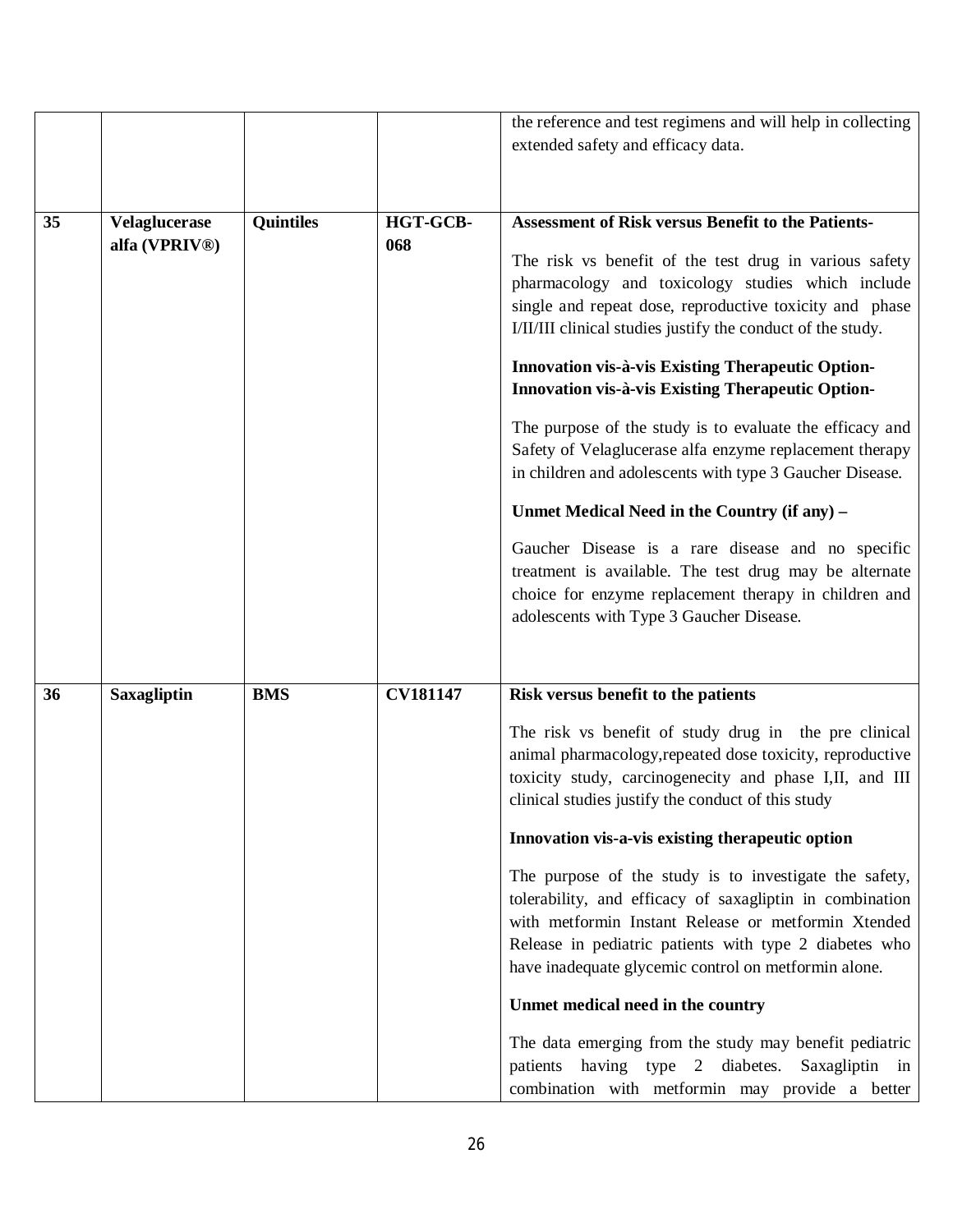|    |                                                                           |                     |                             | alternative for such patients.                                                                                                                                                                                                                                                                                                                                                                                                                                                                                                                                                                                                                                                                                                                            |
|----|---------------------------------------------------------------------------|---------------------|-----------------------------|-----------------------------------------------------------------------------------------------------------------------------------------------------------------------------------------------------------------------------------------------------------------------------------------------------------------------------------------------------------------------------------------------------------------------------------------------------------------------------------------------------------------------------------------------------------------------------------------------------------------------------------------------------------------------------------------------------------------------------------------------------------|
| 37 | <b>Denosumab</b><br>$(AMG-162)$                                           | Ms/ Amgen           | 20080560                    | Risk versus benefit to the patients-<br>The risk vs benefit of the test drug in non-clinical<br>pharmacology, drug metabolism and toxicology studies<br>in animals and clinical studies including Phase I, II studies<br>justify the conduct of this study.<br>Innovation <i>vis-a-vis</i> existing the rapeutic option-<br>The objective of this study is to Evaluate New or<br>Worsening Lens Opacifications in Subjects with Non-<br>metastatic Prostate Cancer Receiving Denosumab for<br>Bone Loss due to Androgen-deprivation<br>Unmet medical need in the country-                                                                                                                                                                                 |
|    |                                                                           |                     |                             | The study will provide additional safety data of the test<br>drug in patients with non-metastatic prostate cancer<br>receiving denosumab for bone loss.                                                                                                                                                                                                                                                                                                                                                                                                                                                                                                                                                                                                   |
| 38 | <b>NT 201</b> (<br><b>Botulinum</b><br><b>Neurotoxin Type</b><br>$\bf{I}$ | <b>Kendle India</b> | <b>MRZ60201/S</b><br>P/3001 | <b>Assessment of Risk versus Benefit to the Patients:</b><br>The risk vs benefit of the test drug from various<br>preclinical toxicity studies including single dose, repeat<br>dose toxicity, reproductive/ fertility toxicity studies and<br>phase I, II.III clinical studies etc. justify the conduct of<br>this study.<br><b>Innovation vis-à-vis Existing Therapeutic Option-</b><br>The purpose of the study is to assess the efficacy and<br>safety of test drug in the treatment of post stroke spasticity<br>of the upper limb.<br>Unmet Medical Need in the Country (if any)-<br>The data generated from this study may contribute to the<br>use of test drug in the treatment of post stoke spasticity of<br>the upper limb as new indication. |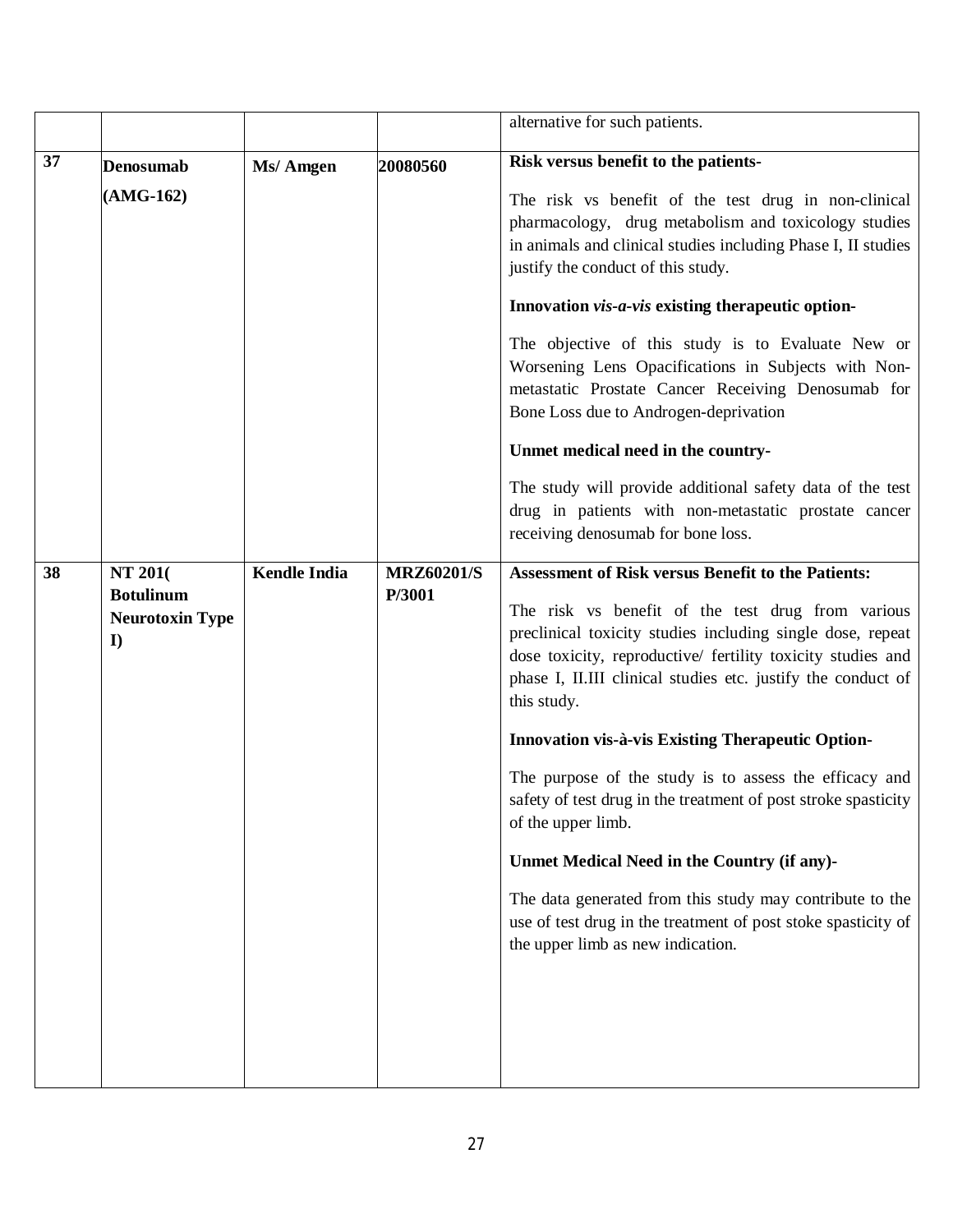| 39 | <b>INNO-206</b>        | <b>INC GVK Bio</b> | <b>INNO-206-P2-</b> | <b>Assessment of Risk versus Benefit to the Patients-</b>                                                                                                                                                                                                                                                         |
|----|------------------------|--------------------|---------------------|-------------------------------------------------------------------------------------------------------------------------------------------------------------------------------------------------------------------------------------------------------------------------------------------------------------------|
|    | (Doxorubicin-          |                    | <b>STS-01</b>       |                                                                                                                                                                                                                                                                                                                   |
|    | <b>EMCH)</b>           |                    |                     | The risk vs benefit of the test drug in various safety                                                                                                                                                                                                                                                            |
|    |                        |                    |                     | pharmacology and toxicology studies which include                                                                                                                                                                                                                                                                 |
|    |                        |                    |                     | single and repeat dose study in mice, rats and dogs and                                                                                                                                                                                                                                                           |
|    |                        |                    |                     | Clinical phase I study, justify the conduct of the study.                                                                                                                                                                                                                                                         |
|    |                        |                    |                     | Innovation vis-à-vis Existing Therapeutic Option-                                                                                                                                                                                                                                                                 |
|    |                        |                    |                     | The purpose of this study is to determine the preliminary<br>efficacy and tolerability of administration of INNO-206<br>compared to Doxorubicin in subjects with metastatic,                                                                                                                                      |
|    |                        |                    |                     | locally advanced, or unresectable soft tissue sarcoma.                                                                                                                                                                                                                                                            |
|    |                        |                    |                     | Unmet Medical Need in the Country (if any)-                                                                                                                                                                                                                                                                       |
|    |                        |                    |                     | INNO-206 is an albumin binding pro-drug<br>of<br>doxorubicin. It is being developed to circumvent the<br>limitations (toxic dose related side effects) possessed by<br>Doxorubicin (used for the treatment of haematological<br>and solid cancers) and to improve the therapeutic<br>potential of anthracyclines. |
|    |                        |                    |                     |                                                                                                                                                                                                                                                                                                                   |
| 40 | <b>SH T00658ID</b>     | M/s Bayer          | <b>BAY 86-</b>      | Risk versus benefit to the patients-                                                                                                                                                                                                                                                                              |
|    | -Estradiol             |                    | 5027/91773          | The risk vs benefit of the test drug in non-clinical                                                                                                                                                                                                                                                              |
|    |                        |                    |                     | pharmacology, safety pharmacology and toxicity studies                                                                                                                                                                                                                                                            |
|    | valerate (EV)/         |                    |                     | carcinogenicity, genotoxicity, reproductive toxicity &                                                                                                                                                                                                                                                            |
|    | <b>Dienogest (DNG)</b> |                    |                     | teratogenicity, immunotoxicity and antigenicity studies                                                                                                                                                                                                                                                           |
|    | (Qlaira)               |                    |                     | and clinical studies including Phase I, II, III studies justify                                                                                                                                                                                                                                                   |
|    |                        |                    |                     | the conduct of this study.                                                                                                                                                                                                                                                                                        |
|    |                        |                    |                     | Innovation vis-a-vis existing therapeutic option-                                                                                                                                                                                                                                                                 |
|    |                        |                    |                     | The objective of the study is to investigate the<br>contraceptive efficacy and safety of 4 phasic oral<br>contraceptive SH TOO658ID containing Estradiol<br>valerate (EV)/ Dienogest in 28 days regimen for 13 day<br>cycle in healthy female subjects.                                                           |
|    |                        |                    |                     | Unmet medical need in the country-                                                                                                                                                                                                                                                                                |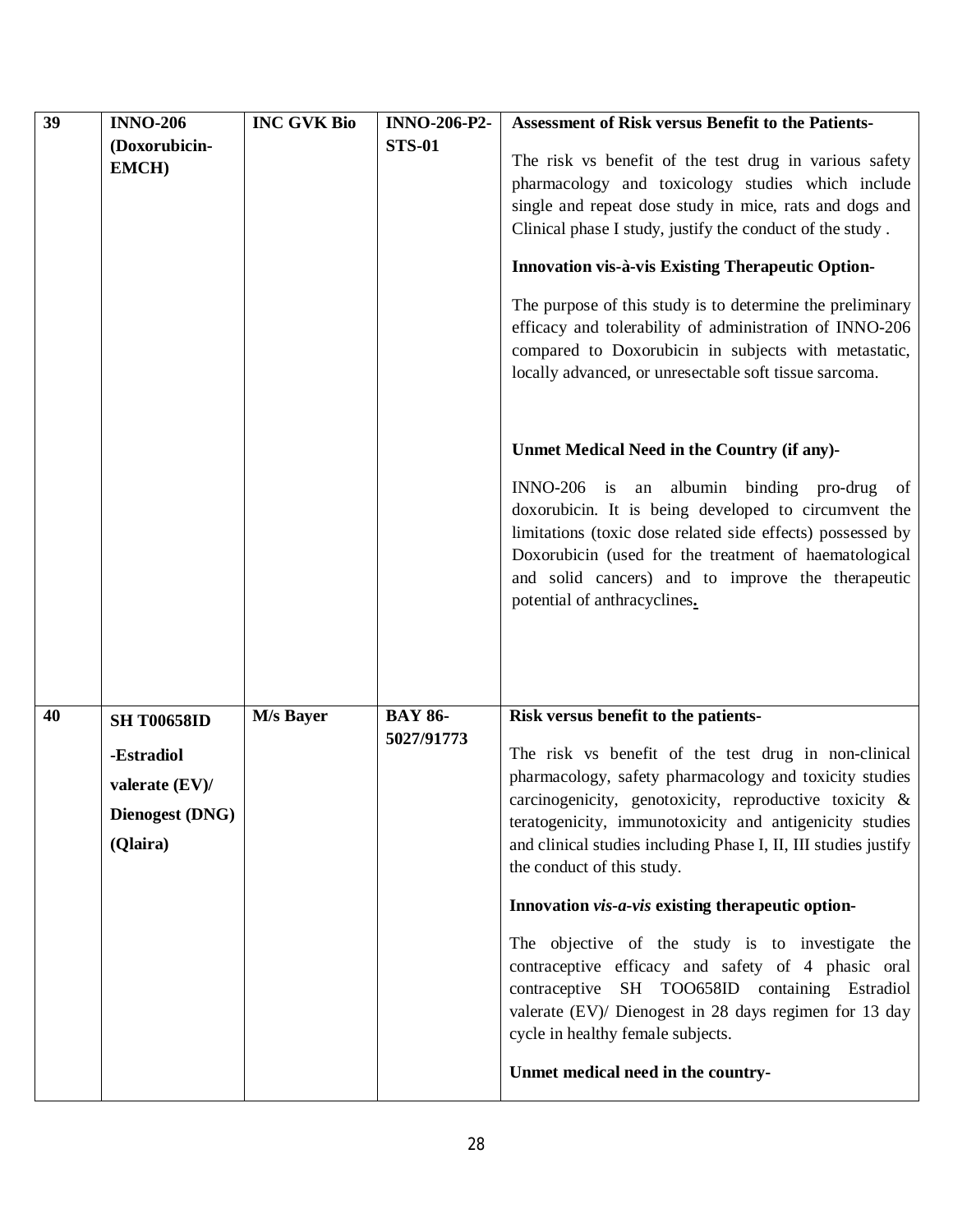|    |                |                  |                               | SH T00658ID is a combined oral contraceptive (COC)<br>intended for use by women between the ages of 18 and 50<br>years requiring contraception. This study may provide an<br>alternative oral contraceptive for women of child bearing<br>potential.                                                                                                                                                                                                                                                                                                                                                                                                                                                                                                         |
|----|----------------|------------------|-------------------------------|--------------------------------------------------------------------------------------------------------------------------------------------------------------------------------------------------------------------------------------------------------------------------------------------------------------------------------------------------------------------------------------------------------------------------------------------------------------------------------------------------------------------------------------------------------------------------------------------------------------------------------------------------------------------------------------------------------------------------------------------------------------|
| 41 | <b>CXA-201</b> | <b>PRA</b>       | <b>CXA-cUTI-</b><br>$10 - 05$ | <b>Assessment of Risk versus Benefit to the Patients</b><br>The risk vs benefit of the test drug in various safety<br>pharmacology and single dose and repeat dose toxicity<br>studies and phase I, II clinical trials justify the conduct of<br>the study<br>Innovation vis-à-vis Existing Therapeutic Option<br>The purpose of the study is to demonstrate non-inferiority<br>of test drug versus comparator in adult subjects with<br>complicated urinary tract infection.<br>Unmet Medical Need in the Country (if any)-<br>The study may potentially provide an alternative<br>treatment option for the treatment of complicated urinary<br>tract infection.                                                                                            |
| 42 | <b>AMR 101</b> | <b>PharmaNet</b> | AMR-01-01-<br>0019            | <b>Assessment of Risk versus Benefit to the Patients:</b><br>The risk vs benefit of the test drug from various animal<br>toxicity studies includingsingle dose, repeat dose,<br>genotoxicity, carcinogenicity, developmental toxicity and<br>clinical phase I, III studies justify the conduct of this<br>study.<br><b>Innovation vis-à-vis Existing Therapeutic Option-</b><br>The purpose of this study is to evaluate whether the<br>triglyceride lowering test drug, combined with a statin<br>therapy, will be superior to the satin therapy alone, when<br>used as prevention in reducing long term clinical events in<br>patients with mixed dyslipidemia at a high risk for<br>cardiovascular events.<br>Unmet Medical Need in the Country (if any)- |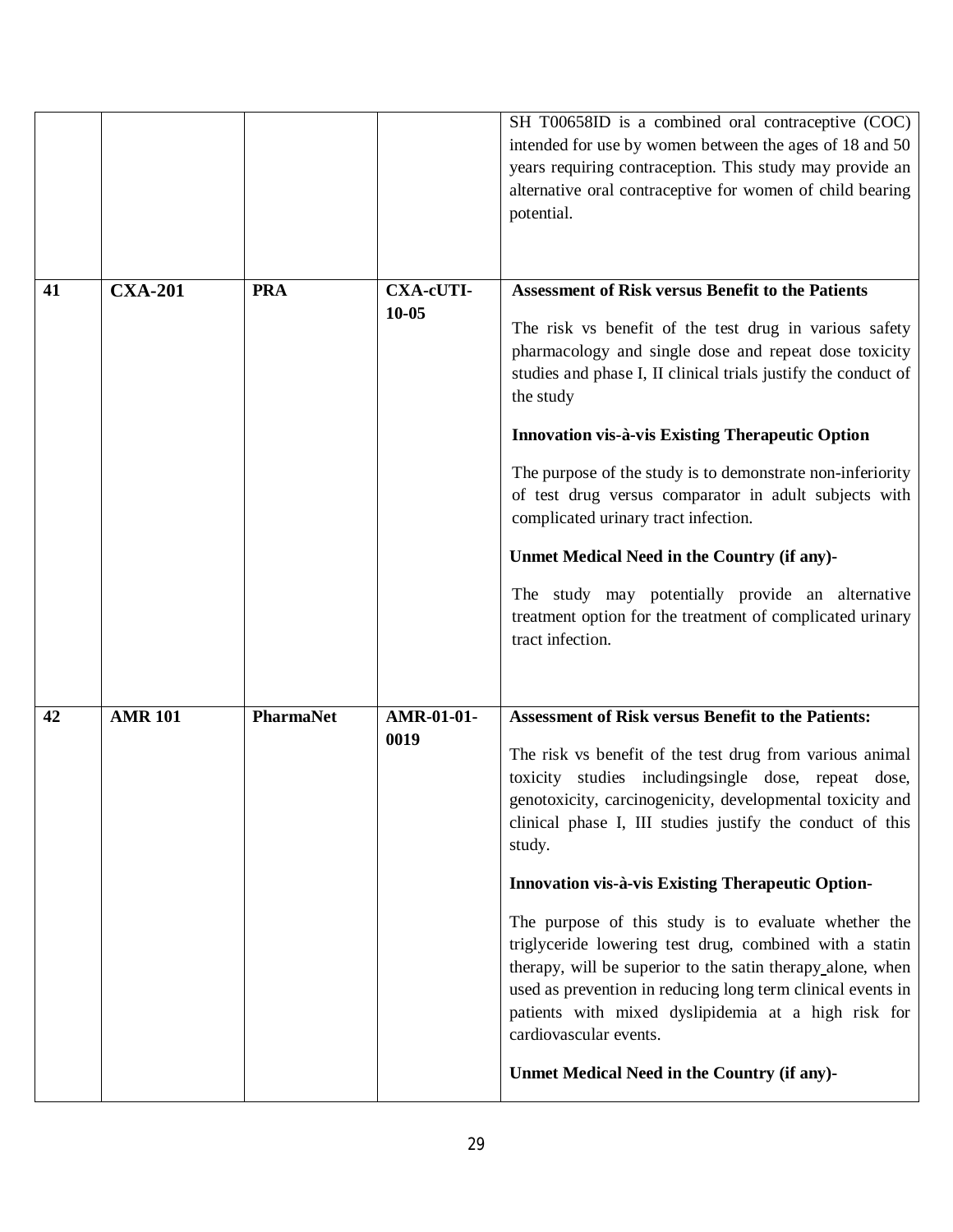|    |                                   |                 |                 | The test drug in combination with existing statins therapy<br>beneficial<br>be<br>in<br>the<br>treatment<br>of<br>may<br>hypertriaglyceridemic<br>patients with<br>cardiovascular<br>disease.                             |
|----|-----------------------------------|-----------------|-----------------|---------------------------------------------------------------------------------------------------------------------------------------------------------------------------------------------------------------------------|
| 43 | <b>Tasquinimod</b>                | <b>PPD</b>      | <b>10TASQ10</b> | <b>Assessment of Risk versus Benefit to the Patients-</b>                                                                                                                                                                 |
|    |                                   |                 |                 | The risk vs benefit of the test drug in various animal<br>toxicity studies which include single and repeated dose<br>studies in rats, mice and dogs, Clinical phase I and II<br>studies, justify the conduct of the study |
|    |                                   |                 |                 | Innovation vis-à-vis Existing Therapeutic Option                                                                                                                                                                          |
|    |                                   |                 |                 | The purpose of the study is to assess the safety and to<br>confirm the effect of tasquinimod on delaying disease<br>progression or death in metastatic castrate resistant<br>prostate cancer.                             |
|    |                                   |                 |                 | Unmet Medical Need in the Country (if any)-                                                                                                                                                                               |
|    |                                   |                 |                 | The study may provide an alternative treatment therapy<br>for metastatic castrate resistant prostate cancer.                                                                                                              |
| 44 | GP2013                            | <b>PPD</b>      | GP13-301        | <b>Assessment of Risk versus Benefit to the Patients:</b>                                                                                                                                                                 |
|    | (Rituximab<br><b>Biosimilar</b> ) |                 |                 | The risk vs benefit of the test drug in various animal<br>toxicity studies which include repeated dose studies in<br>monkeys, and clinical study justify the conduct of the<br>study.                                     |
|    |                                   |                 |                 | Innovation vis-à-vis Existing Therapeutic Option                                                                                                                                                                          |
|    |                                   |                 |                 | The purpose of the study is to demonstrate the clinical<br>comparability of GP2013 to the innovator/comparator<br>product                                                                                                 |
|    |                                   |                 |                 | Unmet Medical Need in the Country (if any)-                                                                                                                                                                               |
|    |                                   |                 |                 | Availability of biosimilar GP2013 is expected to enhance<br>patient access and availability of sufficient supplies.                                                                                                       |
| 45 | ceftazidimeaviba                  | PPDPharma       | D4280C00001     | <b>Assessment of Risk versus Benefit to the Patients:</b>                                                                                                                                                                 |
|    | ctam                              | ceftazidimeavib | and             | The risk vs benefit of the test drug from various                                                                                                                                                                         |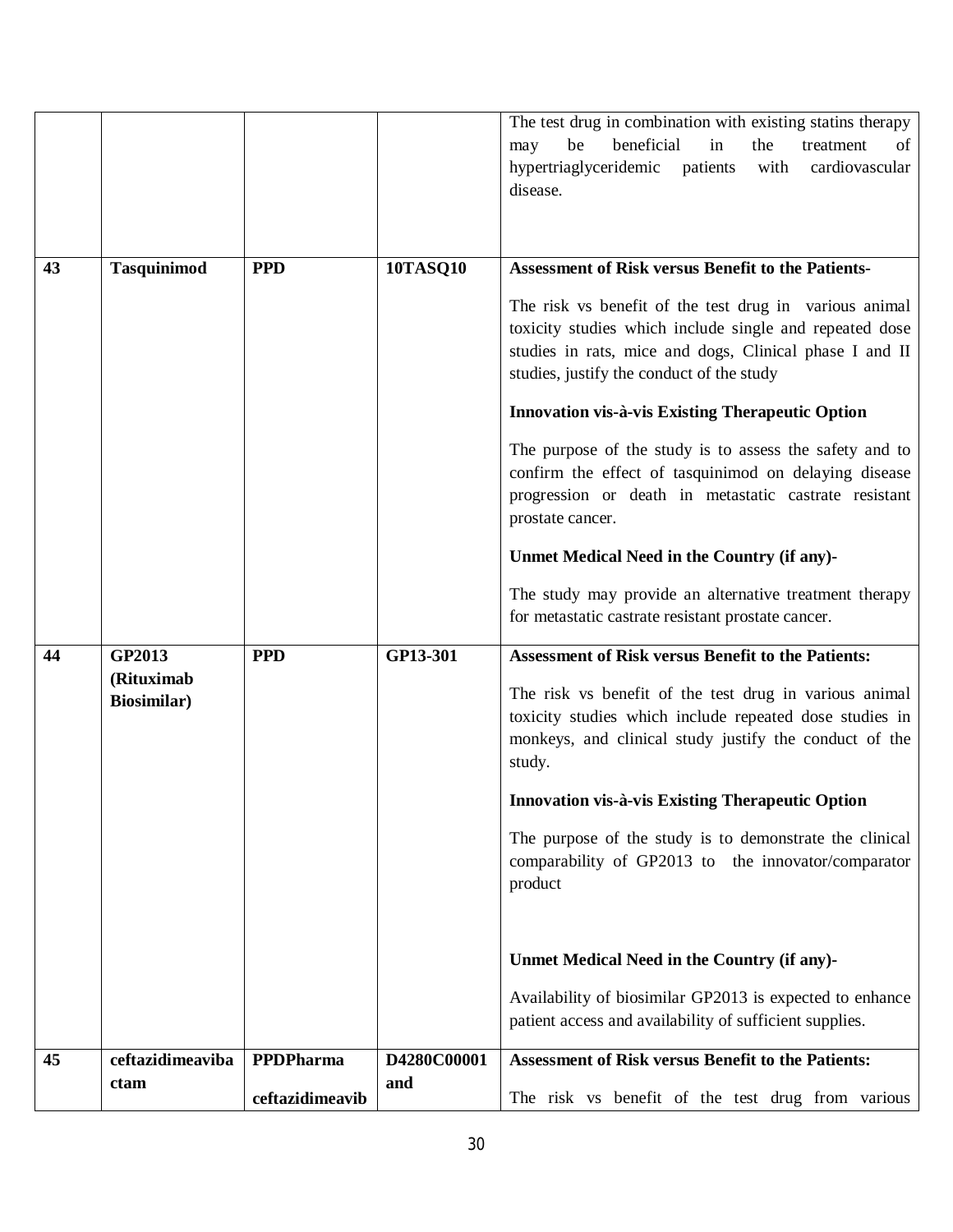|    |                  | actam             | D4280C00005    | preclinical toxicity studies including repeat dose toxicity,    |
|----|------------------|-------------------|----------------|-----------------------------------------------------------------|
|    |                  |                   |                | reproductive, fertility toxicity, local toxicity studies and    |
|    |                  |                   |                | phase I, II clinical studies justify the conduct of this study. |
|    |                  |                   |                |                                                                 |
|    |                  |                   |                | Innovation vis-à-vis Existing Therapeutic Option-               |
|    |                  |                   |                | The purpose of the study is to assess the efficacy, safety      |
|    |                  |                   |                | and tolerability of the test drug with metronidazole versus     |
|    |                  |                   |                | meropenem in the treatment of complicated intra-                |
|    |                  |                   |                | abdominal infections in hospitalized adults.                    |
|    |                  |                   |                | Unmet Medical Need in the Country (if any)-                     |
|    |                  |                   |                | Currently<br>available<br>treatment<br>Gram-negative<br>of      |
|    |                  |                   |                | infections, especially multidrug resistant strains including    |
|    |                  |                   |                | extended spectrum $\beta$ -lactamases producers are extremely   |
|    |                  |                   |                | limited. The test drug may be potentially effective in the      |
|    |                  |                   |                | treatment of Gram negative infections or complicated            |
|    |                  |                   |                | intra-abdominal infections.                                     |
| 46 | <b>USL255</b>    | <b>PPD Pharma</b> | P09-005        | Assessment of Risk versus Benefit to the Patients- In           |
|    |                  |                   |                | light of the fact that the test drug are approved in India,     |
|    | (Topiramate)     |                   |                | the safety and efficacy profile justify conduct of the study.   |
|    |                  |                   |                |                                                                 |
|    |                  |                   |                | Innovation vis-à-vis Existing Therapeutic Option-               |
|    |                  |                   |                | The purpose of the study is to assess the efficacy and          |
|    |                  |                   |                | safety of adjunctive therapy of the test drug, compared to      |
|    |                  |                   |                | placebo, in patients with refractory partial onset seizures     |
|    |                  |                   |                | with or without secondary generalized seizures.                 |
|    |                  |                   |                | Unmet Medical Need in the Country (if any)-                     |
|    |                  |                   |                | The extended release formula of the test drug may allow         |
|    |                  |                   |                | once daily dose, minimizes problem associated with              |
|    |                  |                   |                | patient compliance related to breakthrough seizures.            |
|    |                  |                   |                |                                                                 |
|    |                  |                   |                |                                                                 |
|    |                  |                   |                |                                                                 |
|    |                  |                   |                |                                                                 |
|    |                  |                   |                |                                                                 |
| 47 | <b>Stavudine</b> | <b>PPD</b>        | <b>WRHI001</b> | <b>Assessment of Risk versus Benefit to the Patients:</b>       |
|    |                  |                   |                | In light of the fact that the test drug is approved for the     |
|    |                  |                   |                | treatment of HIV, risk vs benefit of the test drug justify      |
|    |                  |                   |                | conduct of the study.                                           |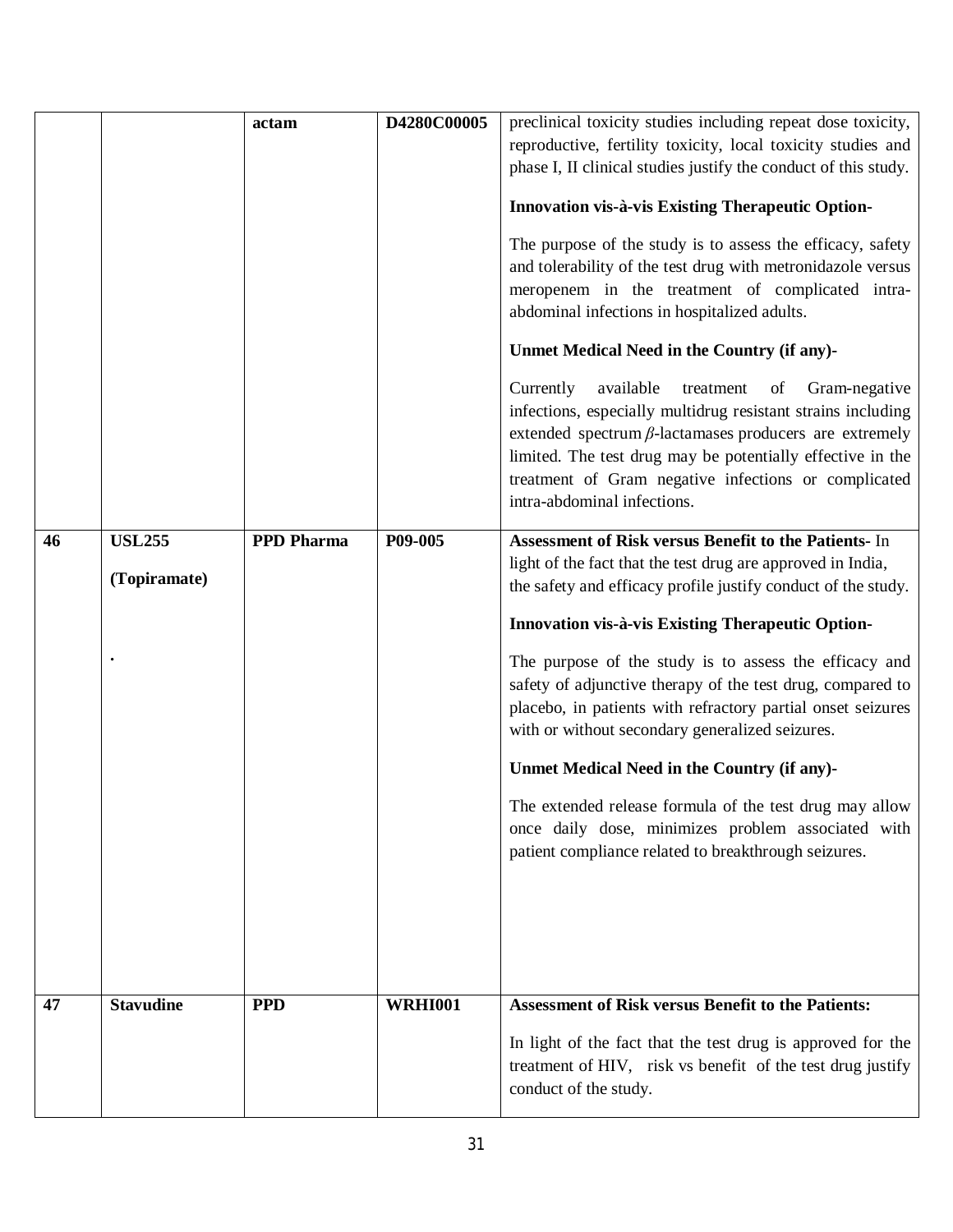|    |                             |                                                                                              |                    | Innovation vis-à-vis Existing Therapeutic Option                                                                                                                                                                                                                                                                          |
|----|-----------------------------|----------------------------------------------------------------------------------------------|--------------------|---------------------------------------------------------------------------------------------------------------------------------------------------------------------------------------------------------------------------------------------------------------------------------------------------------------------------|
|    |                             |                                                                                              |                    | The purpose of the study is to demonstrate the non-<br>inferiority of stavudine plus lamivudine and efavirenz<br>when compared with tenofovir disoproxil fumarate plus<br>lamivudine<br>efavirenz in the treatment<br>and<br>of<br>antiretroviral-naïve patients infected with HIV-1.                                     |
|    |                             |                                                                                              |                    | Unmet Medical Need in the Country (if any)-                                                                                                                                                                                                                                                                               |
|    |                             |                                                                                              |                    | The study will provide information on the dosing of<br>stavudine i.e. whether low dose drug is non-inferior to<br>tenofovir after 2 years in terms of both viral suppression<br>and toxicity. The study may also help reduce the cost of<br>anti retroviral treatment.                                                    |
| 48 | Perampanel<br>(Oral Tablet) | <b>PPD</b><br><b>Pharmaceutical</b><br><b>Development</b><br>India<br><b>Private Limited</b> | E2007-G000-<br>332 | Assessment of Risk versus Benefit to the Patients: The<br>risk versus Benefit of the test drug in various animal<br>pharmacology and toxicology studies including single<br>dose and repeat dose studies in rats, dogs, mice and<br>monkeys and Clinical phase I, II and III studies justify the<br>conduct of the study. |
|    |                             |                                                                                              |                    | Innovation vis-à-vis Existing Therapeutic Option                                                                                                                                                                                                                                                                          |
|    |                             |                                                                                              |                    | The purpose of the study is to demonstrate the efficacy of<br>adjunctive perampanel therapy in primary generalized<br>tonic-clonic seizures (PGTC)                                                                                                                                                                        |
|    |                             |                                                                                              |                    | Unmet Medical Need in the Country (if any)-                                                                                                                                                                                                                                                                               |
|    |                             |                                                                                              |                    | The study with the test drug may provide an alternative/<br>effective treatment option for primary generalized tonic-<br>clonic seizures (PGTC)                                                                                                                                                                           |
| 49 | <b>Boceprevir</b>           | M/s MSD                                                                                      | <b>Boceprevir</b>  | Risk versus benefit to the patients-                                                                                                                                                                                                                                                                                      |
|    |                             |                                                                                              |                    | The risk vs benefit of the test drug in non-<br>clinicalpharmacology and toxicology in animals and<br>clinical studies including Phase I, II, III studies justify the<br>conduct of this study.                                                                                                                           |
|    |                             |                                                                                              |                    | Innovation vis-a-vis existing therapeutic option-                                                                                                                                                                                                                                                                         |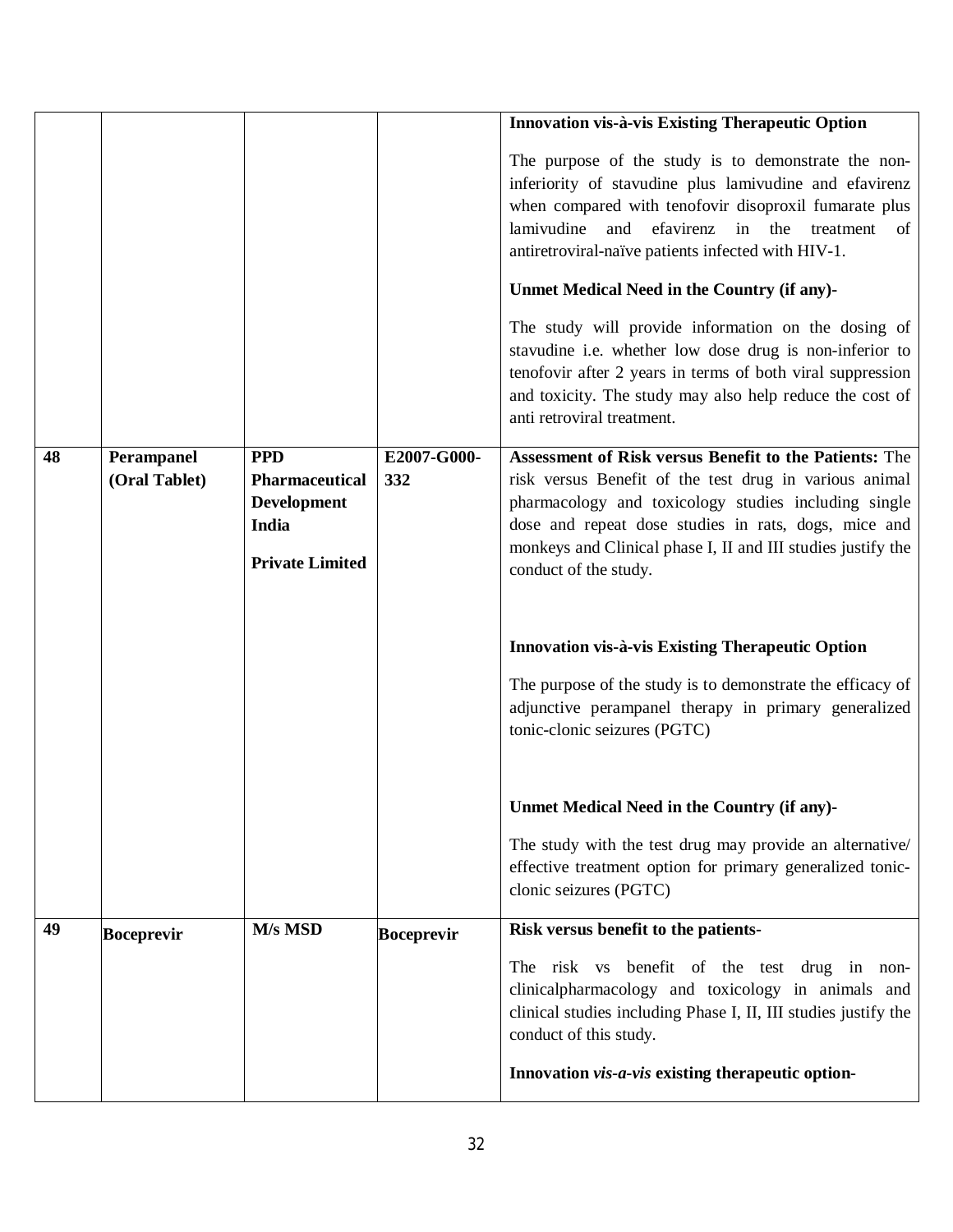| 51 | FST-100 (0.1%) | <b>Excel life</b> | <b>FTS100-AVC-</b>  | <b>Assessment of Risk versus Benefit to the Patients:</b>                                                                                                                                                                                                                                                                                                                                                                                                                                                                                                                                                                |
|----|----------------|-------------------|---------------------|--------------------------------------------------------------------------------------------------------------------------------------------------------------------------------------------------------------------------------------------------------------------------------------------------------------------------------------------------------------------------------------------------------------------------------------------------------------------------------------------------------------------------------------------------------------------------------------------------------------------------|
|    |                |                   |                     | Unmet medical need in the country<br>The study will examine the efficacy of lapatinib in<br>subjects who have received prior neoadjuvant and /or<br>adjuvant Trastuzumab and evaluate a potential benefits in<br>survival when dual vs single HER2 targeted therapy is<br>administered in combination with an aromatase inhibitor.                                                                                                                                                                                                                                                                                       |
|    |                |                   |                     | Innovation vis-a-vis existing therapeutic option<br>The purpose of the study is to demonstrate efficacy, safety<br>and superiority of lapatinib/Trastuzumab/aromatase<br>inhibitor combination vs Trastuzumab<br>/aromatase<br>inhibitor in post-menopausal subjects with hormone<br>receptor positive, human epidermal growth factor receptor<br>2-positive metastatic breast cancer. This study will<br>provide understanding of role of dual human epidermal<br>growth factor receptor 2 suppression in this population.                                                                                              |
| 50 | Lapatinib      | <b>GSK</b>        | UM2010/0009<br>9/00 | Risk versus benefit to the patients<br>The risk vs benefit of the test drug<br>in reproductive<br>developmental<br>toxicity<br>study,<br>carcinogenicity,<br>genotoxicity and phase I, II, III clinical study justify the<br>conduct of this study.                                                                                                                                                                                                                                                                                                                                                                      |
|    |                |                   |                     | The objective of the study is to assess the safety and<br>efficacy of Boceprevir/ peginterferon alfa /ribavirin in<br>chronic Hepatitis C Virus genotype I patients.<br>Unmet medical need in the country-<br>Boceprevir is a novel orally administered potent serine<br>protease inhibitor specifically designed to inhibit the HCV<br>NS3 protease and may potentially benefit patient with<br>compensated liver disease, including cirrhosis, who are<br>previously untreated or who have failed previous<br>interferon and ribavirin therapy, including prior null<br>responders, partial responders, and relapsers. |
|    |                |                   |                     |                                                                                                                                                                                                                                                                                                                                                                                                                                                                                                                                                                                                                          |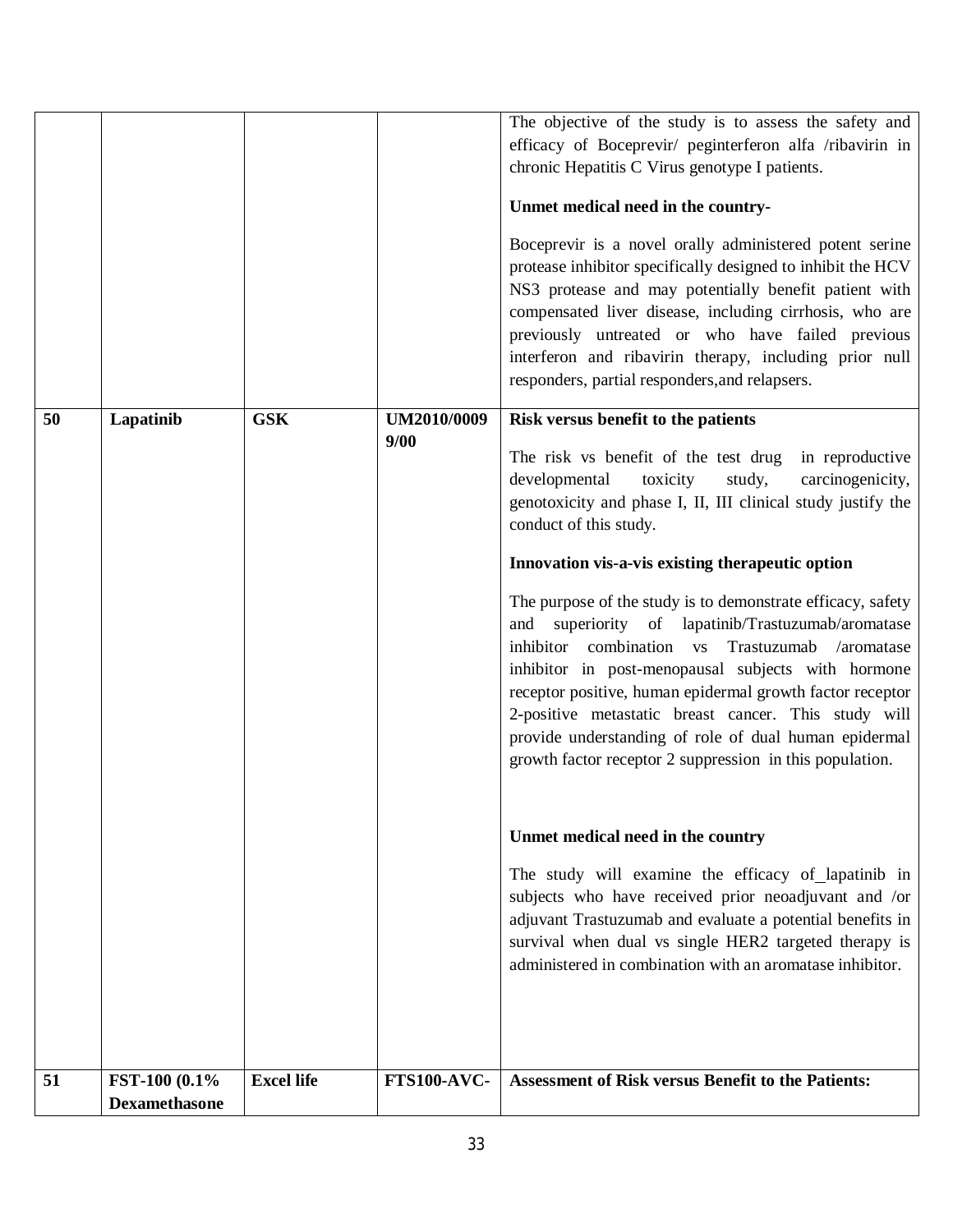|    | and 0.6 % PVP-<br>Iodine)                                                | <b>Science</b>                                                           | 004    | The test drug is a new formulation of dexamethasone<br>combined with PVP-Iodine. The risk versus benefit<br>profile of the test drug from preclinical anti- bacterial,<br>antiviral activity and clinical studies etc. justify the<br>conduct of the proposed study.<br>Innovation vis-à-vis Existing Therapeutic Option:<br>The purpose of the study is to evaluate the efficacy and<br>safety of test drug in the treatment of acute adenoviral<br>conjunctivitis.<br>Unmet Medical Need in the Country (if any)-<br>The test drug may be a better /alternate therapy for the<br>treatment of acute adenoviral conjunctivitis.                                                                                                        |
|----|--------------------------------------------------------------------------|--------------------------------------------------------------------------|--------|-----------------------------------------------------------------------------------------------------------------------------------------------------------------------------------------------------------------------------------------------------------------------------------------------------------------------------------------------------------------------------------------------------------------------------------------------------------------------------------------------------------------------------------------------------------------------------------------------------------------------------------------------------------------------------------------------------------------------------------------|
| 52 | <b>DE-109</b> (<br><b>Sirolimus</b><br><b>Intraverial</b><br>formulation | <b>Excel life</b><br><b>Science</b>                                      | 32-001 | <b>Assessment of Risk versus Benefit to the Patients:</b><br>The risk versus benefit profile of the test drug from<br>preclinical toxicity studies including single dose,<br>pharmacokinetics, ocular toxicity and phase I, II clinical<br>studies, etc., justify the conduct of the study.<br>Innovation vis-à-vis Existing Therapeutic Option:<br>The purpose of the study is to evaluate the efficacy and<br>safety of test drug for the treatment of active, non-<br>infectious uveitis of the posterior segment of the eye.<br>Unmet Medical Need in the Country (if any)-<br>The test drug may be a better /alternative therapeutic<br>option for the treatment of non-infectious uveitis of the<br>posterior segment of the eye. |
| 53 | Valacyclovir                                                             | <b>RML Hospital,</b><br><b>New Delhi</b><br>(Dr. Smita. N.<br>Deshpande) |        | <b>Assessment of Risk versus Benefit to the Patients-</b><br>In light of the fact that the test drug is already approved<br>for chronic suppressive therapy of herpes virus infections,<br>including HSV-1, the risk vs. benefit profile of the study<br>drug justifies the conduct of this study.<br>Innovation vis-à-vis Existing Therapeutic Option-                                                                                                                                                                                                                                                                                                                                                                                 |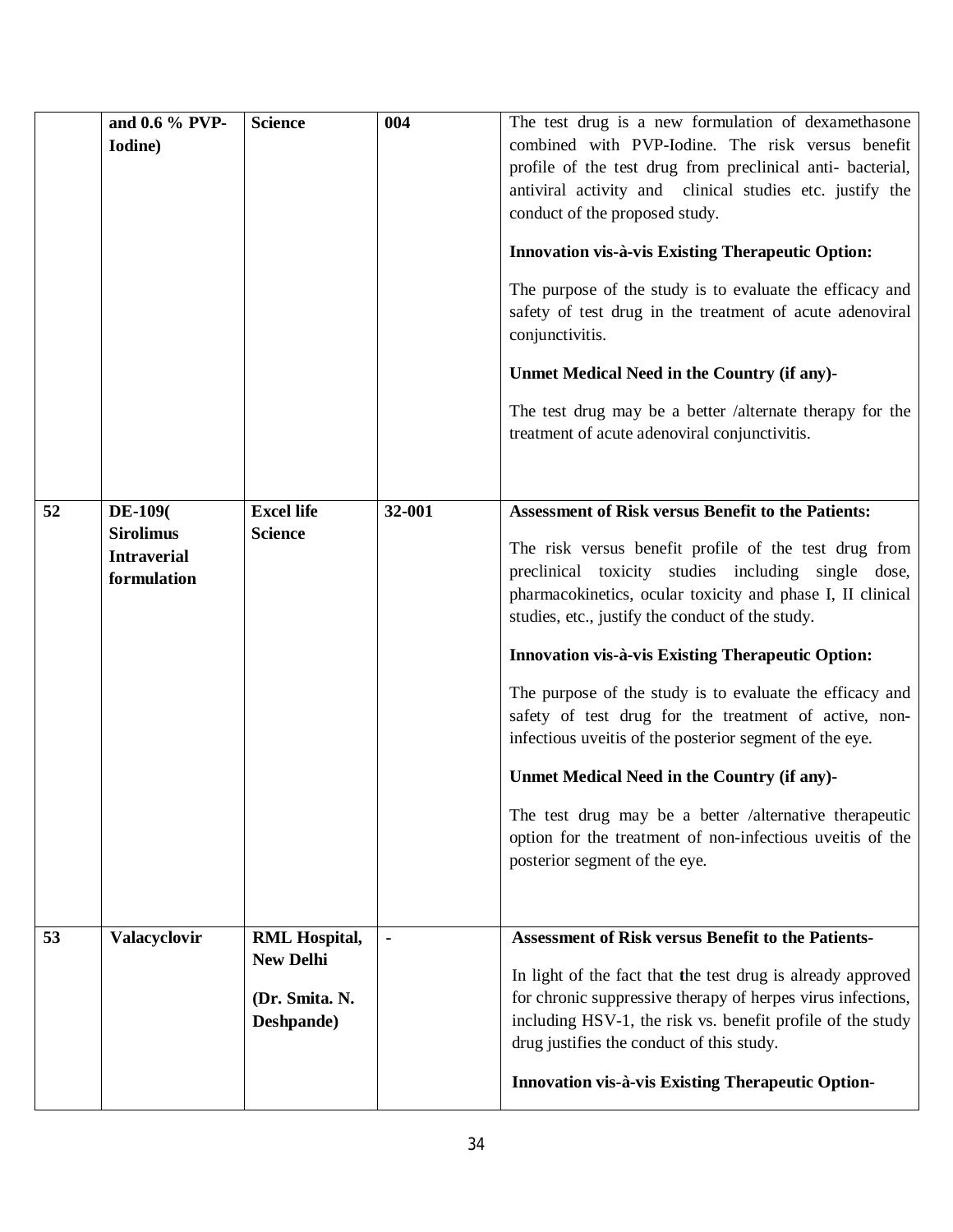|    |                    |                  |             | Valacyclovir augmentation may improve cognitive and<br>overall function among Herpes simplex viruses -1<br>exposed Early Course Schizophrenia patients.                                                                                                                                                      |
|----|--------------------|------------------|-------------|--------------------------------------------------------------------------------------------------------------------------------------------------------------------------------------------------------------------------------------------------------------------------------------------------------------|
|    |                    |                  |             | Unmet Medical Need in the Country (if any)-<br>Augmentation of antipsychotic treatment by valacyclovir<br>may provide an additional/alternative treatment option for<br>this disabling, chronic and severe disorder.                                                                                         |
| 54 | <b>Vandetanib</b>  | <b>Quintiles</b> | D4200C00097 | <b>Assessment of Risk versus Benefit to the Patients-</b>                                                                                                                                                                                                                                                    |
|    |                    |                  |             | The risk vs benefit profile of the test drug in various<br>safety pharmacology and toxicology studies which<br>include single and repeat dose studies in mice, rats and<br>dogs and Clinical Phase I, II and III studies justify the<br>conduct of the study.                                                |
|    |                    |                  |             | Innovation vis-à-vis Existing Therapeutic Option-                                                                                                                                                                                                                                                            |
|    |                    |                  |             | The purpose of the study is to evaluate the safety and<br>efficacy of test drug in patients with unresectable locally<br>advanced or metastatic thyroid carcinoma.                                                                                                                                           |
|    |                    |                  |             | Study with the test drug may provide additional<br>information to prescribers of the likely range of response<br>rates with a starting dose of 150mg/day or a starting dose<br>of 300 mg/day.                                                                                                                |
|    |                    |                  |             |                                                                                                                                                                                                                                                                                                              |
|    |                    |                  |             | Unmet Medical Need in the Country (if any) –                                                                                                                                                                                                                                                                 |
|    |                    |                  |             | Medullay Thyroid Carcinoma (MTC) is a rare disease for<br>which the test drug has been granted Orphan Drug Status<br>by USFDA. In the absence of any effective treatment for<br>patients with Medullay Thyroid Carcinoma, the study<br>with the test drug may provide beneficial effect to such<br>patients. |
| 55 | <b>Recombinant</b> | <b>Baxter</b>    | 251001      | <b>Assessment of Risk versus Benefit to the Patients-</b>                                                                                                                                                                                                                                                    |
|    | <b>Factor IX</b>   |                  |             | The risk vs benefit profile of the test drug in various<br>safety pharmacology and toxicology studies which<br>include single and repeat dose study in mice, rats and<br>monkeys and phase 1/3 clinical trials justify the conduct                                                                           |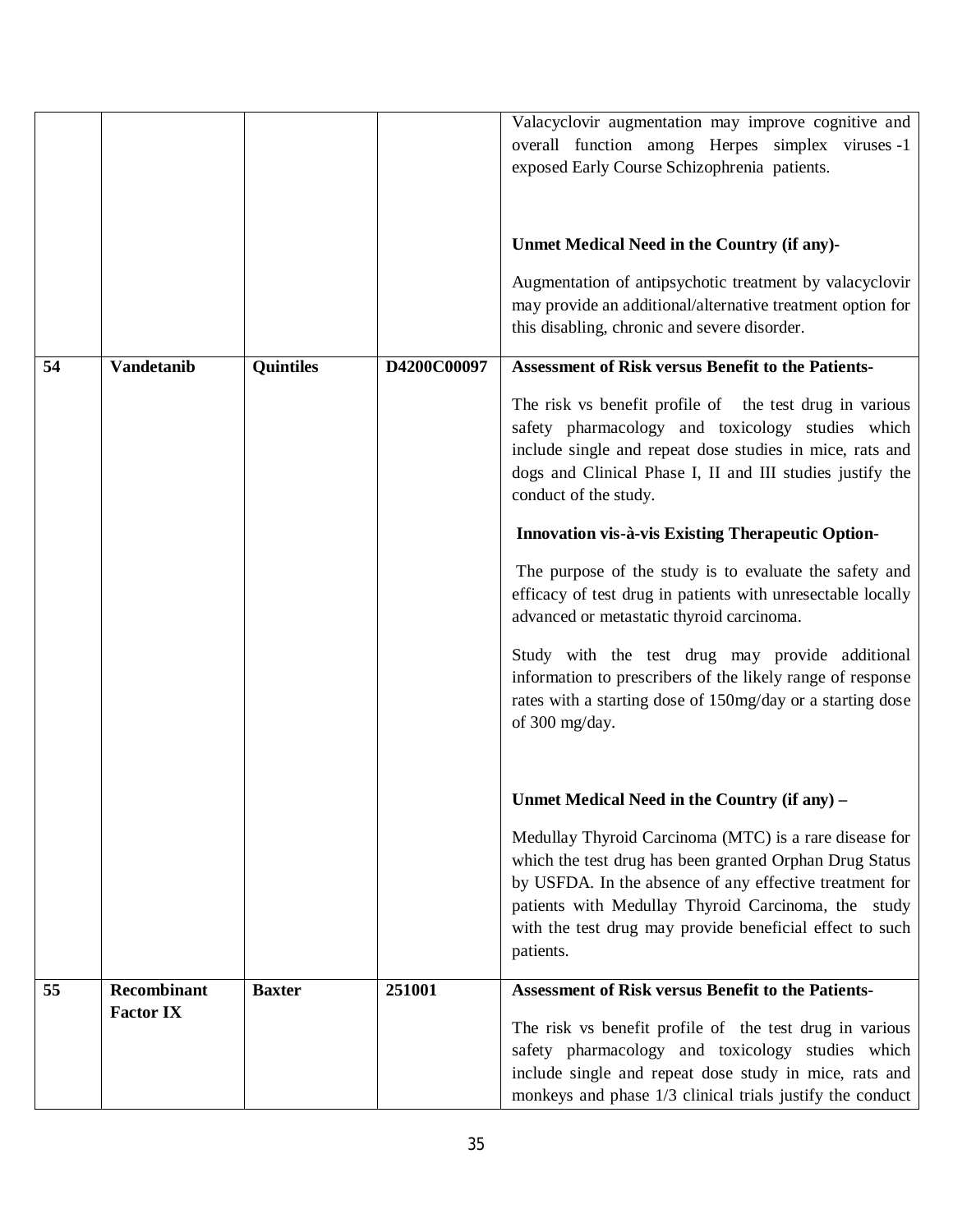|    |                                      |                                    |                   | of the study                                                                                                   |
|----|--------------------------------------|------------------------------------|-------------------|----------------------------------------------------------------------------------------------------------------|
|    |                                      |                                    |                   |                                                                                                                |
|    |                                      |                                    |                   | Innovation vis-à-vis Existing Therapeutic Option-                                                              |
|    |                                      |                                    |                   | The purpose of this study is to further evaluate the safety,                                                   |
|    |                                      |                                    |                   | immunogenicity and hemostatic efficacy in previously                                                           |
|    |                                      |                                    |                   | treated patients with haemophilia B.                                                                           |
|    |                                      |                                    |                   |                                                                                                                |
|    |                                      |                                    |                   | Unmet Medical Need in the Country (if any)-                                                                    |
|    |                                      |                                    |                   |                                                                                                                |
|    |                                      |                                    |                   | The test drug may provide an alternative to the existing<br>therapies/approaches for treating Haemophilia B.   |
|    |                                      |                                    |                   |                                                                                                                |
|    |                                      |                                    |                   |                                                                                                                |
| 56 | <b>Polycap(Simvast</b>               | Cadila                             | TIPS <sub>3</sub> | <b>Assessment of Risk versus Benefit to the Patients:-</b>                                                     |
|    | atin<br>$(40mg) +$ Ramipir           | <b>Pharmaceutical</b><br>s Limited |                   | All the drugs are approved in India. The risk vs.benefit                                                       |
|    | $il(10mg) + Atenol$                  |                                    |                   | profile of the test drug justifies the conduct of the study.                                                   |
|    | $ol(100mg)+Hydr$                     |                                    |                   | <b>Innovation vis-à-vis Existing Therapeutic Option: -</b>                                                     |
|    | ochlorothiazide(                     |                                    |                   |                                                                                                                |
|    | 25mg)), Aspirin<br>(75 mg), Vitamin  |                                    |                   | The purpose of the study is to determine whether Polycap<br>reduces the risk of the composite outcome of major |
|    | D                                    |                                    |                   | Cardiovascular Disease (CVD), Aspirin reduces the risk                                                         |
|    | (Cholecalciferol)                    |                                    |                   | of composite outcome of Cardiovascular (CV) events and                                                         |
|    | <b>Sachet</b>                        |                                    |                   | cancers and Vitamin D reduces the risk of fractures.                                                           |
|    |                                      |                                    |                   |                                                                                                                |
|    |                                      |                                    |                   | Unmet Medical Need in the Country (if any)-                                                                    |
|    |                                      |                                    |                   |                                                                                                                |
|    |                                      |                                    |                   | The study will provide efficacy of the test drugs in<br>reducing Cardiovascular diseases/ events and long term |
|    |                                      |                                    |                   | safety of Polycap, Aspirin and vitamin D.                                                                      |
|    |                                      | <b>YRG</b> Care                    | A5273             | <b>Assessment of Risk versus Benefit to the Patients-</b>                                                      |
| 57 | Lopinavir/Riton<br>avir, Raltegravir |                                    |                   |                                                                                                                |
|    |                                      |                                    |                   | In light of the fact that all the test drugs are approved for                                                  |
|    |                                      |                                    |                   | the treatment of HIV, risk vs. benefit profilse of the test<br>drugs justifies conduct of the study.           |
|    |                                      |                                    |                   |                                                                                                                |
|    |                                      |                                    |                   | Innovation vis-à-vis Existing Therapeutic Option-                                                              |
|    |                                      |                                    |                   | Study with the test drugs may provide a newer regimen                                                          |
|    |                                      |                                    |                   | for Anti retroviral therapy (ART) without nucleosid(t)e<br>reverse transcriptase inhibitor (NRTI's)            |
|    |                                      |                                    |                   |                                                                                                                |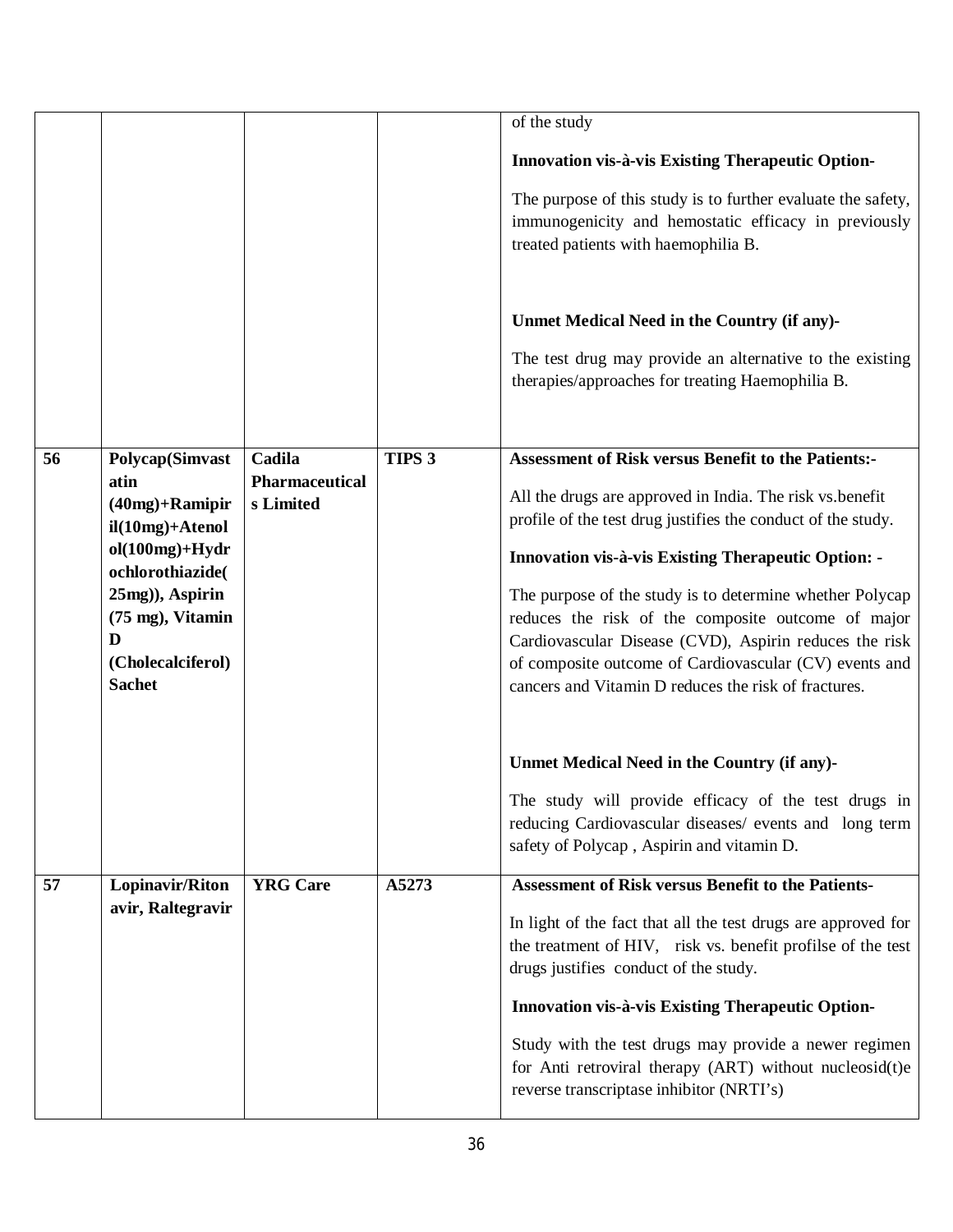|    |                                                                                                                                                                                                                                                                                                                                                                                         |                 |                  | The purpose of the study is to determine whether the<br>combination of Lopinavir plus Raltegravir is associated<br>with virologic efficacy that is non inferior to that<br>achieved with Lopinavir plus best available nucleoside<br>reverse transcriptase inhibitor.<br>Unmet Medical Need in the Country -<br>are patients where nucleosid(t)e<br>There<br>reverse<br>transcriptase inhibitors are problematic because of their<br>side effects and few underlying diseases. In such cases<br>there is a need for newer regimen without nucleosid(t)e<br>reverse transcriptase inhibitor                                                                                                                                                                                                                                                                                                                                                                                                                                                                        |
|----|-----------------------------------------------------------------------------------------------------------------------------------------------------------------------------------------------------------------------------------------------------------------------------------------------------------------------------------------------------------------------------------------|-----------------|------------------|-------------------------------------------------------------------------------------------------------------------------------------------------------------------------------------------------------------------------------------------------------------------------------------------------------------------------------------------------------------------------------------------------------------------------------------------------------------------------------------------------------------------------------------------------------------------------------------------------------------------------------------------------------------------------------------------------------------------------------------------------------------------------------------------------------------------------------------------------------------------------------------------------------------------------------------------------------------------------------------------------------------------------------------------------------------------|
| 58 | <b>Atazanavir</b><br>(Reyataz),<br><b>Efavirenz</b><br>(Stocrin),<br><b>Emtricitbine/Te</b><br>nofovir<br>(Truvada),<br>Lamivudine/Zid<br>ovudine<br>(Combivir),<br>Lopinavir/Riton<br>avir<br>(Kaletra/Aluvia),<br>Raltegravir<br>(Isentress),<br><b>Ritonavir</b><br>(Norvir),<br>Abacavir/Lamiv<br>udine (Epzicom),<br><b>Darunavir</b><br>(Prezista),<br>Elvitegravir<br>(Stribild) | <b>YRG</b> Care | <b>START 001</b> | <b>Assessment of Risk versus Benefit to the Patients-</b><br>In light of the fact that all the test drugs are approved for<br>the treatment of HIV, risk vs. benefit profile of the test<br>drugs justifies conduct of the study.<br>Innovation vis-à-vis Existing Therapeutic Option-<br>The purpose of this study is to determine whether<br>immediate initiation of antiretroviral treatment (ART) is<br>superior to deferral of antiretroviral until the CD4+<br>declines below $360$ cells/mm <sup>3</sup> in terms of morbidity and<br>mortality in HIV-1 infected persons who are antiretroviral<br>naïve with a CD4+ count above 500 cells/mm <sup>3</sup> .<br><b>Unmet Medical Need in the Country (if any</b><br>The study data will provide a different therapeutic<br>regimen option for<br>initiating early antiretroviral<br>treatment in HIV patients.<br>Current data available is insufficient and do not inform<br>whether the benefits of initiating antiretroviral at CD4+<br>cell counts above 500 cells/mm <sup>3</sup> outweigh the risks |
| 59 | Rifampin/isoniaz<br>id/ethambutol/                                                                                                                                                                                                                                                                                                                                                      | <b>YRG</b> Care | A5274            | Risk versus benefit to the patients, Innovation vis-a-<br><i>vis</i> existing therapeutic option, Unmet medical need in                                                                                                                                                                                                                                                                                                                                                                                                                                                                                                                                                                                                                                                                                                                                                                                                                                                                                                                                           |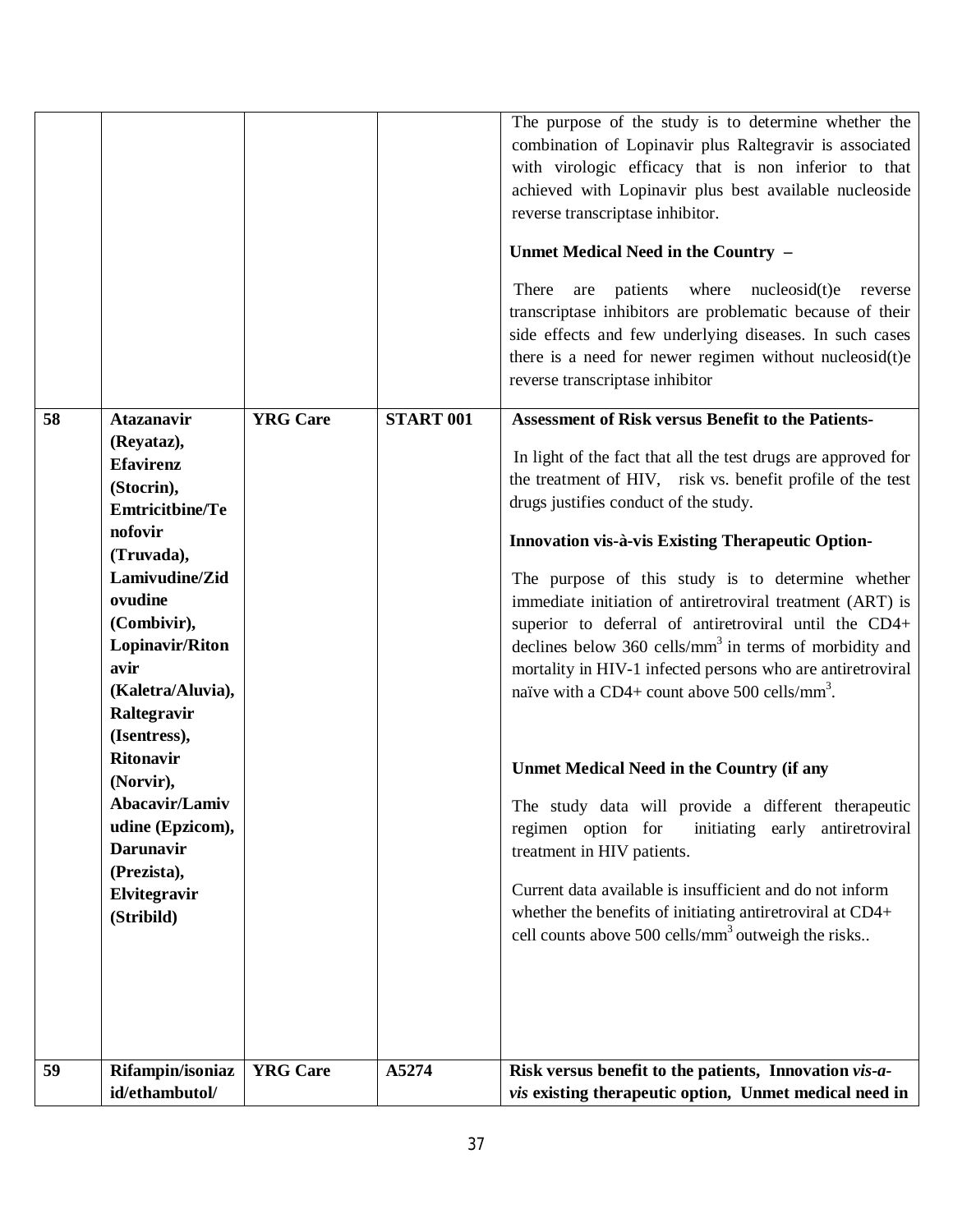|    | pyrazinamide +   |               |                    | the country -                                                                                                                                                                                                                                                                                                                                                                                                                                                                    |
|----|------------------|---------------|--------------------|----------------------------------------------------------------------------------------------------------------------------------------------------------------------------------------------------------------------------------------------------------------------------------------------------------------------------------------------------------------------------------------------------------------------------------------------------------------------------------|
|    | <b>ARTs</b>      |               |                    |                                                                                                                                                                                                                                                                                                                                                                                                                                                                                  |
|    |                  |               |                    | Test drugs are already approved.                                                                                                                                                                                                                                                                                                                                                                                                                                                 |
|    |                  |               |                    | The purpose of this study is to reduce early mortality and                                                                                                                                                                                                                                                                                                                                                                                                                       |
|    |                  |               |                    | early morbidity by empiric tuberculosis treatment regime                                                                                                                                                                                                                                                                                                                                                                                                                         |
|    |                  |               |                    | in HIV infected antiretroviral naïve patients.                                                                                                                                                                                                                                                                                                                                                                                                                                   |
|    |                  |               |                    | The prophylactic anti TB treatment is acceptable.<br>However, empiric treatment with anti TB drugs in HIV<br>patients may not be justified, given the risk vs benefits to<br>the patients. Therefore the report of the data safety<br>monitoring board for this trial shall be submitted to the<br>committee for evaluation. Till such time data safety<br>monitoring board repot is evaluated by the committee,<br>there should be no enrollment of any subjects in this trial. |
| 60 | <b>AMG-785</b>   | M/s Amgen     | 20070337           | Risk versus benefit to the patients-                                                                                                                                                                                                                                                                                                                                                                                                                                             |
|    | (Romosozumab)    |               |                    | The risk vs benefit of the test drug in non-                                                                                                                                                                                                                                                                                                                                                                                                                                     |
|    | (Anti-Sclerostin |               |                    | clinicalpharmacology and toxicology in animals and                                                                                                                                                                                                                                                                                                                                                                                                                               |
|    | monoclonal       |               |                    | clinical studies including Phase I, II studies justify the                                                                                                                                                                                                                                                                                                                                                                                                                       |
|    | antibody)        |               |                    | conduct of this study.                                                                                                                                                                                                                                                                                                                                                                                                                                                           |
|    |                  |               |                    | Innovation vis-a-vis existing therapeutic option-                                                                                                                                                                                                                                                                                                                                                                                                                                |
|    |                  |               |                    | The objective of this study is to assess the efficacy and<br>safety of AMG 785 treatment in Postmenopausal Women<br>with Osteoporosis                                                                                                                                                                                                                                                                                                                                            |
|    |                  |               |                    | Unmet medical need in the country-                                                                                                                                                                                                                                                                                                                                                                                                                                               |
|    |                  |               |                    | Romosozumab (AMG-785) is humanized monoclonal<br>antibody<br>that targets sclerostin for<br>the<br>treatment<br>of osteoporosis. This study may provide an alternative<br>treatment option in Postmenopausal Women with<br>Osteoporosis.                                                                                                                                                                                                                                         |
|    |                  |               |                    |                                                                                                                                                                                                                                                                                                                                                                                                                                                                                  |
| 61 | <b>CF101</b>     | <b>Karmic</b> | <b>CF101-204RA</b> | <b>Assessment of Risk versus Benefit to the Patients:</b>                                                                                                                                                                                                                                                                                                                                                                                                                        |
|    |                  |               |                    | The risk vs benefit profile of the test drug in various<br>animal toxicity studies which include single and repeated<br>dose studies and Clinical phase I, II studies justify the<br>conduct of the study                                                                                                                                                                                                                                                                        |
|    |                  |               |                    |                                                                                                                                                                                                                                                                                                                                                                                                                                                                                  |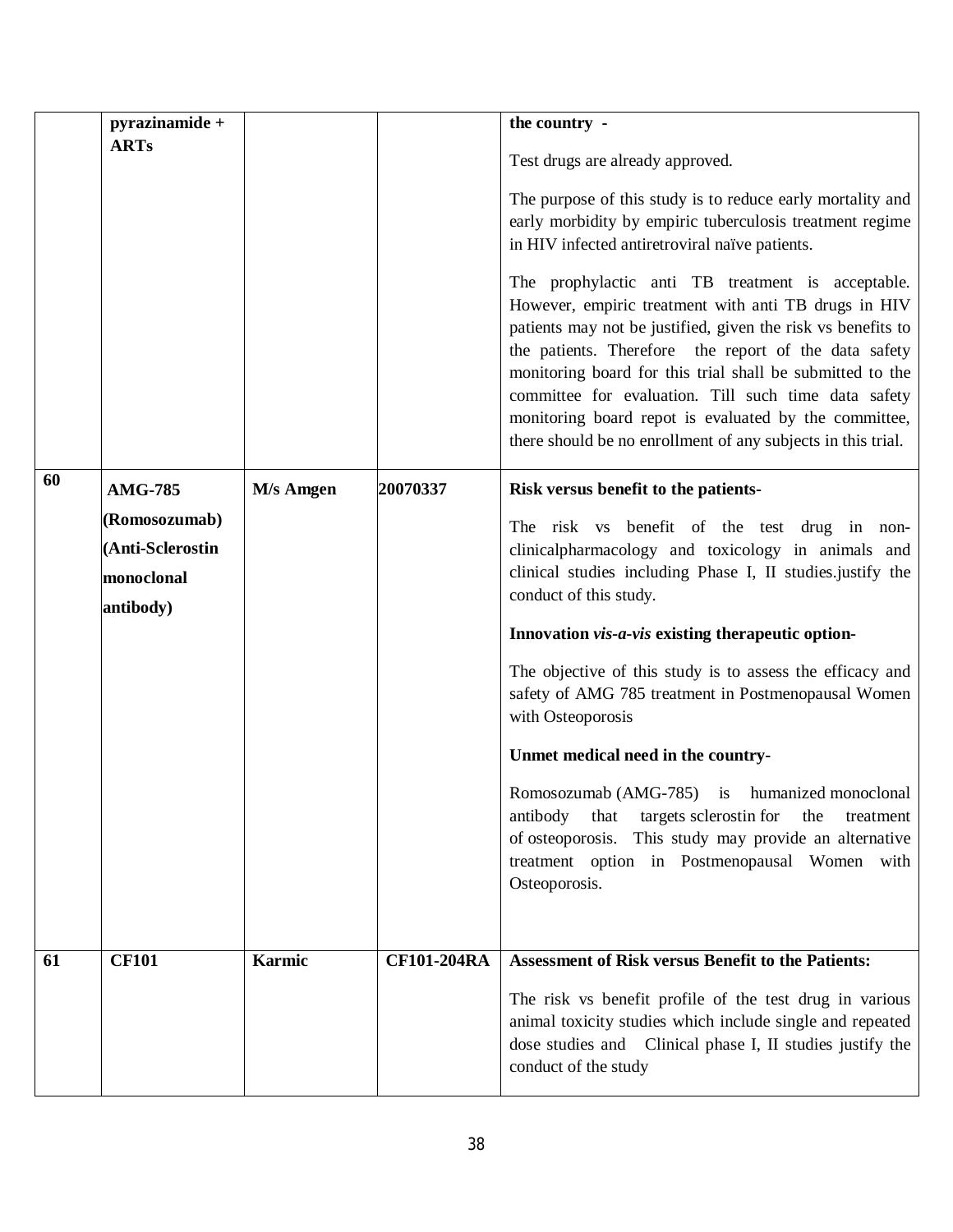|    |                            |              |                  | Innovation vis-à-vis Existing Therapeutic Option<br>$CF101$ is a selective adenosine-3 $(A3)$ receptor agonist,<br>under development for thetreatment of RA as well as<br>other conditions<br>The purpose of the study is to determine the efficacy of<br>oral CF101 when administered daily as monotherapy.<br>Unmet Medical Need in the Country (if any)-<br>The study may provide an alternative therapeutic option<br>for rheumatoid artheritis patients. |
|----|----------------------------|--------------|------------------|---------------------------------------------------------------------------------------------------------------------------------------------------------------------------------------------------------------------------------------------------------------------------------------------------------------------------------------------------------------------------------------------------------------------------------------------------------------|
| 62 | RO5185426<br>(Vemurafenib) | <b>Roche</b> | MO25512          | Risk versus benefit to the patients                                                                                                                                                                                                                                                                                                                                                                                                                           |
|    |                            |              |                  | The risk vs benefit profile of the test drug in single dose<br>dose<br>toxicity<br>repeated<br>study,<br>reproductive<br>and<br>development toxicity study, carcinogenicity, genotoxicity<br>and phase I, II, III clinical study justify the conduct of this<br>study.                                                                                                                                                                                        |
|    |                            |              |                  | Innovation vis-a-vis existing therapeutic option                                                                                                                                                                                                                                                                                                                                                                                                              |
|    |                            |              |                  | The purpose of the study is to assess efficacy and safety<br>of RO5185426 in patients with metastatic melanoma.                                                                                                                                                                                                                                                                                                                                               |
|    |                            |              |                  | Unmet medical need in the country                                                                                                                                                                                                                                                                                                                                                                                                                             |
|    |                            |              |                  | Metastatic melanoma is one of the refractory disease for<br>which limited treatment options are available. The study<br>may provide better /alternate treatment options for this<br>condition.                                                                                                                                                                                                                                                                |
| 63 | <b>Sativex</b>             | <b>PRA</b>   | <b>GWCA11.03</b> | <b>Assessment of Risk versus Benefit to the Patients-</b>                                                                                                                                                                                                                                                                                                                                                                                                     |
|    | Oromucosal<br><b>Spray</b> |              |                  | The risk vs benefit of the test drug in various safety<br>pharmacology and toxicology studies which include<br>single and repeat dose toxicity studies in mice, rats, dogs<br>and monkeys and Clinical phaseI, II and III studies justify<br>the conduct of the study.                                                                                                                                                                                        |
|    |                            |              |                  | Innovation vis-à-vis Existing Therapeutic Option-                                                                                                                                                                                                                                                                                                                                                                                                             |
|    |                            |              |                  | Majority of patients achieve inadequate pain relief with                                                                                                                                                                                                                                                                                                                                                                                                      |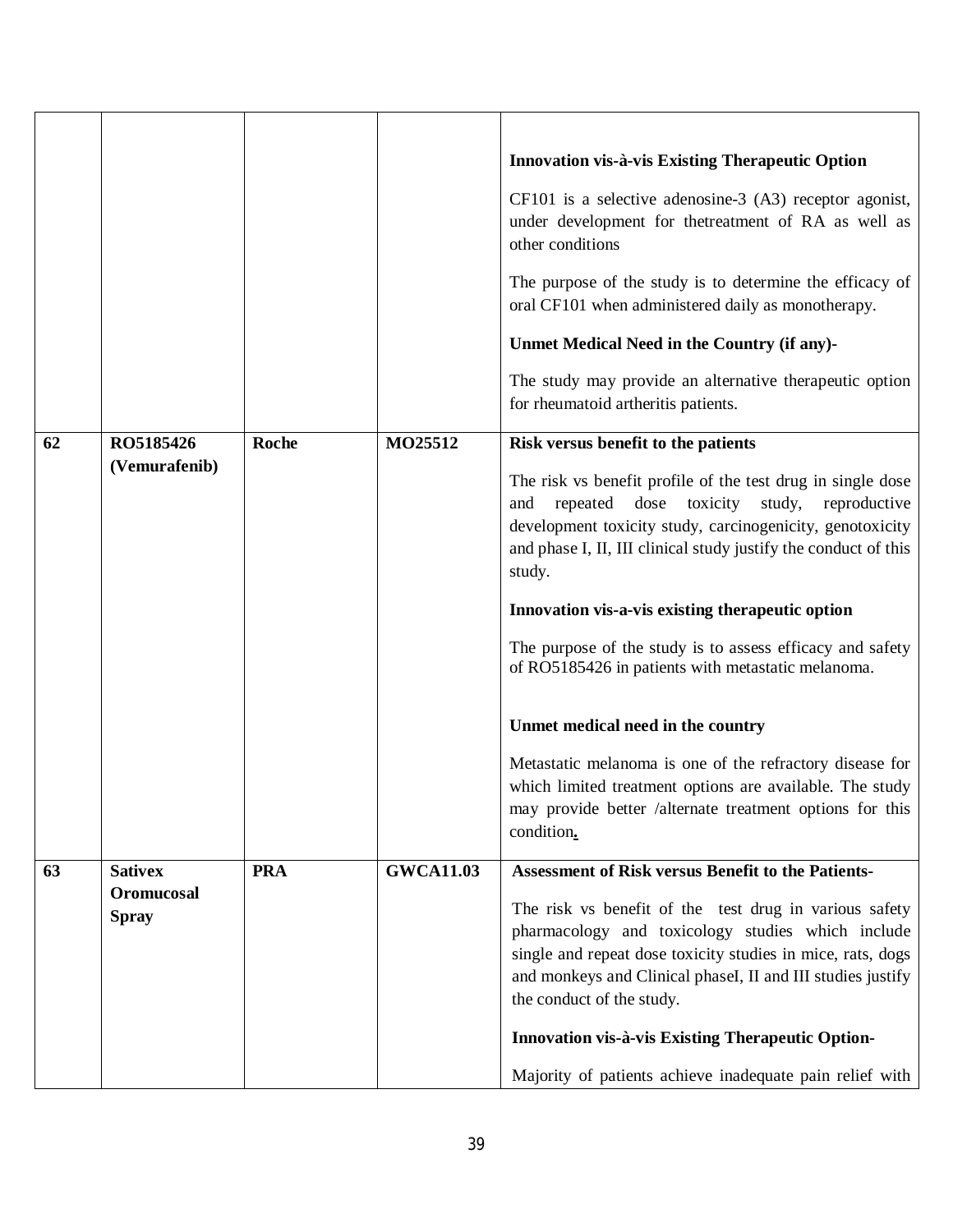|    |                 |                 |                  | existing opioid based approaches.                                                                                                                                                                                                                                                                         |
|----|-----------------|-----------------|------------------|-----------------------------------------------------------------------------------------------------------------------------------------------------------------------------------------------------------------------------------------------------------------------------------------------------------|
|    |                 |                 |                  | The purpose of the study is to evaluate the efficacy of test                                                                                                                                                                                                                                              |
|    |                 |                 |                  | drug in relieving uncontrolled persistent pain in patients                                                                                                                                                                                                                                                |
|    |                 |                 |                  | with advanced cancer.                                                                                                                                                                                                                                                                                     |
|    |                 |                 |                  |                                                                                                                                                                                                                                                                                                           |
|    |                 |                 |                  |                                                                                                                                                                                                                                                                                                           |
|    |                 |                 |                  | Unmet Medical Need in the Country (if any)-                                                                                                                                                                                                                                                               |
|    |                 |                 |                  | The Study may potentially provide an adjunctive therapy                                                                                                                                                                                                                                                   |
|    |                 |                 |                  | in advanced cancer patients for the treatment of chronic                                                                                                                                                                                                                                                  |
|    |                 |                 |                  | pain                                                                                                                                                                                                                                                                                                      |
| 64 |                 | <b>Novotech</b> | <b>CDX110-04</b> | <b>Assessment of Risk versus Benefit to the Patients:</b>                                                                                                                                                                                                                                                 |
|    | Rindopepimut,   |                 |                  |                                                                                                                                                                                                                                                                                                           |
|    |                 |                 |                  | The risk vs benefit profile of the test drug from various<br>preclinical toxicity studies including repeat dose toxicity,<br>carcinogenicity,<br>genotoxicity,<br>reproductive<br>and<br>developmental toxicity studies, phase I, II, II/III clinical<br>studies etc., justify the conduct of this study. |
|    |                 |                 |                  | <b>Innovation vis-à-vis Existing Therapeutic Option:</b>                                                                                                                                                                                                                                                  |
|    |                 |                 |                  | The purpose of the study is to assess if the addition of<br>the test drug to adjuvant temozolomide improves overall<br>survival in patient with newly diagnosed resected,<br>epidermal growth factor receptor variant III positive<br>glioblastoma patients.                                              |
|    |                 |                 |                  | Unmet Medical Need in the Country (if any)-                                                                                                                                                                                                                                                               |
|    |                 |                 |                  | The test drug in combination with ranulocyte-macrophage<br>colony-stimulating factor and temozolomide may improve<br>overall survival in patient with epidermal growth factor<br>receptor variant III positive glioblastoma patients.                                                                     |
| 65 | <b>MEDI-567</b> | M/s Kendle      | CD-IA-           | Risk versus benefit to the patients-                                                                                                                                                                                                                                                                      |
|    |                 | India Pvt Ltd.  | <b>MEDI-546-</b> |                                                                                                                                                                                                                                                                                                           |
|    |                 |                 | 1013             | The risk vs benefit profile of the test drug from preclinical<br>studies including single dose, repeat dosetoxicity and                                                                                                                                                                                   |
|    |                 |                 |                  | phase I, II clinical trials etc, justify the conduct of this                                                                                                                                                                                                                                              |
|    |                 |                 |                  | study.                                                                                                                                                                                                                                                                                                    |
|    |                 |                 |                  |                                                                                                                                                                                                                                                                                                           |
|    |                 |                 |                  | Innovation vis-a-vis existing therapeutic option-                                                                                                                                                                                                                                                         |
|    |                 |                 |                  | The test drug MEDI-546 is a human IgG1k MAb directed                                                                                                                                                                                                                                                      |
|    |                 |                 |                  | against Type I IFNARI. Type I IFNs have been implicated                                                                                                                                                                                                                                                   |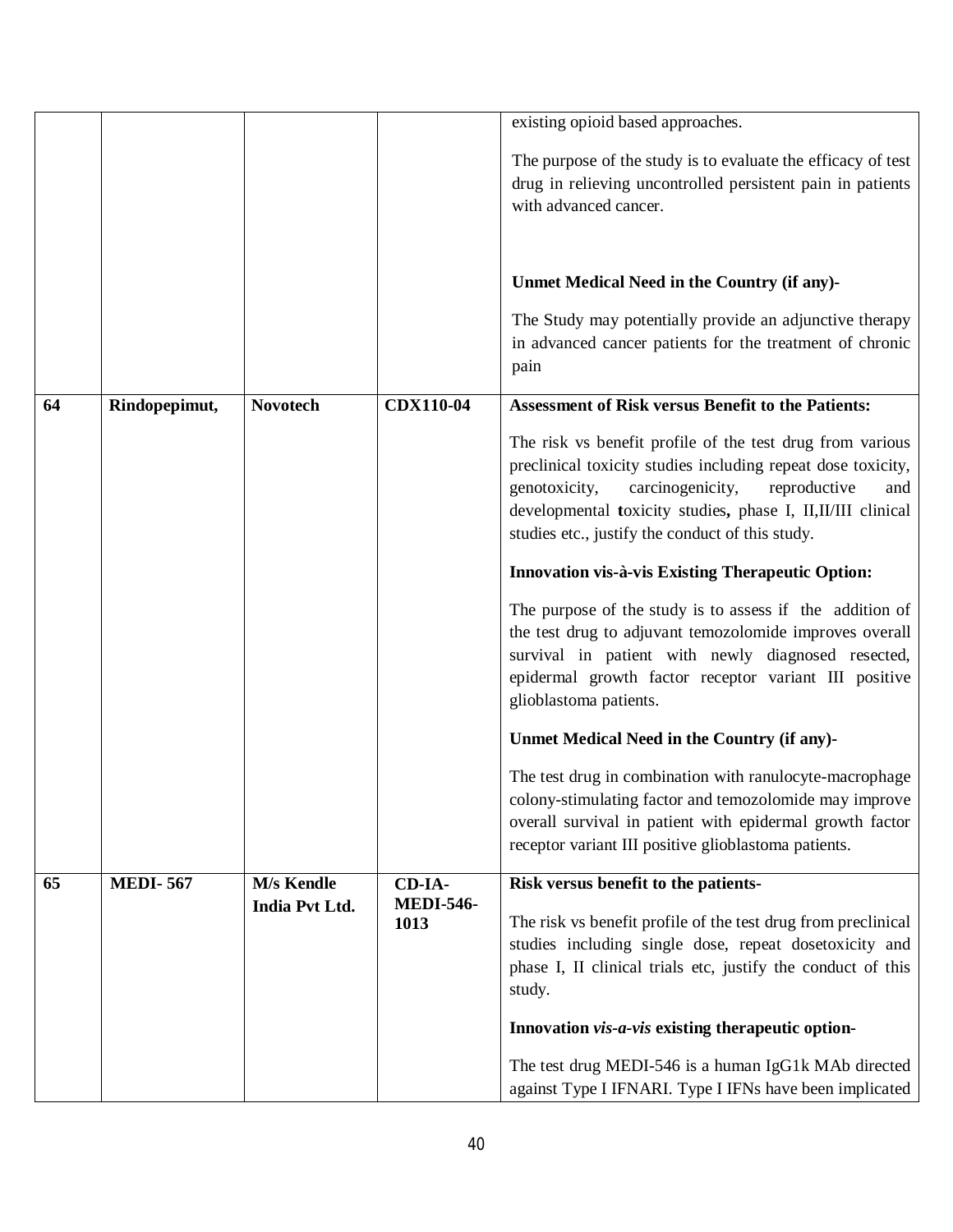|  | in the pathogenesis of autoimmune and inflammatory<br>disease such as systemic lupus erythomatous. The test<br>drug may potentially benefit patients with autoimmune<br>disease and similar disease such as systemic lupus<br>erythomatous. |
|--|---------------------------------------------------------------------------------------------------------------------------------------------------------------------------------------------------------------------------------------------|
|  | Unmet medical need in the country-                                                                                                                                                                                                          |
|  | The test drug may potentially provide an alternative<br>treatment option_for those subjects who have had an<br>inadequate response to steroids, anti-malarial, or slow<br>acting immuno-suppressants.                                       |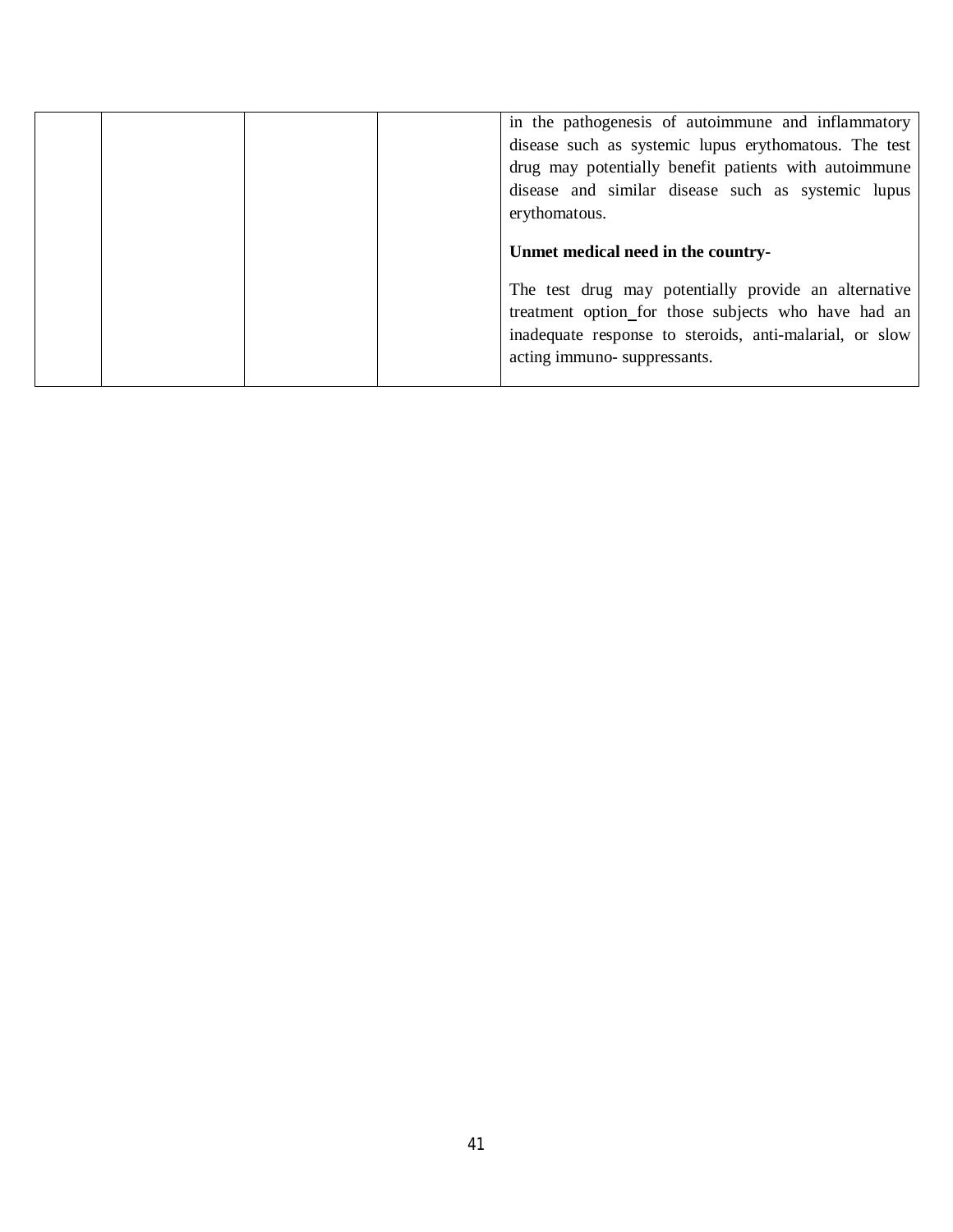### **Not Initiated Cases**

| <b>Sr No</b>   | <b>Drug</b>           | Names of the      | <b>Protocol No</b> | <b>Evaluations in respect of</b>                                |
|----------------|-----------------------|-------------------|--------------------|-----------------------------------------------------------------|
|                |                       | <b>Applicant</b>  |                    | 1. risk versus benefit to the patients                          |
|                |                       |                   |                    | innovation vis-a-vis existing therapeutic option<br>2.          |
|                | <b>Kendrion</b>       |                   | <b>KB053</b>       | 3. unmet medical need in the country                            |
| $\mathbf{1}$   |                       | M/s<br><b>Max</b> |                    | Risk versus benefit to the patients-                            |
|                | Factor<br><b>VIII</b> | <b>Neeman</b>     |                    | In light of the fact that this product is already approved for  |
|                | conc.(                |                   |                    | replacement of the factor VIII in severe to moderate            |
|                | EMOCLOT)              |                   |                    | Haemophilia, the risk vs benefit profile of the drug            |
|                |                       |                   |                    | justifies the conduct of this phase III study.                  |
|                |                       |                   |                    |                                                                 |
|                |                       |                   |                    | Innovation vis-a-vis existing therapeutic options:              |
|                |                       |                   |                    | The purpose of the study is to obtain data that can be used     |
|                |                       |                   |                    | evaluate the treatment of severe hemophilia<br>to               |
|                |                       |                   |                    | $A(Factor VIII \leq 1$ percent) in children > 12 yrs of age who |
|                |                       |                   |                    | have been treated previously with other factor VIII             |
|                |                       |                   |                    | product.                                                        |
|                |                       |                   |                    |                                                                 |
|                |                       |                   |                    | Unmet medical need in the country-                              |
|                |                       |                   |                    | The data may potentially provide an alternative therapy         |
|                |                       |                   |                    | for such Hemophilia A patients.                                 |
|                |                       |                   |                    |                                                                 |
|                |                       |                   |                    |                                                                 |
| $\overline{2}$ | Low                   | M/s<br><b>Max</b> | <b>TMS03</b>       | Risk versus benefit to the patients-                            |
|                | anticoagulant         | <b>Neeman</b>     |                    |                                                                 |
|                | heparin               |                   |                    | The risk vs benefit profile of the test drug from preclinical   |
|                | Sevuparin/DF02)       |                   |                    | studies including single dose, repeat dose toxicity studies     |
|                |                       |                   |                    | and phase I clinical trials etc, justify the conduct of this    |
|                |                       |                   |                    | study.                                                          |
|                |                       |                   |                    | Innovation vis-a-vis existing therapeutic option-               |
|                |                       |                   |                    | The purpose of the study is to evaluate the safety and          |
|                |                       |                   |                    | tolerability of test drug (Sevuparin/DF02) as adjunctive        |
|                |                       |                   |                    | therapy on adult patients with moderate to severe               |
|                |                       |                   |                    | plasmodium. falciparam malaria.                                 |
|                |                       |                   |                    |                                                                 |
|                |                       |                   |                    | Unmet medical need in the country-                              |
|                |                       |                   |                    | Due to low anticoagulant potency the test drug in               |
|                |                       |                   |                    | combination with other anti malarial drugs, may                 |
|                |                       |                   |                    | contribute to a more efficient treatment of moderate to         |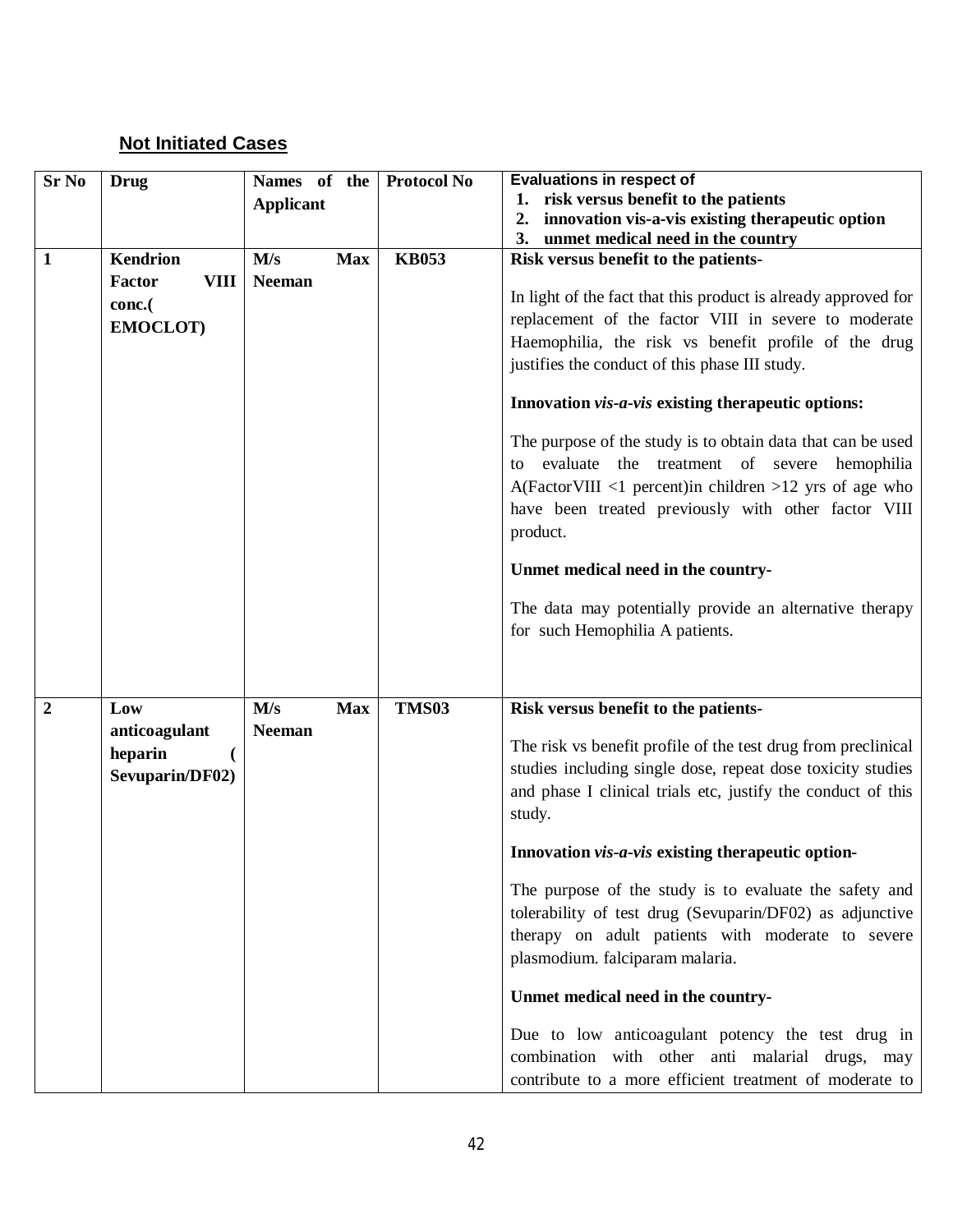|   |             |                                    |                                               | severe malaria.                                                                                                                                                                                                                                                                                                                                                                                                                                                                                                                                                                                                                                                                   |
|---|-------------|------------------------------------|-----------------------------------------------|-----------------------------------------------------------------------------------------------------------------------------------------------------------------------------------------------------------------------------------------------------------------------------------------------------------------------------------------------------------------------------------------------------------------------------------------------------------------------------------------------------------------------------------------------------------------------------------------------------------------------------------------------------------------------------------|
| 3 | AR-12286    | M/s<br><b>Max</b><br><b>Neeman</b> | AR-12286-<br><b>CS205</b>                     | Risk versus benefit to the patients-<br>The risk vs benefit profile of the test drug from preclinical<br>studies including single dose, repeat dose ocular toxicity<br>and phase I, II clinical trials etc., justify the conduct of<br>this study.<br>Innovation vis-a-vis existing therapeutic option-<br>Due to Inhibitions of Rho kinase the test drug has<br>emerged as a new class of potential glaucoma medication.<br>The purpose of the study is to assess the safety and ocular<br>hypertensive efficacy of test drug (AR-12286) in patients<br>with tension glaucoma.                                                                                                   |
|   |             |                                    |                                               | Unmet medical need in the country-<br>Currently glaucoma medication are not sufficiently potent<br>as mono-therapy to achieve low target intra ocular<br>pressure, and attempts to achieve lower target intra ocular<br>pressure with combination products have met with limited<br>success. The test drug may be a better alternate for these<br>patients.                                                                                                                                                                                                                                                                                                                       |
| 4 | EGT00014442 | M/s<br><b>Max</b><br><b>Neeman</b> | THR-14442-<br>$C-418$<br><b>Dapagliflozin</b> | Risk versus benefit to the patients-<br>The risk vs benefit profile of the test drug from preclinical<br>studies including single dose, repeat dose toxicity studies<br>and phase I, II clinical trials etc., justify the conduct of<br>this study.<br>Innovation vis-a-vis existing therapeutic option-<br>The purpose of the study is to assess the efficacy and<br>safety of the test drug (EGT0001442) in lowering HBA1c<br>at week 24 compared with placebo.<br>Unmet medical need in the country-<br>Due to unique mechanism of action (high inhibition of<br>renal Na+/ glucose transporter SGLT2), the test drug may<br>potentially benefit patient with type 2 diabetes. |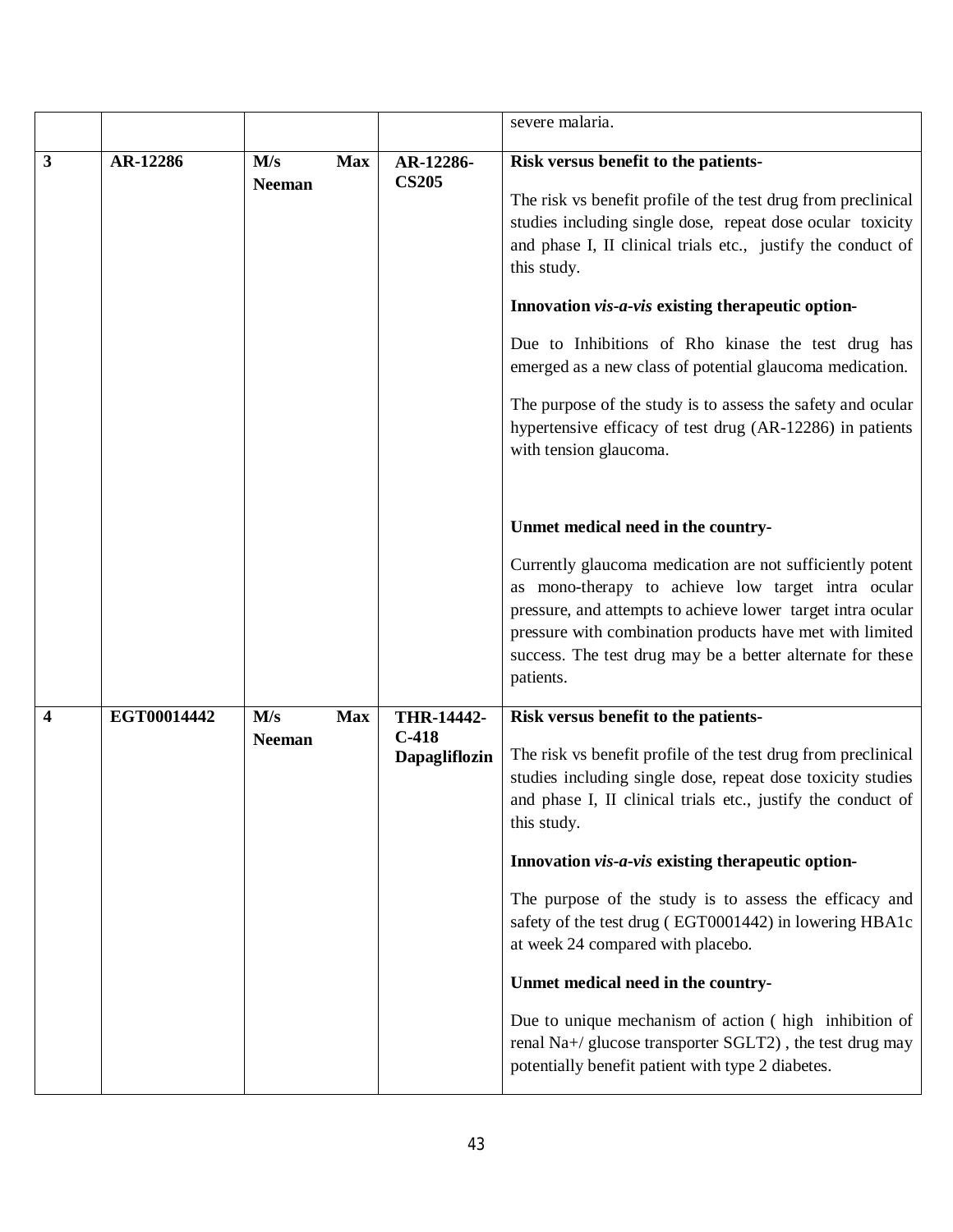| 5 | Esmolol<br>hydrochloride<br>gel (Galnobax)                                                  | M/s<br>SiroClinpharm<br>a | Novalead-<br><b>Galnobax</b> | Risk versus benefit to the patients-<br>The risk vs benefit profile of the test drug from preclinical<br>studies including repeated dose toxicity, 12 weeks topical<br>long term, reproductive and developmental toxicity<br>studies justify the conduct of this study.<br>Innovation vis-a-vis existing therapeutic option-<br>The purpose of the study is to determine the safety and<br>efficacy of a topical gel formulation of Esmolol Hcl for<br>the treatment of diabetic foot ulcer.                                                                                                                                                                                                                                    |
|---|---------------------------------------------------------------------------------------------|---------------------------|------------------------------|---------------------------------------------------------------------------------------------------------------------------------------------------------------------------------------------------------------------------------------------------------------------------------------------------------------------------------------------------------------------------------------------------------------------------------------------------------------------------------------------------------------------------------------------------------------------------------------------------------------------------------------------------------------------------------------------------------------------------------|
|   |                                                                                             |                           |                              | Unmet medical need in the country-<br>The test drug may potentially be an alternative treatment<br>for diabetic foot ulcer                                                                                                                                                                                                                                                                                                                                                                                                                                                                                                                                                                                                      |
| 6 | <b>BAX 326</b><br>Recombinant<br>Factor IX)                                                 | <b>M/s Baxter</b>         | 251002                       | Risk versus benefit to the patients-<br>The risk vs benefit profile of the test drug from preclinical<br>studies including single dose, repeat dose toxicity and<br>phase 1/3, 2/3 clinical trials etc., justify the conduct of this<br>study.<br>Innovation vis-a-vis existing therapeutic option-<br>The purpose of the study is to evaluate the efficacy and<br>safety of test drug (BAX 326) in previously treated<br>patients with severe or moderate severe Hemophilia B<br>undergoing surgical or other invasive procedures<br>Unmet medical need in the country-<br>The test drug may potentially provide a recombinant<br>factor IX for prophylactic treatment of hemophilia B as<br>well as for surgical prophylaxis. |
| 7 | $ATRs + Anti TB$<br><b>Drugs</b><br>Rifampin/<br>Isoniazid/Pyrazi<br>namide/<br>Ethambutol) | M/s NARI                  | <b>ACTG5274</b>              | Risk versus benefit to the patients, Innovation vis-a-vis<br>existing therapeutic option, Unmet medical need in<br>the country -<br>Test drugs are already approved.<br>The purpose of this study is to reduce early mortality and<br>early morbidity by empiric tuberculosis treatment regime                                                                                                                                                                                                                                                                                                                                                                                                                                  |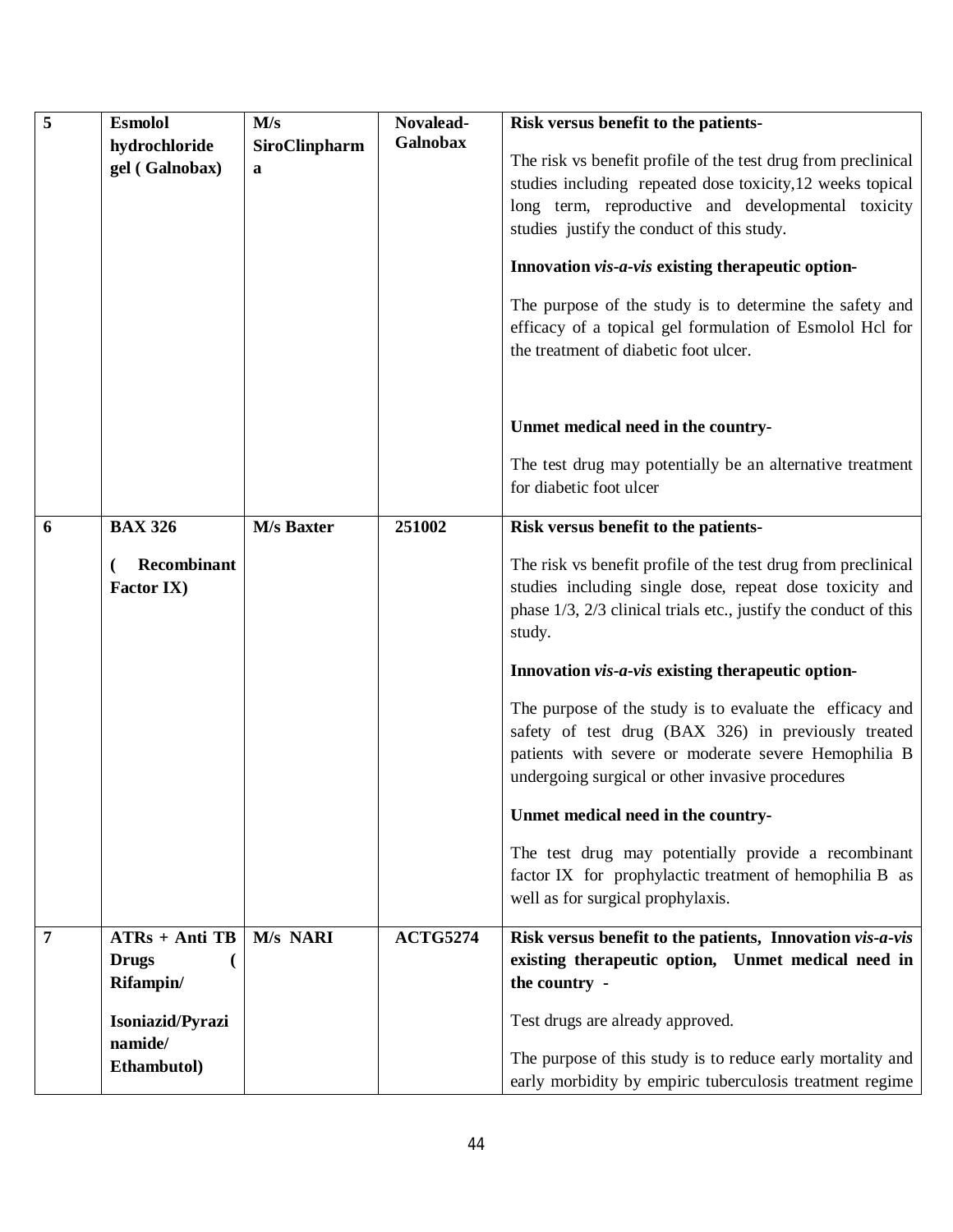|   |                                                                  |                    |                 | in HIV infected antiretroviral naïve patients.                                                                                                                                                                                                                                                                                                                                                                                                                             |
|---|------------------------------------------------------------------|--------------------|-----------------|----------------------------------------------------------------------------------------------------------------------------------------------------------------------------------------------------------------------------------------------------------------------------------------------------------------------------------------------------------------------------------------------------------------------------------------------------------------------------|
|   |                                                                  |                    |                 | The the prophylactic anti TB treatment is acceptable.<br>However, empiric treatment with anti TB drugs in HIV<br>patients may not be justified, given the risk vs benefits to<br>the patients. The report of the data safety monitoring<br>board for this trial shall be submitted to the committee for<br>evaluation. Till such time data safety monitoring board<br>repot is evaluated by the committee, there should be no<br>enrollment of any subjects in this trial. |
| 8 | $See$ More <sup>TM</sup> $($                                     | M/s                | 1001-1:221      | Risk versus benefit to the patients-                                                                                                                                                                                                                                                                                                                                                                                                                                       |
|   | <b>EVP</b><br>$1001-1)$<br>(Manganese<br>Gluconate<br>Injection) | KentronBiotec<br>h |                 | The risk vs benefit profile of the test drug from preclinical<br>studies including acute dose, sub-acute, genetic toxicity<br>and clinical trial etc. justify the conduct of this study.                                                                                                                                                                                                                                                                                   |
|   |                                                                  |                    |                 | Innovation vis-a-vis existing therapeutic option-                                                                                                                                                                                                                                                                                                                                                                                                                          |
|   |                                                                  |                    |                 | The purpose of the study is to assess safety and efficacy of<br>test drug (SeeMore <sup>TM</sup> , a contrast media ) in patients being<br>evaluated for breast or colon cancer                                                                                                                                                                                                                                                                                            |
|   |                                                                  |                    |                 | Unmet medical need in the country-                                                                                                                                                                                                                                                                                                                                                                                                                                         |
|   |                                                                  |                    |                 | The test drug SeeMore <sup>TM</sup> is new manganese(Mn)based<br>intravenous imaging agent being developed to enhance<br>magnetic resonance imaging. The potential to distinguish<br>healthy tissue from unhealthy tissue based on a specific<br>sustained pattern of enhancement provides a basis for<br>evaluating the performance of SeeMore <sup>TM</sup> in oncology<br>patients.                                                                                     |
| 9 | <b>Tenofovir</b><br>$^{+}$                                       | M/s YRG            | <b>ENCORE-1</b> | Risk versus benefit to the patients- In light of the fact                                                                                                                                                                                                                                                                                                                                                                                                                  |
|   | Emtricitabine<br>$+$<br><b>Efavirenz</b>                         |                    |                 | combination<br>this<br>dose<br>that<br>fix<br>ofTenofovirDisoproxilFumarate300mg +<br>Emtricitabin 200mg + Efavirenz 600mg tablets<br><b>1S</b>                                                                                                                                                                                                                                                                                                                            |
|   |                                                                  |                    |                 | approved in India, the risk vs. benefit profile of this<br>combination justifies the conduct of this study.                                                                                                                                                                                                                                                                                                                                                                |
|   |                                                                  |                    |                 | Innovation vis-a-vis existing therapeutic option-                                                                                                                                                                                                                                                                                                                                                                                                                          |
|   |                                                                  |                    |                 | By reducing the dosage of Efavirenz to 400mg the central<br>nervous system adverse effects may be minimal.                                                                                                                                                                                                                                                                                                                                                                 |
|   |                                                                  |                    |                 | The purpose of the study is to compare the safety and<br>efficacy of standard (600 mg) versus reduced dose (400                                                                                                                                                                                                                                                                                                                                                            |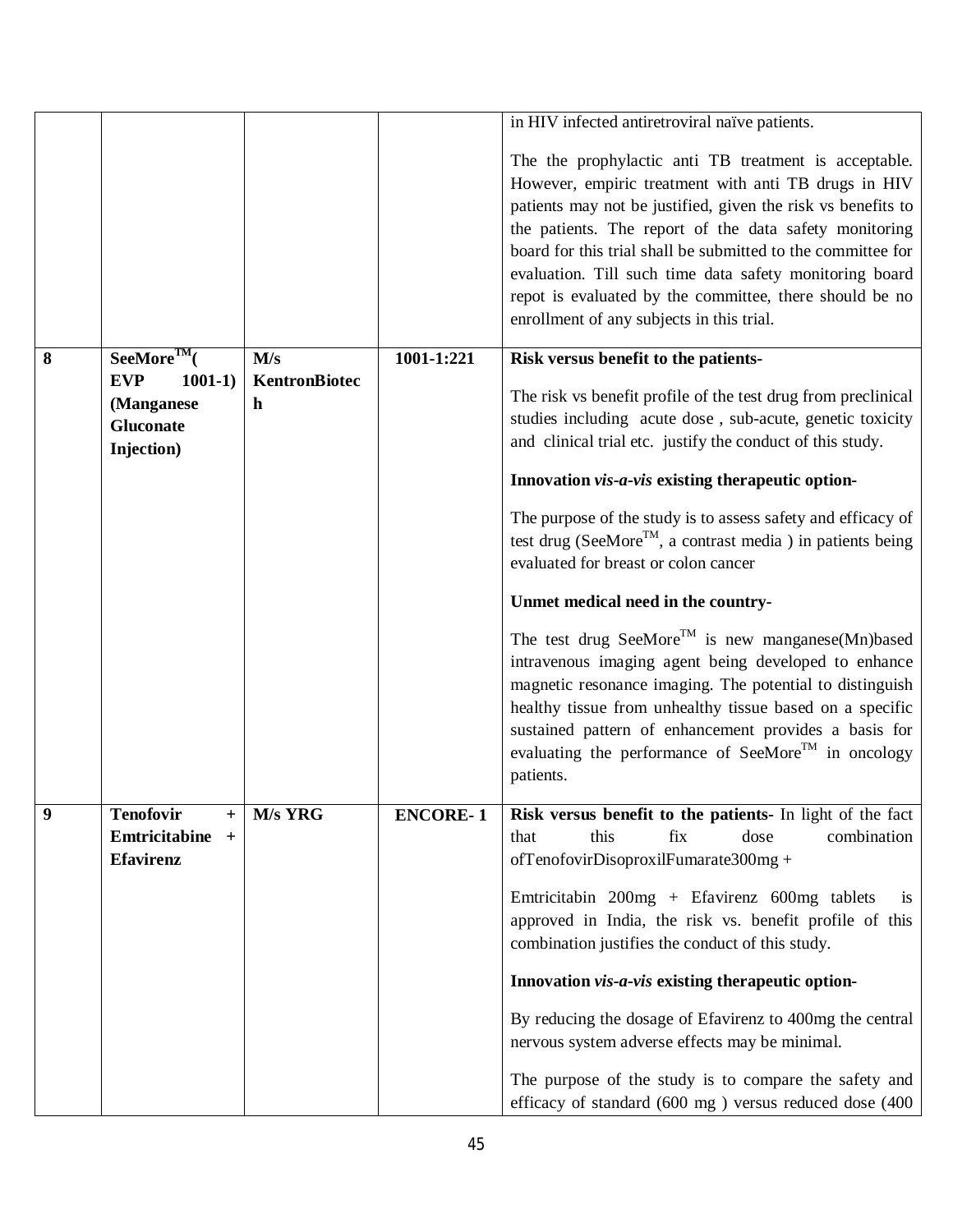|           |                       |                                                 |                        | mg qd) efavirenz as part of initial combination antiviral<br>therapy.<br>Unmet medical need in the country-<br>The outcome of this study may potentially lead to the<br>usage of reduced dosage of Efavirenz from the standard<br>600mg. This may reduce the adverse effects and the cost.                                                                                                                                                                                                                                                                                                                                                                                                                                     |
|-----------|-----------------------|-------------------------------------------------|------------------------|--------------------------------------------------------------------------------------------------------------------------------------------------------------------------------------------------------------------------------------------------------------------------------------------------------------------------------------------------------------------------------------------------------------------------------------------------------------------------------------------------------------------------------------------------------------------------------------------------------------------------------------------------------------------------------------------------------------------------------|
| <b>10</b> | <b>Gentian Violet</b> | B. J. Medical<br><b>College/NARI</b>            | A 5265                 | Risk versus benefit to the patients-<br>In light of the fact that the drug is approved, the risk vs.<br>benefit profile of the test drug justify the conduct of this<br>study.<br>Innovation vis-a-vis existing therapeutic option-<br>The purpose of this study is to see which one of two<br>medicines<br>(topical gentian violet or<br>nystatin oral suspension) is better than the other drugs in<br>treating oral candidiasis in HIV 1 infected Patients.<br>Unmet medical need in the country-This test drug may<br>offer benefit to the HIV infected population suffering<br>from oral candidiasis.                                                                                                                     |
| 11        | <b>THR-18</b>         | <b>Infinitus</b><br>M/s<br>clinical<br>research | <b>THR-2010-</b><br>01 | Risk versus benefit to the patients-<br>The risk vs benefit profile of the test drug from preclinical<br>studies including single dose, repeated dose, phase I, IIa<br>clinical trials etc, justify the conduct of this study.<br>Innovation vis-a-vis existing therapeutic option-<br>The purpose of the study is to assess the safety and<br>efficacy of the test drug(THR -18) when administered to<br>patients suffering acute ischemic stroke and treated with<br>tissue plasminogen activator (tPA)<br>Unmet medical need in the country-<br>The test drug (THR -18) is developed as an adjunct to<br>tissue plasminogen activator tPA thrombolytic therapy<br>that may be useful in treatment of acute ischemic stroke. |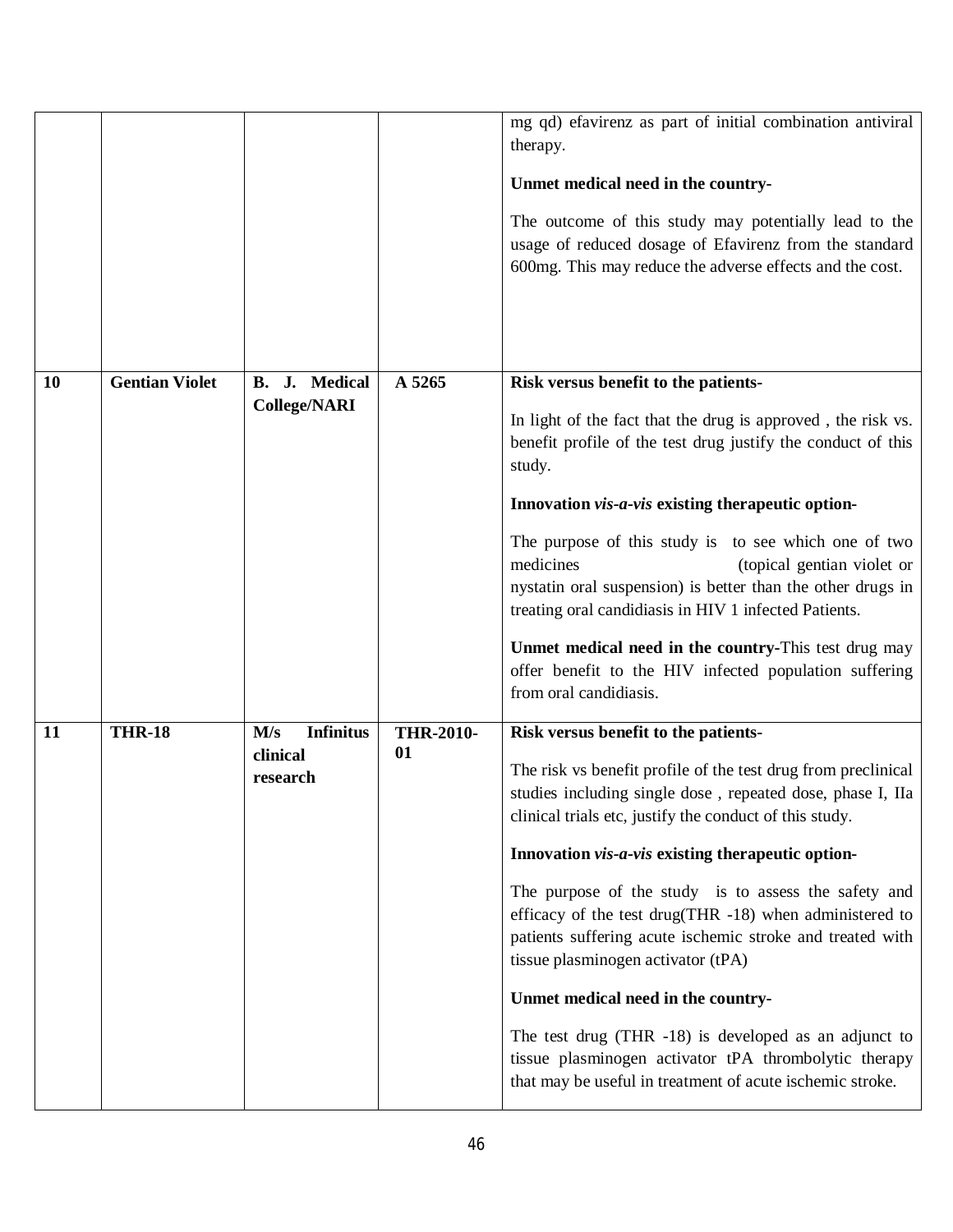| 12 | <b>Sativexoromucos</b>                      | M/s PRA                     | <b>GWCA0999</b>  | Risk versus benefit to the patients-                                                                                                                                                                                                     |
|----|---------------------------------------------|-----------------------------|------------------|------------------------------------------------------------------------------------------------------------------------------------------------------------------------------------------------------------------------------------------|
|    | al<br>spray(<br><b>Nabiximols</b> )         |                             |                  | The risk vs benefit profile of the test drug from preclinical<br>studies including single dose repeated dose, genotoxicity,<br>local tolerance toxicity studies, phase I, IIa clinical trials<br>etc, justify the conduct of this study. |
|    |                                             |                             |                  | Innovation vis-a-vis existing therapeutic option-                                                                                                                                                                                        |
|    |                                             |                             |                  | The Test drug acts via specific cannabinoid(CB) receptor<br>for treatment of persistent chronic pain in advanced<br>cancer.                                                                                                              |
|    |                                             |                             |                  | Unmet medical need in the country-The study will<br>provide safety information on long term use of test drug<br>by patients with advanced cancer.                                                                                        |
| 13 | MK-<br>0431A(Sitaglipti<br>$n + Metformin)$ | M/s<br><b>MSD</b><br>Pharma | MK-0431A-<br>170 | <b>Risk</b><br>benefit<br>the<br>patients-<br>to<br>versus<br>In light of the fact that this fixes dose combinations is<br>approved, the risk vs. benefit profile of the test drug<br>justifies the conduct of study in lower age group. |
|    |                                             |                             |                  | Innovation <i>vis-a-vis</i> existing therapeutic option-<br>The purpose of this study is to assess safety and efficacy<br>of test drug (MK-0431A) in Pediatric patients with type 2<br>diabetes.                                         |
|    |                                             |                             |                  | Unmet medical need in the country-<br>The study will generate data for potential use of this<br>combination in pediatric patients with type 2 diabetes who<br>have inadequate glycemic control on metformin mono-<br>therapy.            |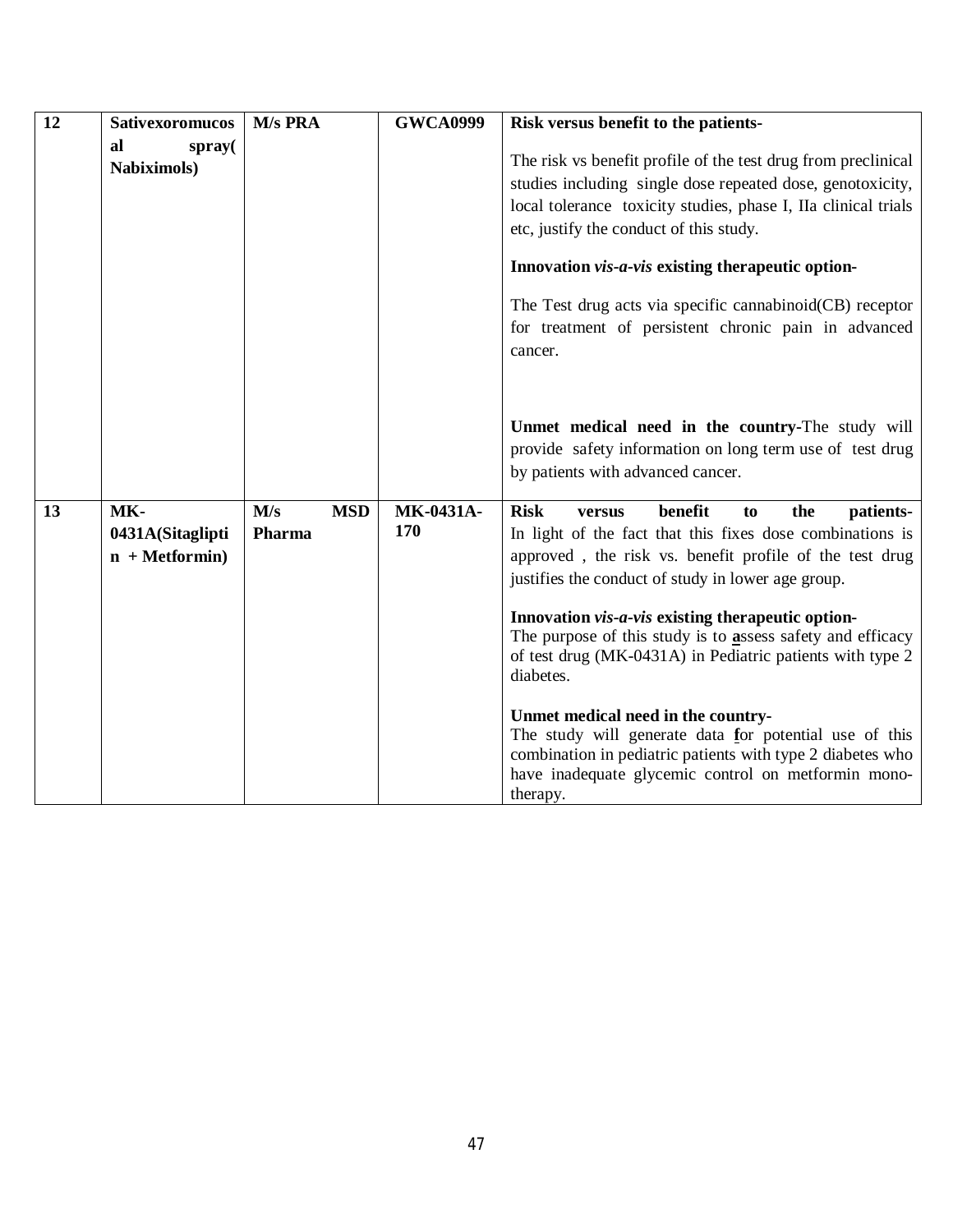**List of 18 cases of global clinical trials/ clinical trials of NCEs along with their evaluations and recommendations of the Technical Committee in its 16 th Meeting.**

|     |                                                                           |                  |          | <b>Evaluations in respect of</b>                                                                                                                                                                                                                                                                                                                                                                                                                                                                                                                                                                                                                                                                                                                                                                                                                                                                                                                                                   | <b>Recommendations</b>                                                     |
|-----|---------------------------------------------------------------------------|------------------|----------|------------------------------------------------------------------------------------------------------------------------------------------------------------------------------------------------------------------------------------------------------------------------------------------------------------------------------------------------------------------------------------------------------------------------------------------------------------------------------------------------------------------------------------------------------------------------------------------------------------------------------------------------------------------------------------------------------------------------------------------------------------------------------------------------------------------------------------------------------------------------------------------------------------------------------------------------------------------------------------|----------------------------------------------------------------------------|
| Sr. |                                                                           | <b>Applicant</b> |          | 1. risk versus benefit to the patients                                                                                                                                                                                                                                                                                                                                                                                                                                                                                                                                                                                                                                                                                                                                                                                                                                                                                                                                             |                                                                            |
| No. | <b>Drug</b>                                                               | <b>Name</b>      |          | 2. innovation vis-a-vis existing                                                                                                                                                                                                                                                                                                                                                                                                                                                                                                                                                                                                                                                                                                                                                                                                                                                                                                                                                   |                                                                            |
|     |                                                                           |                  | Protocol | therapeutic option                                                                                                                                                                                                                                                                                                                                                                                                                                                                                                                                                                                                                                                                                                                                                                                                                                                                                                                                                                 |                                                                            |
|     |                                                                           |                  | No       | 3. unmet medical need in the country                                                                                                                                                                                                                                                                                                                                                                                                                                                                                                                                                                                                                                                                                                                                                                                                                                                                                                                                               |                                                                            |
| 1.  | Darunavir,<br>Ertavirine, Em<br>tricitabine,<br>Raltegravir,<br>Ritonavir | <b>YRG Care</b>  | A5288    | Risk versus benefit to the patients<br>In light of the fact the all the study drugs<br>are approved for treatment of HIV, there<br>risk vs benefit profile justifies the conduct<br>of this study.<br>Innovation vis-a-vis existing<br>therapeutic option<br>The study is to establish the third line anti<br>retroviral regimen for those patient who<br>failed those patients who failed $1st$ and $2nd$<br>line ART treatment The study will use<br>resistance test to choose anti HIV drugs<br>and text messages to improve subject's<br>adherence for anti HIV drug taking<br>behavior in order to achieve a $\geq 65\%$ rate<br>of virologic control.<br>The study will provide information to<br>optimize the third line HIV treatment<br>regimens for those failing 1st and 2nd line<br>HIV regimens.<br>Unmet medical need in the country<br>The study will potentially provide a 3rd<br>line ART regimen for HIV patient who<br>failed on 1st and 2nd line HIV regimens. | Recommended<br>for<br>approval<br>as<br>per<br>recommendations<br>of NDAC. |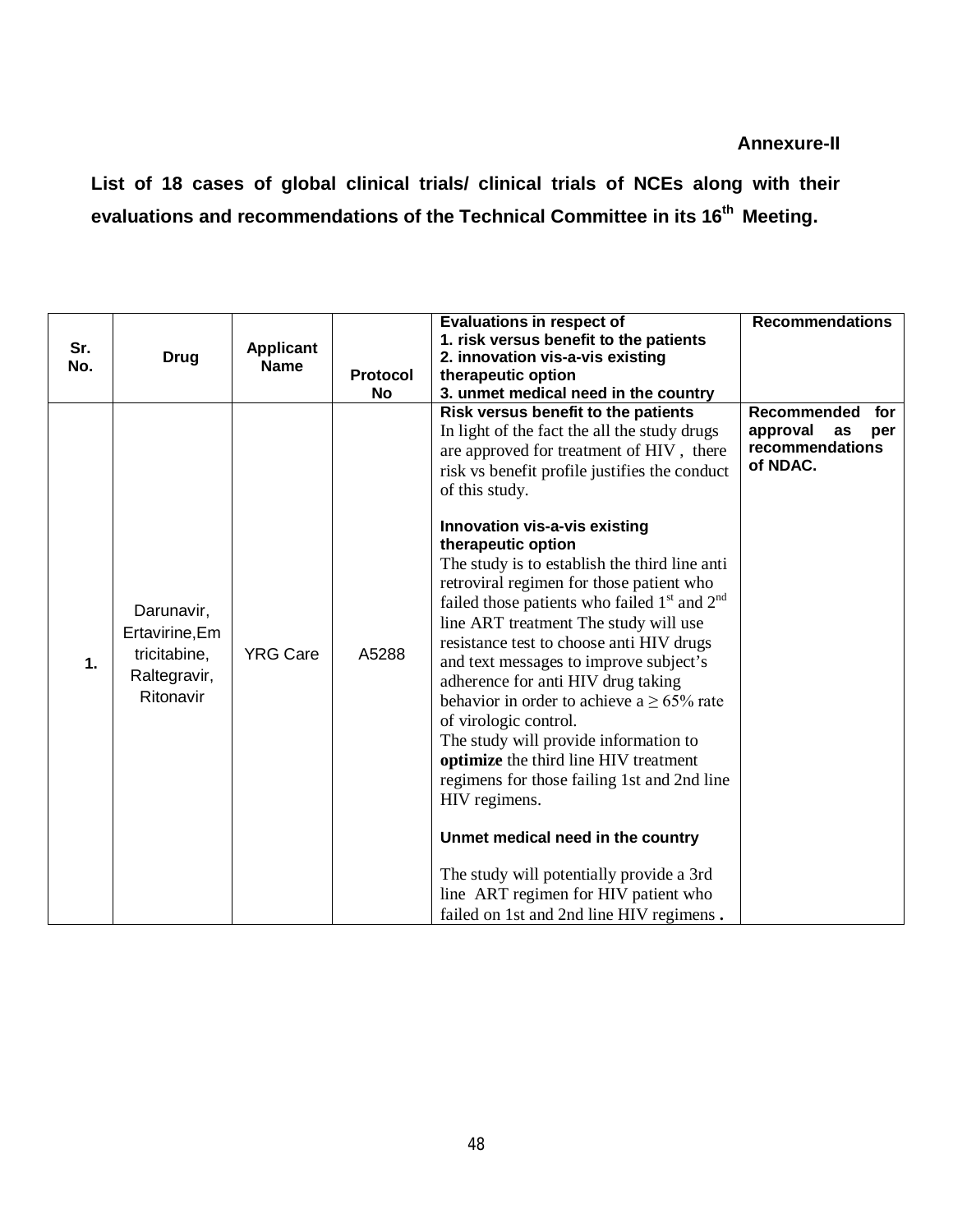| 2. | Darunavir,<br>Ertavirine, Em<br>tricitabineRalt<br>egravir, itonavi | B J<br>Medical<br>College | A5288 | Risk versus benefit to the patients<br>All the study drugs are approved.<br>Therefore the risk vs benefit profile<br>justifies the conduct of this study.<br>Innovation vis-a-vis existing<br>therapeutic option<br>The study is to establish the third line anti<br>retroviral regimen for those patient who<br>failed those patients who failed $1st$ and $2nd$<br>line ART treatment The study will use<br>resistance test to choose anti HIV drugs<br>and text messages to improve subject's<br>adherence for anti HIV drug taking<br>behavior in order to achieve a $\geq$ 65% rate<br>of virologic control.<br>The study will provide information to<br>optimize the third line HIV treatment<br>regimens for those failing 1st and 2nd line<br>HIV regimens.<br>Unmet medical need in the country | Recommended<br>for<br>approval<br>as<br>per<br>recommendations<br>of NDAC. |
|----|---------------------------------------------------------------------|---------------------------|-------|----------------------------------------------------------------------------------------------------------------------------------------------------------------------------------------------------------------------------------------------------------------------------------------------------------------------------------------------------------------------------------------------------------------------------------------------------------------------------------------------------------------------------------------------------------------------------------------------------------------------------------------------------------------------------------------------------------------------------------------------------------------------------------------------------------|----------------------------------------------------------------------------|
|    |                                                                     |                           |       | The study will potentially provide a 3rd<br>line ART regimen for HIV patient who<br>failed on 1st and 2nd line HIV regimens.                                                                                                                                                                                                                                                                                                                                                                                                                                                                                                                                                                                                                                                                             |                                                                            |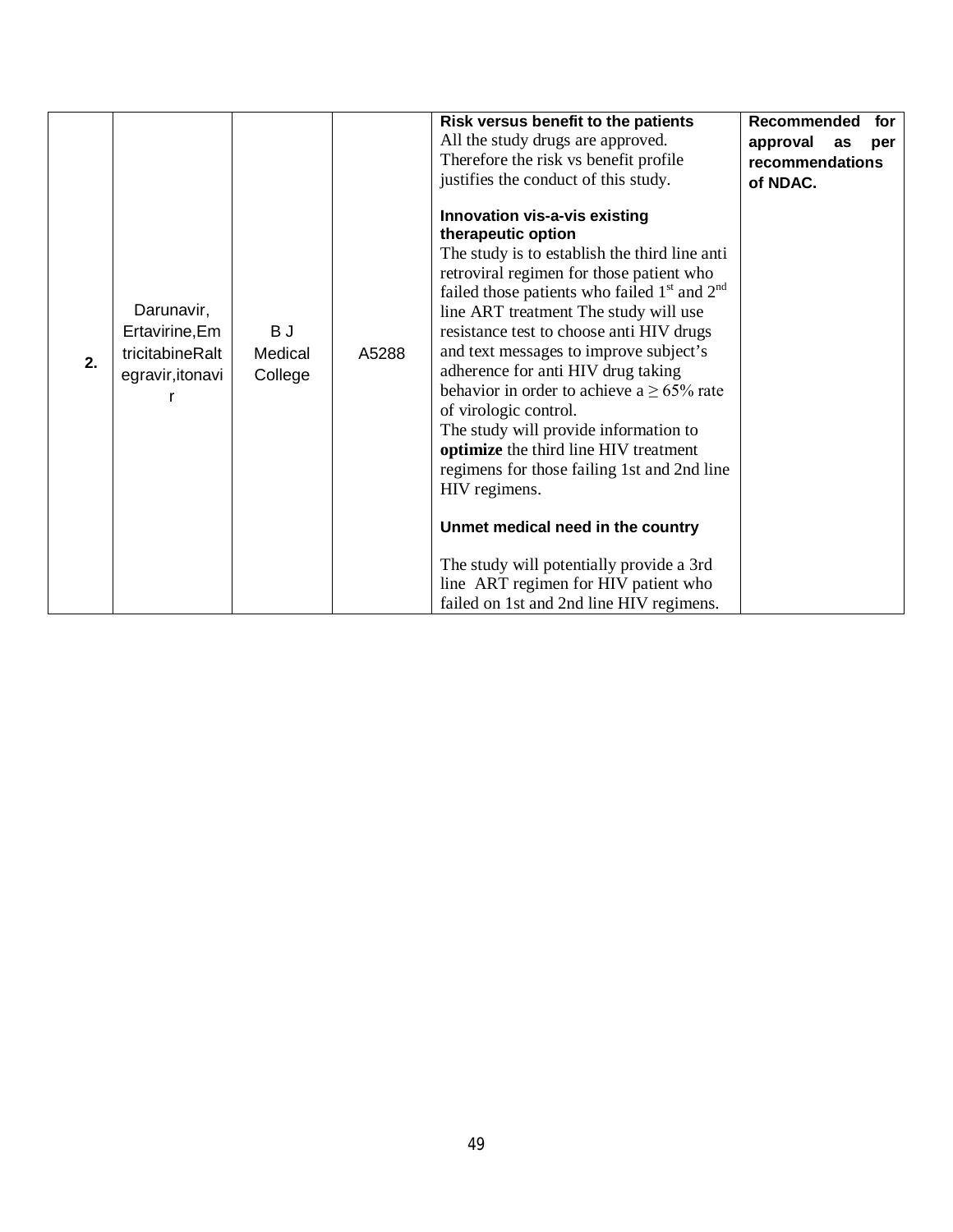| 3. | Escitalopram,<br>Bupropion | Prof. Y.C.<br>Janardhan<br>Reddy | <b>NA</b> | Risk versus benefit to the patients-<br>In light of the fact that the study drugs are<br>already approved and are in use as anti<br>depressants, mood stabilizers , the risk vs.<br>benefit profile of these drugs justify the<br>conduct of the study.<br>Innovation vis-a-vis existing<br>therapeutic option-<br>Antidepressants are widely prescribed as<br>adjuncts to mood stabilizers for the<br>treatment of<br>bipolar<br>depression.<br>Systematic studies to assess the long term<br>utility of antidepressants in preventing<br>depressive relapses in bipolar patients are<br>limited.<br>The purpose of this study is to assess<br>whether antidepressant treatment for 12<br>months reduces the risk of relapse into | <b>Recommended for</b><br>approval as per<br>recommendations<br>of NDAC. |
|----|----------------------------|----------------------------------|-----------|------------------------------------------------------------------------------------------------------------------------------------------------------------------------------------------------------------------------------------------------------------------------------------------------------------------------------------------------------------------------------------------------------------------------------------------------------------------------------------------------------------------------------------------------------------------------------------------------------------------------------------------------------------------------------------------------------------------------------------|--------------------------------------------------------------------------|
|    |                            |                                  |           | any mood episodes, including depression<br>,mania and hypomania compared to<br>discontinuing the antidepressant and<br>substituting it with placebo after 2<br>months.<br>Unmet medical need in the country-<br>This study will provide data on the<br>effectiveness of long term use of<br>antidepressants along with mood<br>stabilizers or atypical antipsychotics in<br>preventing depression without increasing<br>the risk of mania.                                                                                                                                                                                                                                                                                         |                                                                          |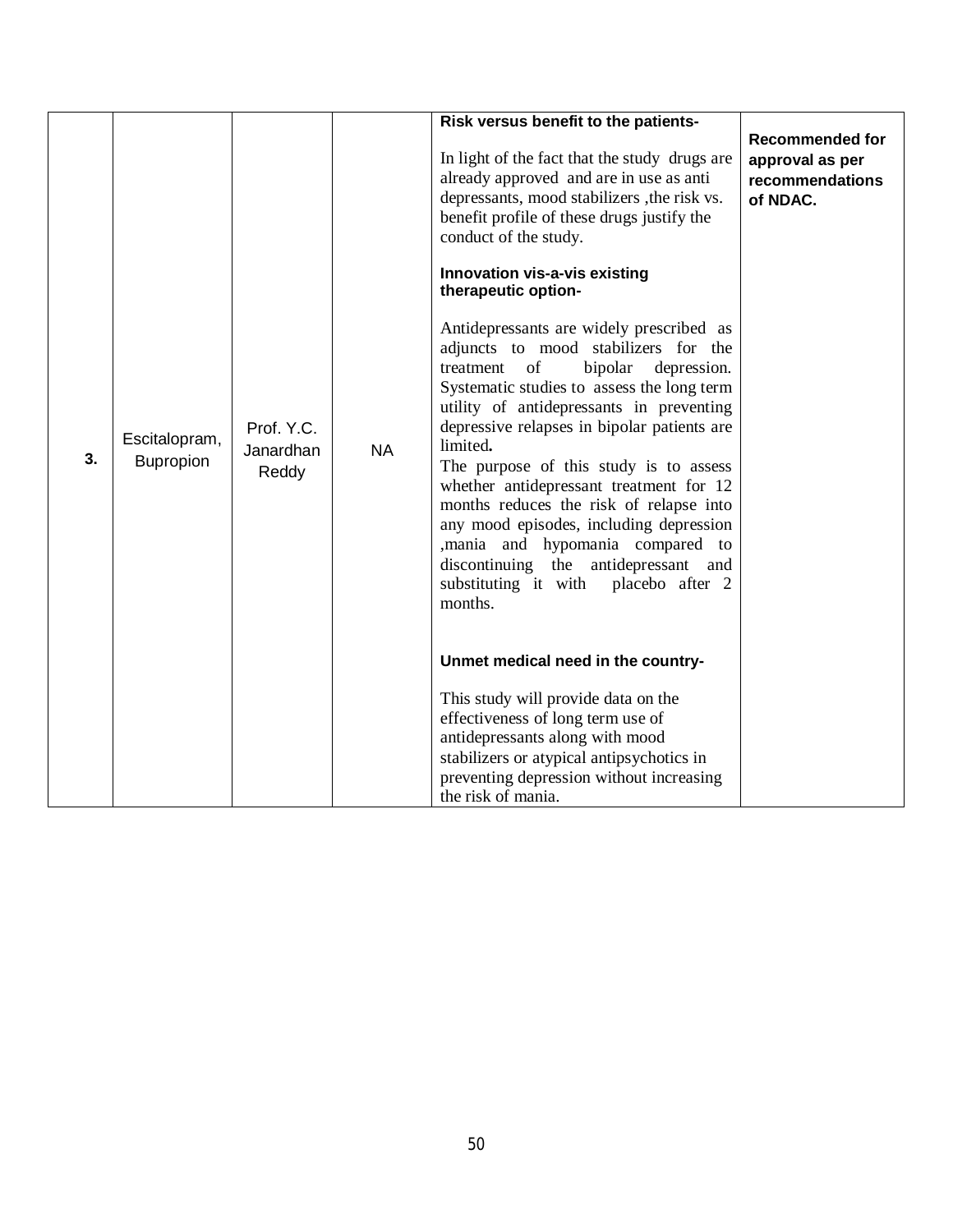|    |              |            |        | Risk versus benefit to the patients<br>The risk vs benefit profile of the test drug<br>in preclinical toxicity studies including<br>single and repeated dose intravenous<br>studies in rats and monkeys and phase I<br>trials, justify the conduct of this study<br>Innovation vis-a-vis existing<br>therapeutic option                                                                                                                                                                          | Recommended<br>for<br>approval<br>as<br>per<br>recommendations<br>of NDAC. |
|----|--------------|------------|--------|--------------------------------------------------------------------------------------------------------------------------------------------------------------------------------------------------------------------------------------------------------------------------------------------------------------------------------------------------------------------------------------------------------------------------------------------------------------------------------------------------|----------------------------------------------------------------------------|
| 4. | Idarucizumab | Boehringer | 1321.3 | The test drug is for the reversal of the<br>anticoagulant effects of dabigatrin.<br>(Dabigatran is approved for prevention of<br>stroke, systemic embolism and reduction<br>of vascular mortality in adult patients with<br>atrial fibrillation (SPAF) and prevention<br>of venous thromboembolic (PVTE)<br>events.)<br>Unmet medical need in the country<br>The test drug may potentially provide an<br>alternative option for the management of<br>serious bleeding in patients on dabigatran, |                                                                            |
|    |              |            |        | including life-threatening or fatal bleeding<br>episodes. Currently available options for<br>such bleeds is limited to supportive care<br>i.e. administration of blood or blood<br>products and the possibility of dialysis to<br>remove the drug Dabigatran.                                                                                                                                                                                                                                    |                                                                            |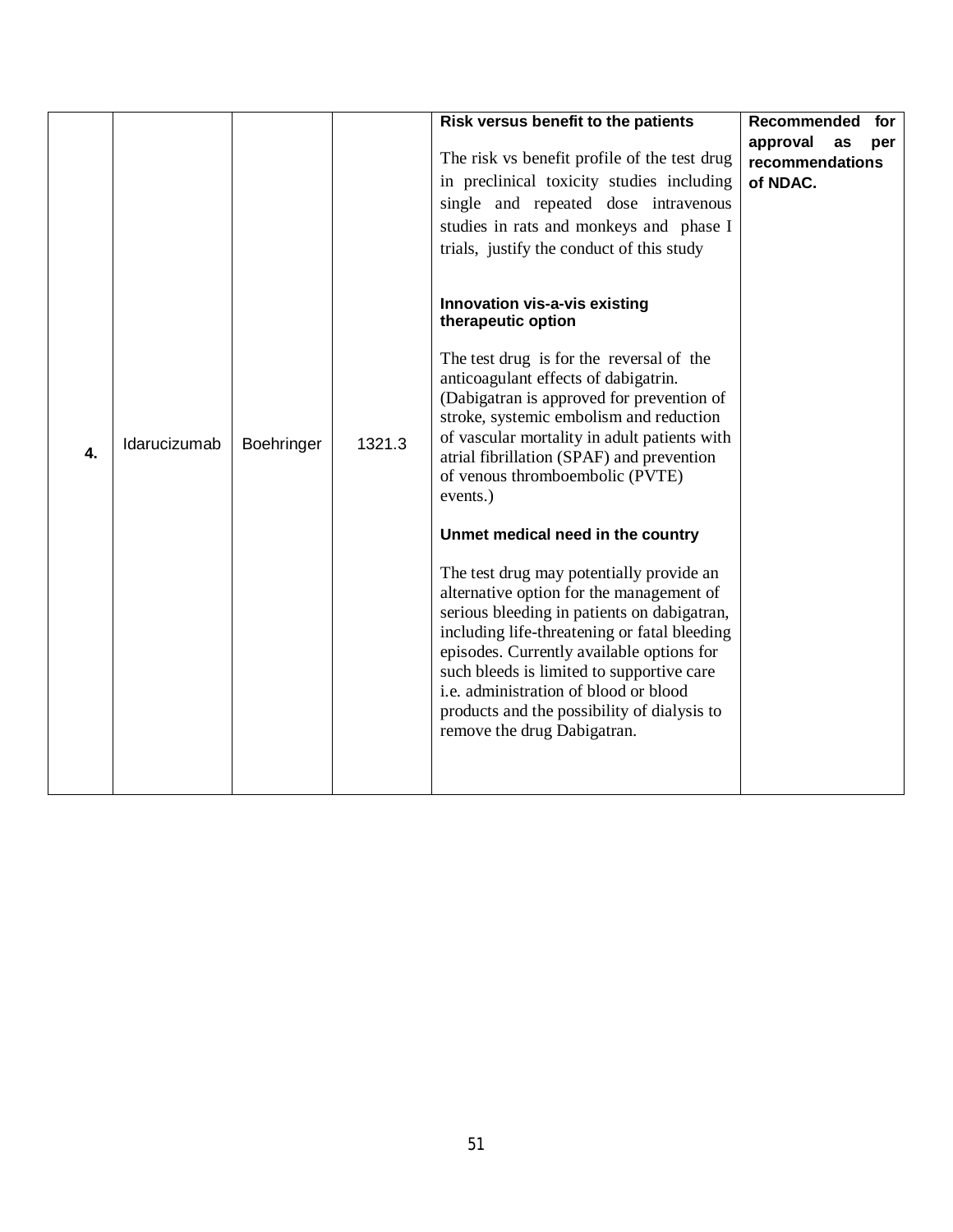| 5. | Pregabalin | Pfizer | A0081041 | Risk versus benefit to the patients<br>The risk vs benefit profile of the test drug<br>from preclinical toxicity studies including<br>acute oral and intravenous studies in rat<br>and multiple dose in rats and monkey,<br>fertility and pre-post natal toxicity in rat,<br>embryo fetal development study in mice,<br>rats and rabbits and phase I, II/III clinical<br>trials in pediatric subjects 1 to 16 years<br>age and adults respectively justify the<br>conduct of the study.<br>Innovation vis-a-vis existing<br>therapeutic option-<br>The purpose of the study is to assess the<br>efficacy and safety of pregabalin as<br>adjunctive therapy in children 4 -16 years<br>of age with partial onset seizures.<br>Unmet medical need in the country-<br>Pregabalin has a different mode of action,<br>pharmacokinetic<br>and<br>adverse<br>event<br>profile, as compared to the existing class<br>of drugs, in the treatment of partial onset<br>seizures.<br>The study may potentially provide an<br>alternative /adjunctive therapy, for the<br>treatment of<br>partial onset seizures in<br>children. | <b>The</b><br>committee<br>Recommended<br>to<br>obtain opinion of<br>the<br>pediatrician.<br><b>Based on positive</b><br>opinion<br>the<br>proposal<br>be<br>can<br>approved<br>as<br>per<br>the<br>recommendation of<br>the NDAC, without<br>refering<br>to<br><b>Technical</b><br>Committee. |
|----|------------|--------|----------|---------------------------------------------------------------------------------------------------------------------------------------------------------------------------------------------------------------------------------------------------------------------------------------------------------------------------------------------------------------------------------------------------------------------------------------------------------------------------------------------------------------------------------------------------------------------------------------------------------------------------------------------------------------------------------------------------------------------------------------------------------------------------------------------------------------------------------------------------------------------------------------------------------------------------------------------------------------------------------------------------------------------------------------------------------------------------------------------------------------------|------------------------------------------------------------------------------------------------------------------------------------------------------------------------------------------------------------------------------------------------------------------------------------------------|
|----|------------|--------|----------|---------------------------------------------------------------------------------------------------------------------------------------------------------------------------------------------------------------------------------------------------------------------------------------------------------------------------------------------------------------------------------------------------------------------------------------------------------------------------------------------------------------------------------------------------------------------------------------------------------------------------------------------------------------------------------------------------------------------------------------------------------------------------------------------------------------------------------------------------------------------------------------------------------------------------------------------------------------------------------------------------------------------------------------------------------------------------------------------------------------------|------------------------------------------------------------------------------------------------------------------------------------------------------------------------------------------------------------------------------------------------------------------------------------------------|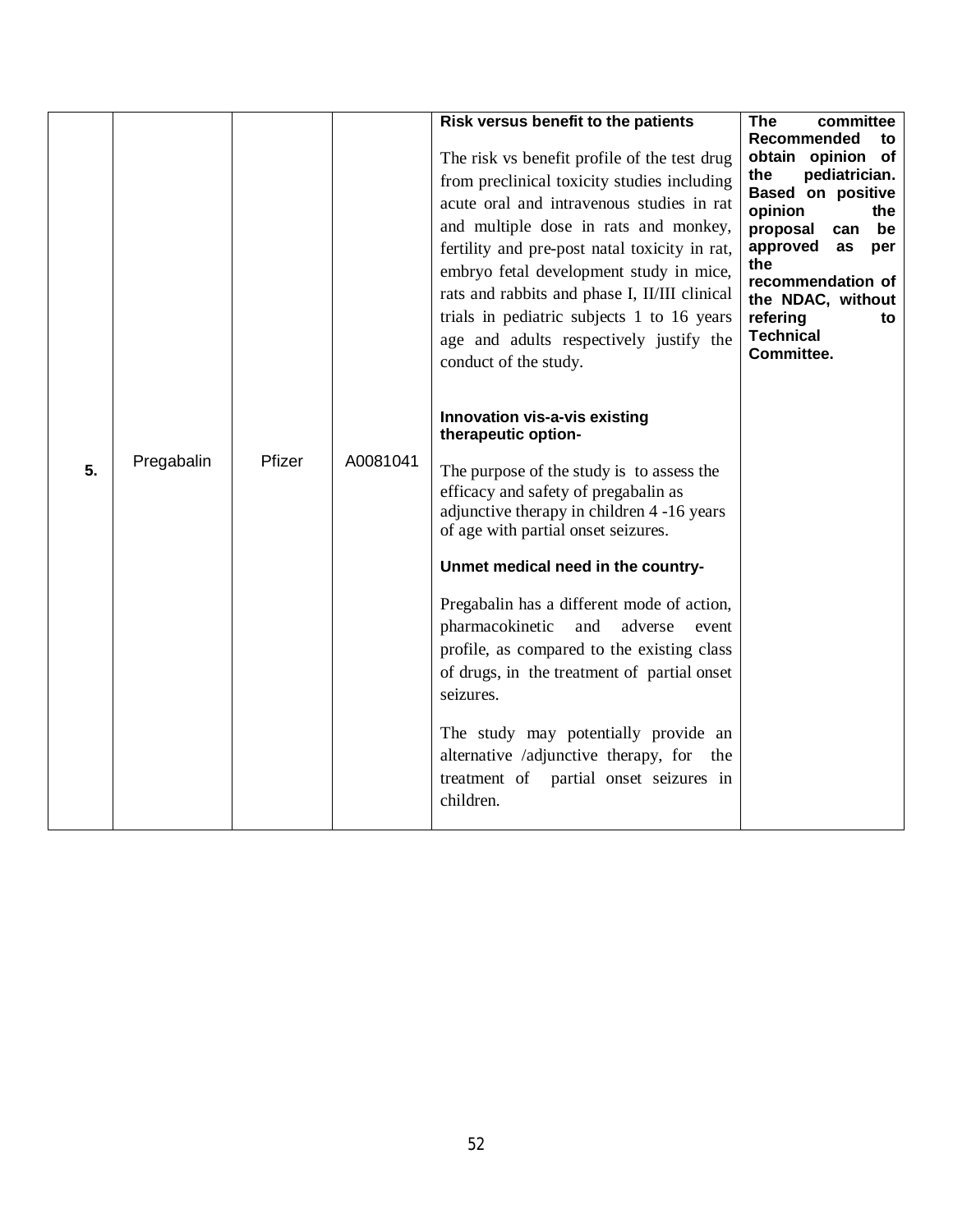|    |            |        |          | Risk versus benefit to the patients                                                         | <b>The</b><br>committee                        |
|----|------------|--------|----------|---------------------------------------------------------------------------------------------|------------------------------------------------|
|    |            |        |          |                                                                                             | Recommended<br>to                              |
|    |            |        |          | The risk vs benefit profile of the test drug<br>from preclinical toxicity studies including | obtain opinion of<br>pediatrician.<br>the      |
|    |            |        |          | acute oral and intravenous studies in rat                                                   | Based on positive                              |
|    |            |        |          | and multiple dose in rats and monkey,                                                       | opinion<br>the                                 |
|    |            |        |          | fertility and pre-post natal toxicity in rat,                                               | proposal<br>can<br>be<br>approved<br>as<br>per |
|    |            |        |          | embryo fetal development study in mice,                                                     | the                                            |
|    |            |        |          | rats and rabbits and phase I, II/III clinical<br>trials in pediatric subjects 1 to 16 years | recommendation of                              |
|    |            |        |          | age and adults respectively justify the                                                     | the NDAC, without<br>refereeing<br>to          |
|    |            |        |          | conduct of the study.                                                                       | <b>Technical</b>                               |
|    |            |        |          |                                                                                             | Committee.                                     |
|    |            |        |          | Innovation vis-a-vis existing<br>therapeutic option                                         |                                                |
|    |            |        |          |                                                                                             |                                                |
|    |            |        |          | The purpose of this extension study is to<br>gather the safety and tolerability of          |                                                |
|    |            |        |          | pregabalin as adjunctive therapy in                                                         |                                                |
|    |            |        |          | pediatric subjects 1 month to 16 years of                                                   |                                                |
| 6. | Pregabalin | Pfizer | A0081106 | age with partial onset seizures and                                                         |                                                |
|    |            |        |          | pediatric and adult subjects 5 to 65 years                                                  |                                                |
|    |            |        |          | of age with primary generalized tonic-<br>clonic seizures.                                  |                                                |
|    |            |        |          |                                                                                             |                                                |
|    |            |        |          | Unmet medical need in the country                                                           |                                                |
|    |            |        |          | Pregabalin has a different mode of action,                                                  |                                                |
|    |            |        |          | pharmacokinetic<br>and<br>adverse<br>event                                                  |                                                |
|    |            |        |          | profile, as compared to the existing class                                                  |                                                |
|    |            |        |          | of drugs, in the treatment of partial onset                                                 |                                                |
|    |            |        |          | seizures.                                                                                   |                                                |
|    |            |        |          | The study will provide more data on the                                                     |                                                |
|    |            |        |          | safety of pregabalin as an alternative                                                      |                                                |
|    |            |        |          | /adjunctive therapy, in the treatment of                                                    |                                                |
|    |            |        |          | partial onset seizures in children and<br>adults with primary generalized tonic-            |                                                |
|    |            |        |          | clonic seizures.                                                                            |                                                |
|    |            |        |          |                                                                                             |                                                |
|    |            |        |          |                                                                                             |                                                |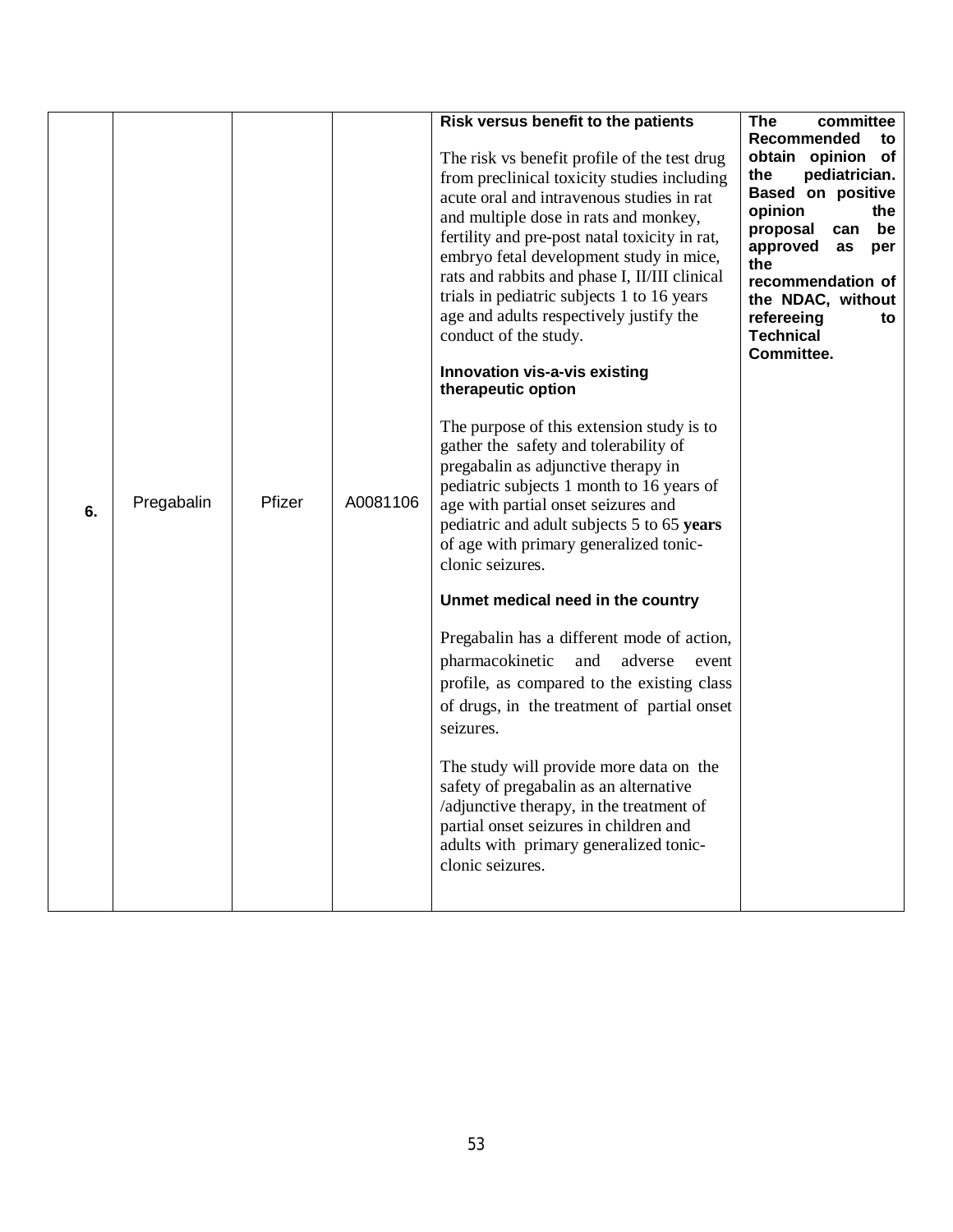| $\overline{7}$ . | Mipomersen | <b>SANOFI</b> | <b>MIPO3801</b><br>011/EFC1<br>2875 | Risk versus benefit to the patients<br>The risk vs benefit profile of the test drug<br>from preclinical single dose and repeat<br>dose toxicity studies, phase I, II and III<br>clinical trials, justify the conduct of this<br>study with the sustained release dosage<br>formulation.<br>Innovation vis-a-vis existing<br>therapeutic option<br>Mipomersen is an oligonucleotide with a<br>unique mechanism of action that prevents<br>the synthesis and hepatic export of<br>apolipoprotein B, the key lipoprotein in<br>atherogenic particles including LDL.<br>The purpose of the study is to assess the<br>Safety and Efficacy of Two Different<br>Regimens of Mipomersen in Patients with<br>Familial<br>Hypercholesterolemia<br>and<br>Inadequately Controlled Low-Density<br>Lipoprotein Cholesterol<br>Unmet medical need in the country<br>The study may potentially provide a<br>therapy for the treatment of Familial<br>Hypercholesterolemia and inadequately<br>Controlled Low-Density Lipoprotein<br>Cholesterol, an inherited genetic defect. | The<br>committee<br>recommended<br>approval as per the<br>recommendation of<br>NDAC subject<br>to<br>condition that if the<br>subjects<br>the<br>in.<br>placebo<br>arm<br>are<br>found<br>refractory<br>to standard of care<br>after 3 months they<br>should<br>be<br>withdrawn. |
|------------------|------------|---------------|-------------------------------------|----------------------------------------------------------------------------------------------------------------------------------------------------------------------------------------------------------------------------------------------------------------------------------------------------------------------------------------------------------------------------------------------------------------------------------------------------------------------------------------------------------------------------------------------------------------------------------------------------------------------------------------------------------------------------------------------------------------------------------------------------------------------------------------------------------------------------------------------------------------------------------------------------------------------------------------------------------------------------------------------------------------------------------------------------------------|----------------------------------------------------------------------------------------------------------------------------------------------------------------------------------------------------------------------------------------------------------------------------------|
|                  |            |               |                                     | These patients remain at extremely high<br>risk of coronary heart disease despite all<br>current therapies and need other<br>therapeutic options.                                                                                                                                                                                                                                                                                                                                                                                                                                                                                                                                                                                                                                                                                                                                                                                                                                                                                                              |                                                                                                                                                                                                                                                                                  |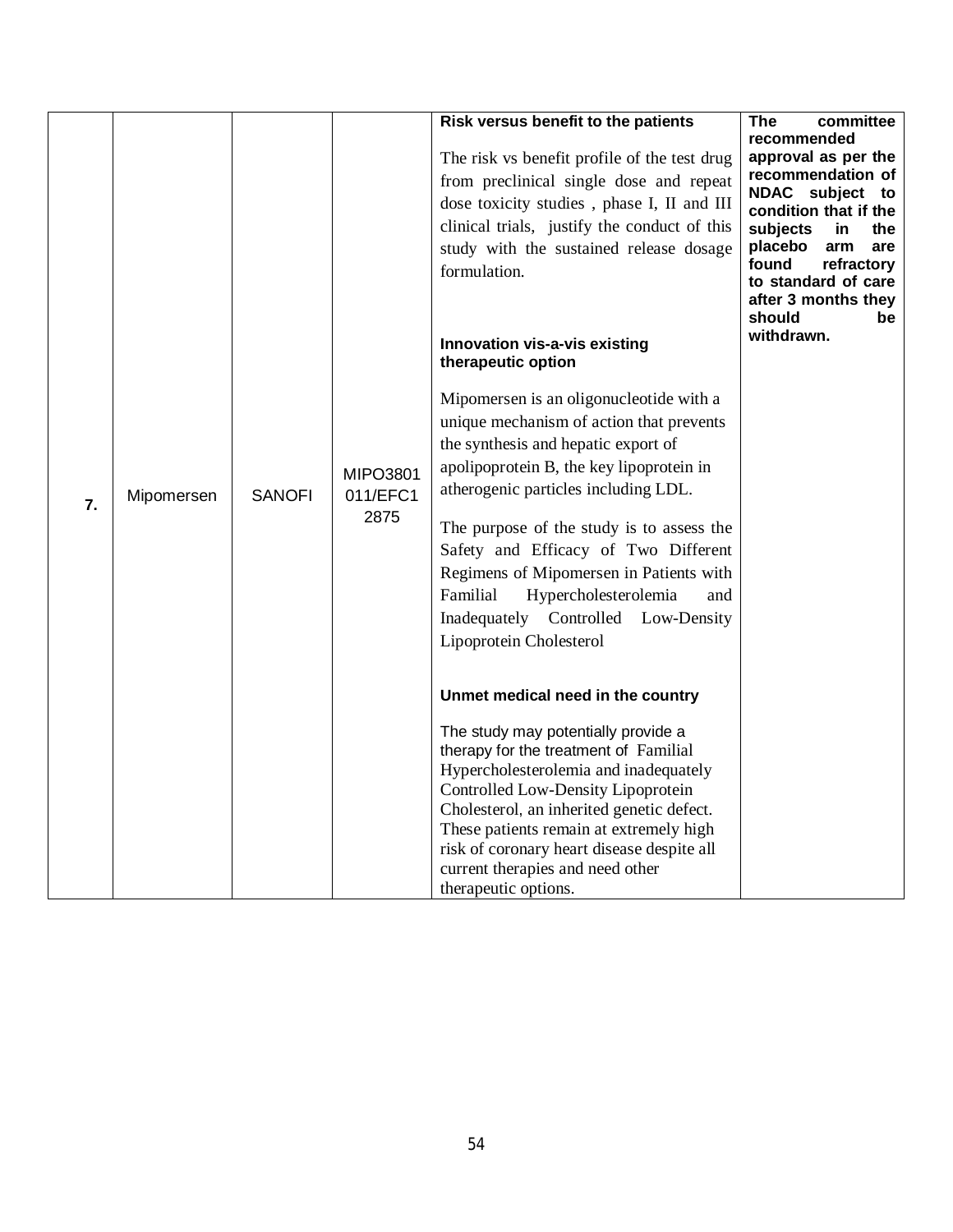|    |                                                          |                |          | Risk versus benefit to the patients<br>The risk vs benefit profile of the test drug<br>from preclinical toxicity studies including<br>single (acute) and repeated -dose,<br>reproductive and developmental toxicity<br>studies in monkeys and phase I, III trials<br>justify the conduct of this study.<br>Innovation vis-a-vis existing<br>therapeutic option                                                                                                                                                                                  | Recommended<br>for<br>approval<br>as<br>per<br>recommendations<br>of NDAC. |
|----|----------------------------------------------------------|----------------|----------|-------------------------------------------------------------------------------------------------------------------------------------------------------------------------------------------------------------------------------------------------------------------------------------------------------------------------------------------------------------------------------------------------------------------------------------------------------------------------------------------------------------------------------------------------|----------------------------------------------------------------------------|
| 8. | DAC HYP<br>(Daclizumab<br><b>High Yield</b><br>Processed | Biogen<br>Idec | 205MS301 | The test drug is a new class of treatment<br>characterized by NK cell expansion<br>through selective augmentation of IL-2<br>signalling<br>Not T-cell / B-cell depletion<br>$\bullet$<br>Selective targeting of activated T-<br>$\bullet$<br>cells<br>The purpose of the study is to determine<br>the efficacy and safety of test drug<br>Daclizumab- high yield process) Vs<br>interferon $\beta$ -1a in patients with relapsing<br>remitting multiple sclerosis.<br>Unmet medical need in the country-<br>The study may potentially provide a |                                                                            |
|    |                                                          |                |          | Daclizumab formulation (manufactured<br>via a high yield process) for the treatment<br>of Multiple sclerosis.                                                                                                                                                                                                                                                                                                                                                                                                                                   |                                                                            |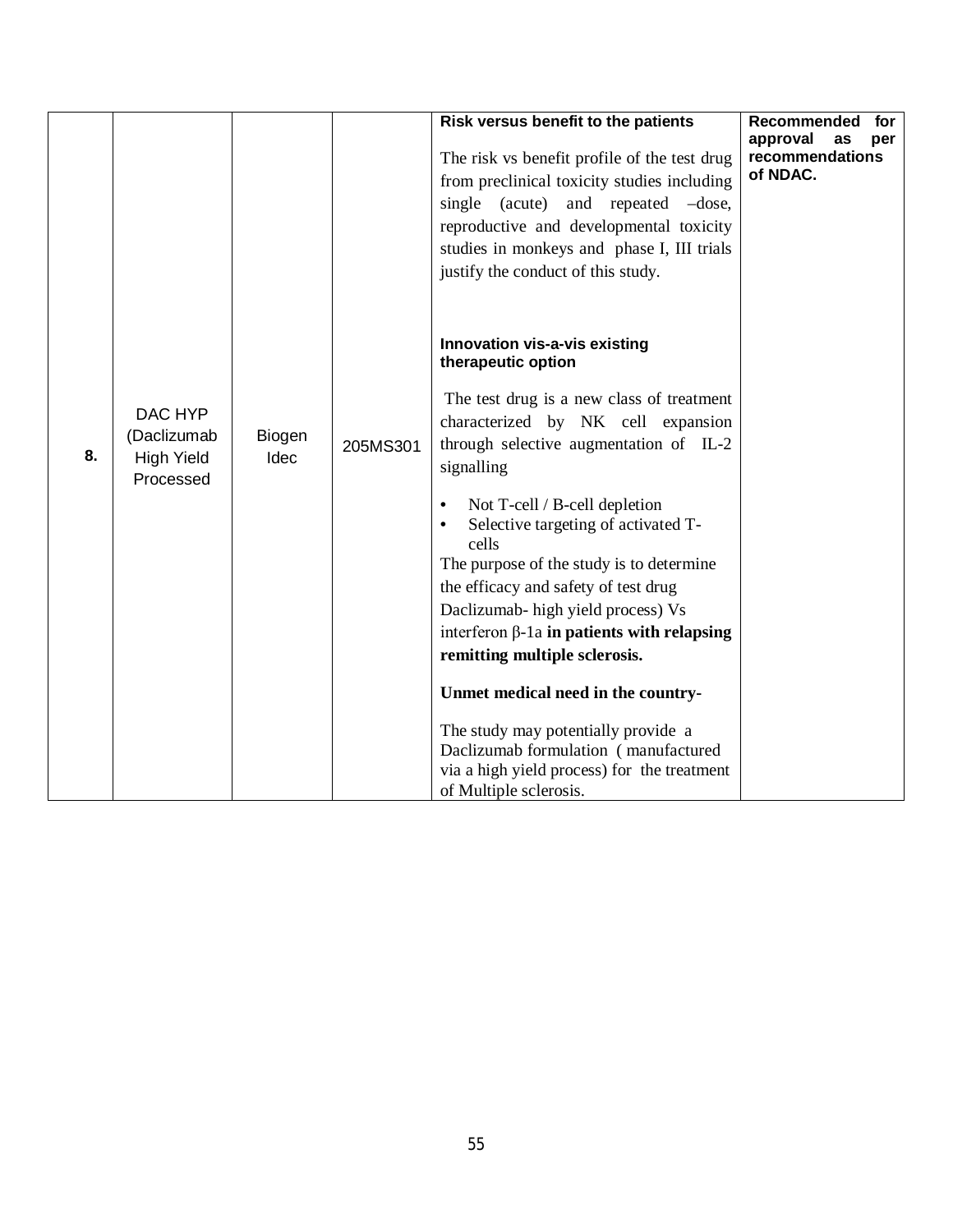|    | Selexipag | PharmaLe | AC-     | Risk versus benefit to the patients-                                                                                                                                                                                                                                                                                                                                                                                                                 | Recommended<br>for                                   |
|----|-----------|----------|---------|------------------------------------------------------------------------------------------------------------------------------------------------------------------------------------------------------------------------------------------------------------------------------------------------------------------------------------------------------------------------------------------------------------------------------------------------------|------------------------------------------------------|
|    |           | af       | 065A303 | The risk vs benefit profile of the test drug<br>from preclinical pharmacology, single<br>dose and repeat dose toxicity studies and<br>phasel, II and III clinical trials justify the<br>conduct of this study.                                                                                                                                                                                                                                       | approval<br>per<br>as<br>recommendations<br>of NDAC. |
|    |           |          |         | Innovation vis-a-vis existing therapeutic<br>option-                                                                                                                                                                                                                                                                                                                                                                                                 |                                                      |
| 9. |           |          |         | Selexipag is a selective IP-receptor<br>agonist which is administered orally and<br>could represent a significant<br>improvement over parenterally<br>administered prostacyclin derivatives by<br>virtue of its convenience of<br>dosing, handling and absence of catheter-<br>associated complications.<br>The purpose of the study is to assess the<br>safety and tolerability of Selexipag in<br>patients with pulmonary arterial<br>hypertension |                                                      |
|    |           |          |         | Unmet medical need in the country-                                                                                                                                                                                                                                                                                                                                                                                                                   |                                                      |
|    |           |          |         | The study may potentially provide an<br>alternative/additional therapeutic option<br>for the treatment of Pulmonary arterial<br>hypertension patients.                                                                                                                                                                                                                                                                                               |                                                      |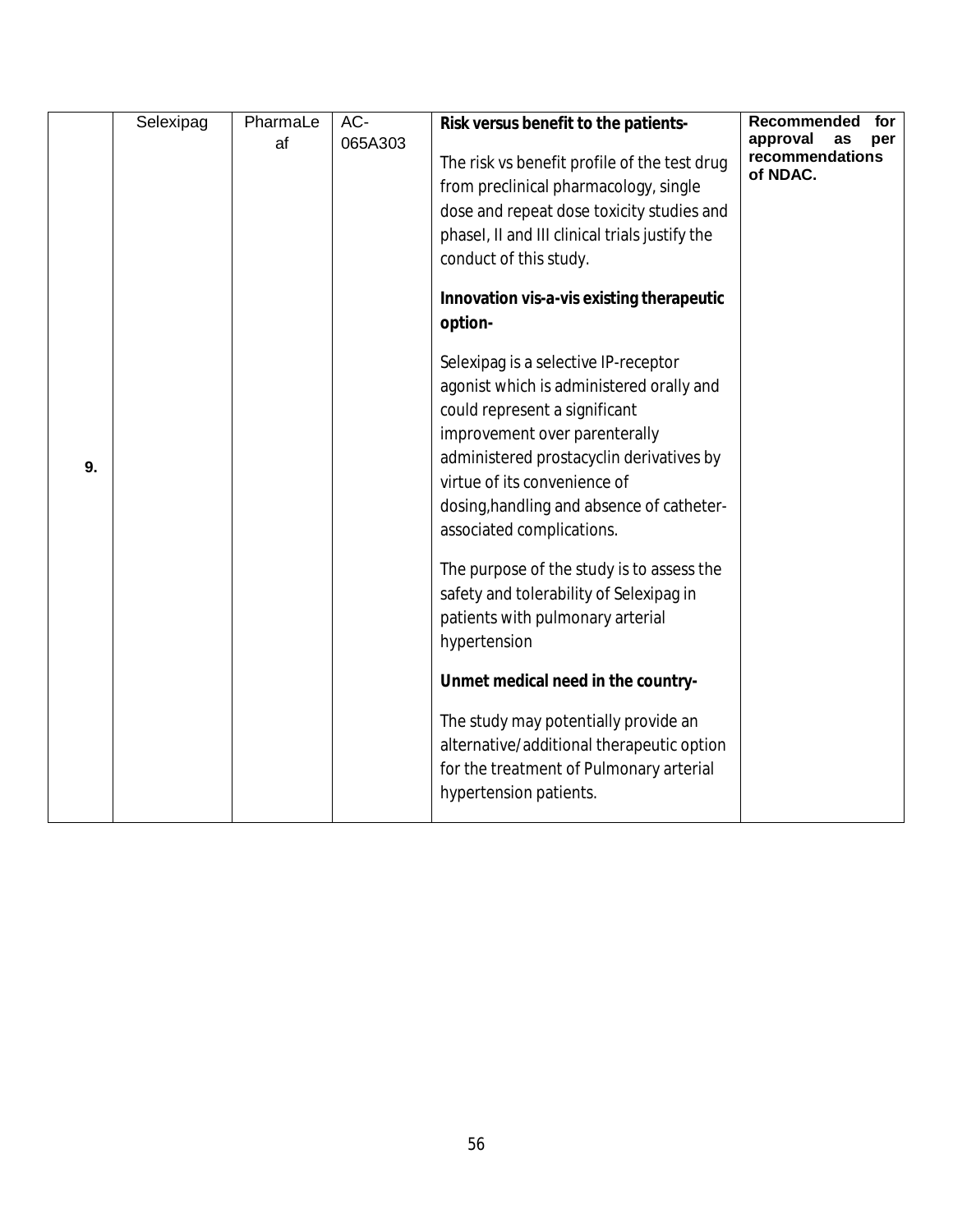| <b>Myozyme®</b><br>(alglucosidas<br>ealfa) | SANOFI-<br><b>SYNTHEL</b><br><b>ABO</b><br>(INDIA)<br>LTD. | AGLU0771<br>0/<br>MSC12790 | Risk versus benefit to the patients<br>The risk vs benefit profile of the test drug<br>from preclinical pharmacology, repeat<br>dose toxicity studies and phase I, II and<br>III clinical trials justify the conduct of this<br>study.                                                             | Recommended<br>for<br>approval<br>as<br>per<br>recommendations<br>of NDAC. |
|--------------------------------------------|------------------------------------------------------------|----------------------------|----------------------------------------------------------------------------------------------------------------------------------------------------------------------------------------------------------------------------------------------------------------------------------------------------|----------------------------------------------------------------------------|
| 10.                                        |                                                            |                            | Innovation vis-a-vis existing therapeutic<br>option-<br>Alglucosidasealfa is the only approved<br>therapy worldwide for the treatment of<br><b>Pompe disease.</b> The purpose of the study<br>is to characterize the pharmacokinetics of<br>Alglucosidealfa in patients aged 8-18<br>years of age. |                                                                            |
|                                            |                                                            |                            | Unmet medical need in the country-<br>The study will<br>provide data on the<br>pharmacokinetics of Alglucosidealfa in<br>the patient age group 8-18 years and may<br>potentially benefit patients with pompes<br>disease, a genetic disorder.                                                      |                                                                            |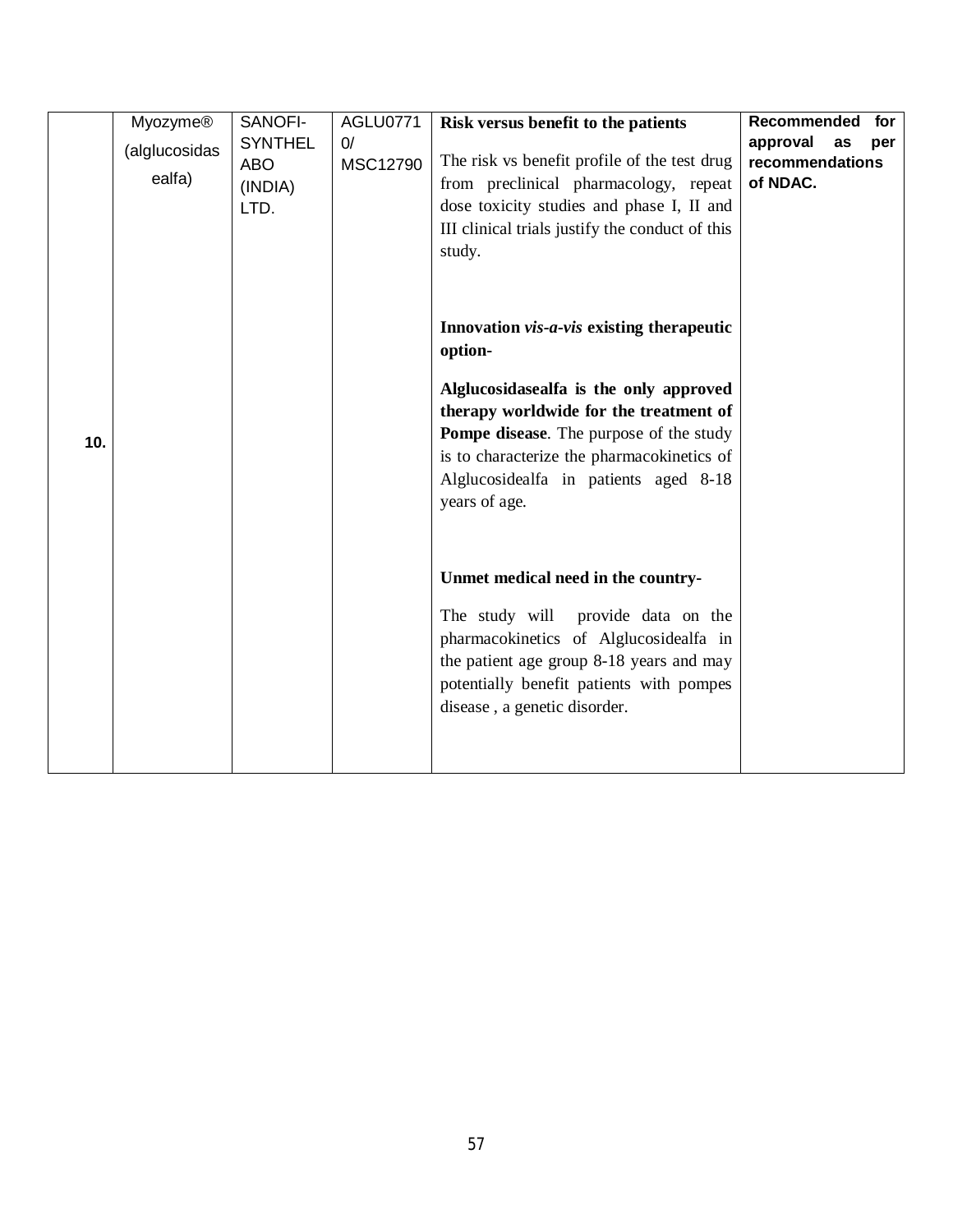| 11. | Rituximab | Cliantha<br>Research<br>Limited | RTXM83-<br>AC-01-11 | Risk versus benefit to the patients-<br>In vitro physicochemical characterization of<br>test drug, pharmacokinetic/Pharmacodynamic<br>studies and single dose toxicity studies in<br>Cynomolgous monkeys with three different<br>doses, in comparison with the reference<br>product, justify the conduct of this study<br>Innovation vis-a-vis existing therapeutic<br>option-<br>The purpose of this clinical Study is to<br>compare (RTXM83), the test drug Plus<br>CHOP Chemotherapy Versus a Reference<br>Rituximab Plus CHOP (R-CHOP) in Patients<br>With Diffuse Large B-cell Lymphoma<br>(DLBCL) as first line therapy.<br>Unmet medical need in the country-<br>Availability of rituximab from multisource<br>may potentially benefit the patients. | Recommended<br>for<br>approval as<br>per<br>recommendations<br>of NDAC. |
|-----|-----------|---------------------------------|---------------------|-------------------------------------------------------------------------------------------------------------------------------------------------------------------------------------------------------------------------------------------------------------------------------------------------------------------------------------------------------------------------------------------------------------------------------------------------------------------------------------------------------------------------------------------------------------------------------------------------------------------------------------------------------------------------------------------------------------------------------------------------------------|-------------------------------------------------------------------------|
|-----|-----------|---------------------------------|---------------------|-------------------------------------------------------------------------------------------------------------------------------------------------------------------------------------------------------------------------------------------------------------------------------------------------------------------------------------------------------------------------------------------------------------------------------------------------------------------------------------------------------------------------------------------------------------------------------------------------------------------------------------------------------------------------------------------------------------------------------------------------------------|-------------------------------------------------------------------------|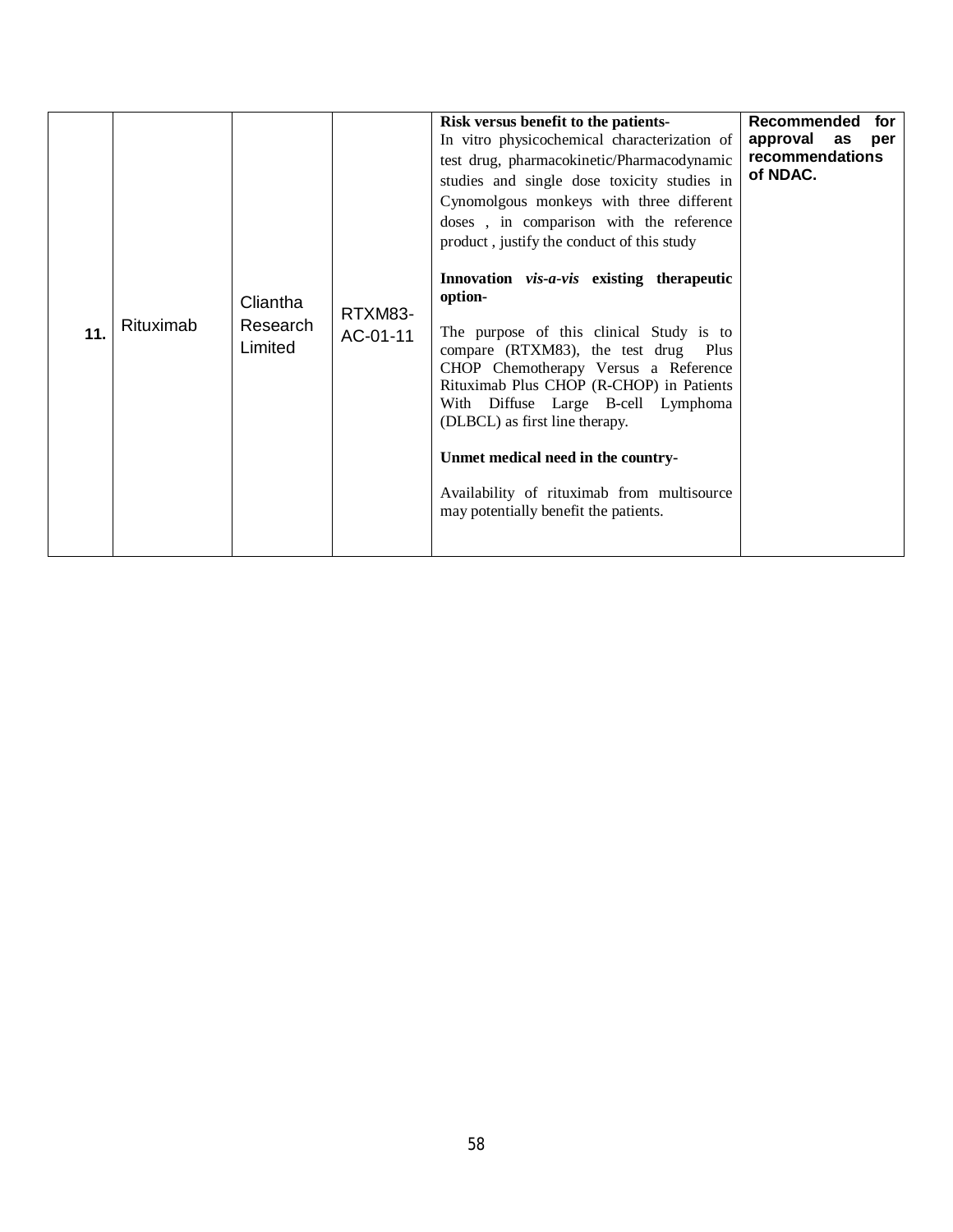| Afatinib<br><b>Boehringer</b><br>1200.161<br>12.<br>(BIBW 2992) | Risk versus benefit to the patients<br>The risk vs benefit profile of the test drug<br>from Pre-clinical Safety pharmacology in rats<br>and minipigs, single dose ,and repeat dose<br>toxicity in rats, minipigs, reprodutive<br>, developmental toxicity studies etc several<br>Phase I, II, III studies justify the conduct of<br>this study.<br>Innovation vis-a-vis existing therapeutic<br>option-<br>Afatinib is a selective and potent low<br>molecular weight irreversible inhibitor of the<br>ErbB-family TKI receptors and HER2.<br>The purpose of this study is to evaluate the<br>safety and efficacy of the test drug vs<br>methotrexate in patients with recurrent and or<br>metastatic head and neck squamous cell<br>carcinoma who have progressed<br>after<br>platinum-based therapy.<br>Unmet medical need in the country-<br>may potentially provide<br>.Afatinib<br>an<br>alternative therapy for patients with recurrent/<br>metastatic HNSCC, in addition to offering an<br>oral option as against IV infusion therapies<br>with taxenes and other monoclonal antibodies. | Recommended<br>for<br>approval<br>as<br>per<br>recommendations<br>of NDAC. |
|-----------------------------------------------------------------|-------------------------------------------------------------------------------------------------------------------------------------------------------------------------------------------------------------------------------------------------------------------------------------------------------------------------------------------------------------------------------------------------------------------------------------------------------------------------------------------------------------------------------------------------------------------------------------------------------------------------------------------------------------------------------------------------------------------------------------------------------------------------------------------------------------------------------------------------------------------------------------------------------------------------------------------------------------------------------------------------------------------------------------------------------------------------------------------------|----------------------------------------------------------------------------|
|-----------------------------------------------------------------|-------------------------------------------------------------------------------------------------------------------------------------------------------------------------------------------------------------------------------------------------------------------------------------------------------------------------------------------------------------------------------------------------------------------------------------------------------------------------------------------------------------------------------------------------------------------------------------------------------------------------------------------------------------------------------------------------------------------------------------------------------------------------------------------------------------------------------------------------------------------------------------------------------------------------------------------------------------------------------------------------------------------------------------------------------------------------------------------------|----------------------------------------------------------------------------|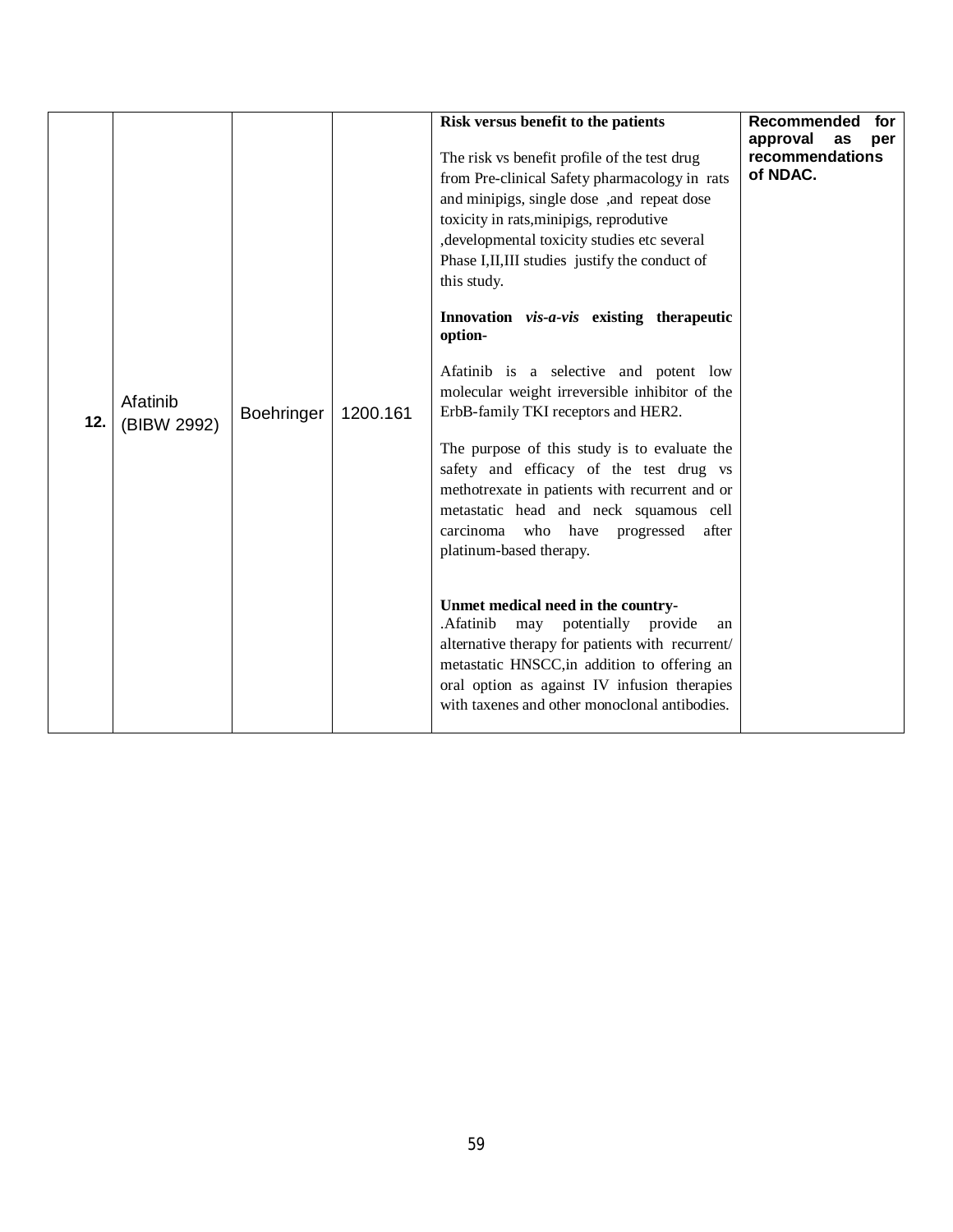|     |                         |         | Risk versus benefit to the patients<br>Pre-clinical Safety pharmacology in rats and<br>minipigs, single dose<br>,and repeat dose<br>toxicity<br>in<br>rats, minipigs, reprodutive<br>, developmental toxicity studies etc several<br>Phase I, II, III studies with the test drug, justify<br>the conduct of this study.                                                                                                                                                                                                                                                                                              | Recommended<br>for<br>approval<br>as<br>per<br>recommendations<br>of NDAC. |
|-----|-------------------------|---------|----------------------------------------------------------------------------------------------------------------------------------------------------------------------------------------------------------------------------------------------------------------------------------------------------------------------------------------------------------------------------------------------------------------------------------------------------------------------------------------------------------------------------------------------------------------------------------------------------------------------|----------------------------------------------------------------------------|
| 13. | Afatinib<br>(BIBW 2992) | 1200.66 | Innovation vis-a-vis existing therapeutic<br>option-<br>Afatinib is a selective and potent low<br>molecular weight irreversible inhibitor of the<br>ErbB-family TKI receptors and HER2.<br>The purpose of the study is to assess the safety<br>of afatinib for patients with locally advanced<br>or metastatic non-small cell lung cancer<br>Unmet medical need in the country-<br>This trial will obtain additional data on<br>clinical benefits of afatinib in patients with<br>locally advanced or metastatic non-small cell<br>lung cancer harboring EGFR mutations and<br>have never been treated with EGFR/TKI |                                                                            |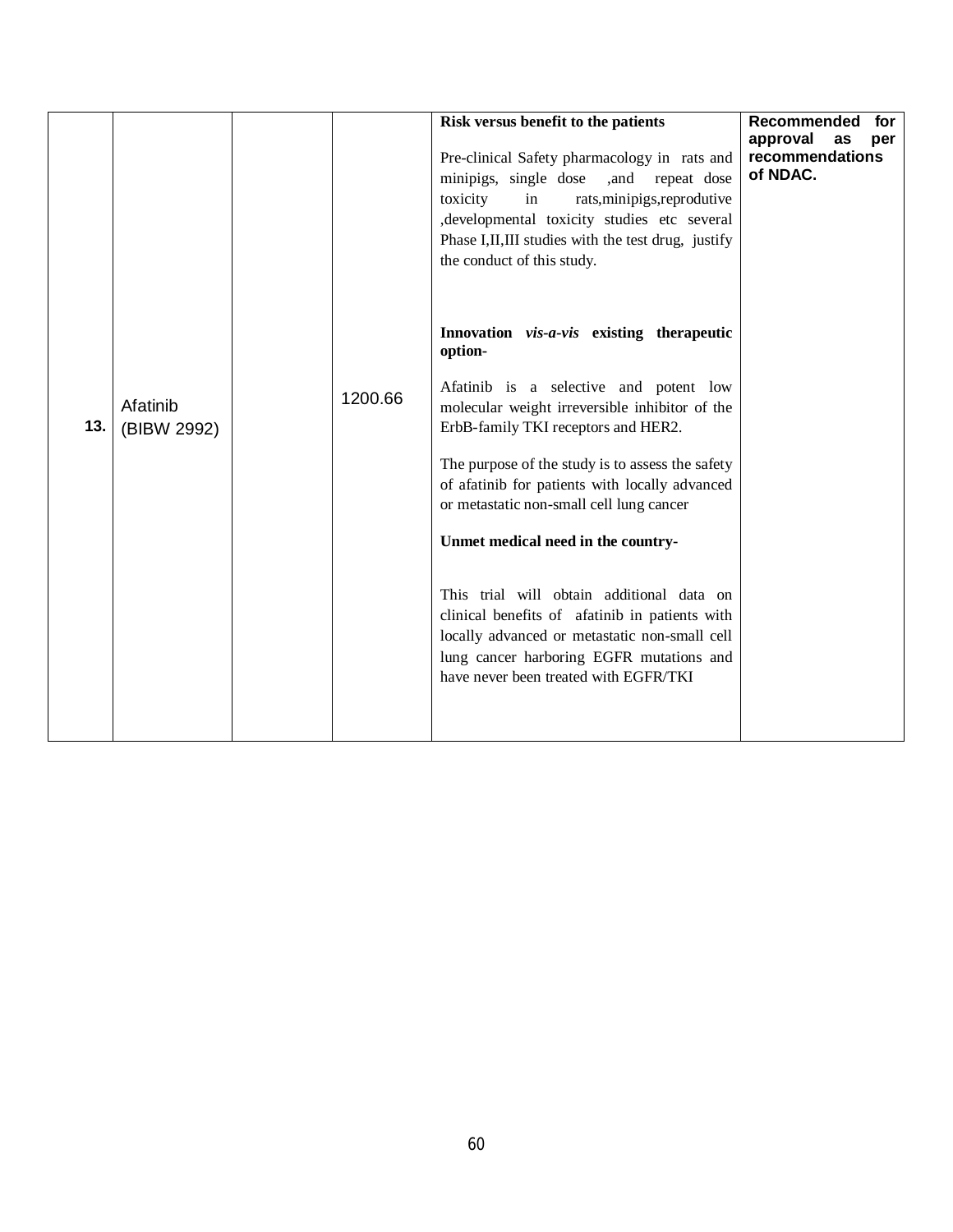| 14. | Ranibizumab | <b>Novartis</b> | CRFB002<br>G2301 | Risk versus benefit to the patients<br>The risk vs benefit profile of the test drug<br>from Pre-Clinical Pharmacology study in<br>cynomolgus monkeys, single dose toxicity in<br>rabbits, multidose toxicity in cynomolgus<br>monkeys, and several clinical phase I, I/II, II<br>and III studies with the test drug, justify the<br>conduct of the proposed study.<br>Innovation vis-a-vis existing therapeutic<br>option-<br>The Test drug is already approved for treating<br>Age Related Macular Degeneration (AMD),<br>Diabetic Macular Edema (DME) and Retinal<br>Vein Occlusion (RVO).<br>The purpose of this study is to evaluate the<br>safety and efficacy of Ranibizumab in<br>patients with visual impairment due to<br>vascular<br>endothelial<br>growth<br>factor | <b>Recommended</b><br>for<br>approval<br>as<br>per<br>recommendations<br>of NDAC. |
|-----|-------------|-----------------|------------------|--------------------------------------------------------------------------------------------------------------------------------------------------------------------------------------------------------------------------------------------------------------------------------------------------------------------------------------------------------------------------------------------------------------------------------------------------------------------------------------------------------------------------------------------------------------------------------------------------------------------------------------------------------------------------------------------------------------------------------------------------------------------------------|-----------------------------------------------------------------------------------|
|     |             |                 |                  | <b>Choroidal</b><br>(VEGFR)<br>driven<br>neovascularization (CNV).                                                                                                                                                                                                                                                                                                                                                                                                                                                                                                                                                                                                                                                                                                             |                                                                                   |
|     |             |                 |                  | Unmet medical need in the country-                                                                                                                                                                                                                                                                                                                                                                                                                                                                                                                                                                                                                                                                                                                                             |                                                                                   |
|     |             |                 |                  | The trial may potentially provide alternative<br>therapeutic options for the treatment of<br>Choroidal neovascularization (CNV).                                                                                                                                                                                                                                                                                                                                                                                                                                                                                                                                                                                                                                               |                                                                                   |
|     |             |                 |                  |                                                                                                                                                                                                                                                                                                                                                                                                                                                                                                                                                                                                                                                                                                                                                                                |                                                                                   |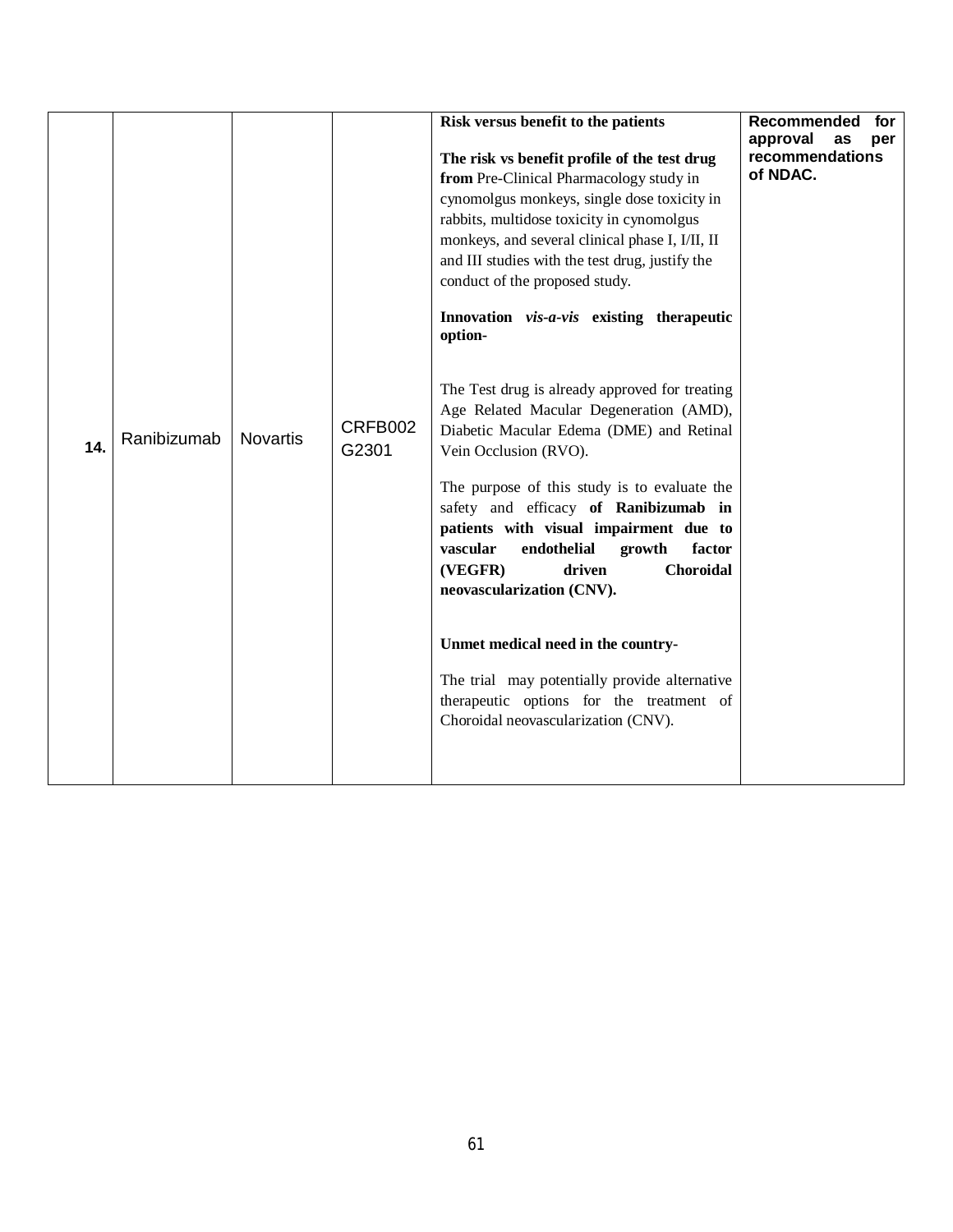|     |             |                 |                  | Risk versus benefit to the patients<br>The risk vs benefit profile of the test drug<br>from Pre-Clinical Pharmacology study in<br>cynomolgus monkeys, single dose toxicity in<br>rabbits, multidose toxicity in cynomolgus<br>monkeys, and several clinical phase I, I/II, II<br>and III studies with the test drug, justify the<br>conduct of the proposed study                                                                                                                                                                                                                                                                                                                                                                                                                     | Recommended<br>for<br>approval<br>as<br>per<br>recommendations<br>of NDAC. |
|-----|-------------|-----------------|------------------|---------------------------------------------------------------------------------------------------------------------------------------------------------------------------------------------------------------------------------------------------------------------------------------------------------------------------------------------------------------------------------------------------------------------------------------------------------------------------------------------------------------------------------------------------------------------------------------------------------------------------------------------------------------------------------------------------------------------------------------------------------------------------------------|----------------------------------------------------------------------------|
| 15. | Ranibizumab | <b>Novartis</b> | CRFB002<br>E2302 | Innovation vis-a-vis existing therapeutic<br>option-<br>Ranibizumab/test drug is approved in India<br>treating<br>for<br>Age<br>Related<br>Macular<br>Degeneration (AMD),<br>Diabetic<br>Macular<br>Edema (DME) and Retinal Vein Occlusion<br>$(RVO)$ .<br>The purpose of this study is to evaluate the<br>safety and efficacy of Ranibizumab used as<br>individualized dosing regimen in patients<br>with visual impairment due to macular<br>edema (ME) secondary to Central Retinal<br>Vein Occlusion (CRVO)<br>Unmet medical need in the country-<br>The trial may potentially provide alternative<br>therapeutic options for patients with visual<br>impairment due to macular edema (ME)<br>secondary<br>to Central Retinal<br>Vein<br><b>Occlusion (CRVO)</b><br>$\mathcal{E}$ |                                                                            |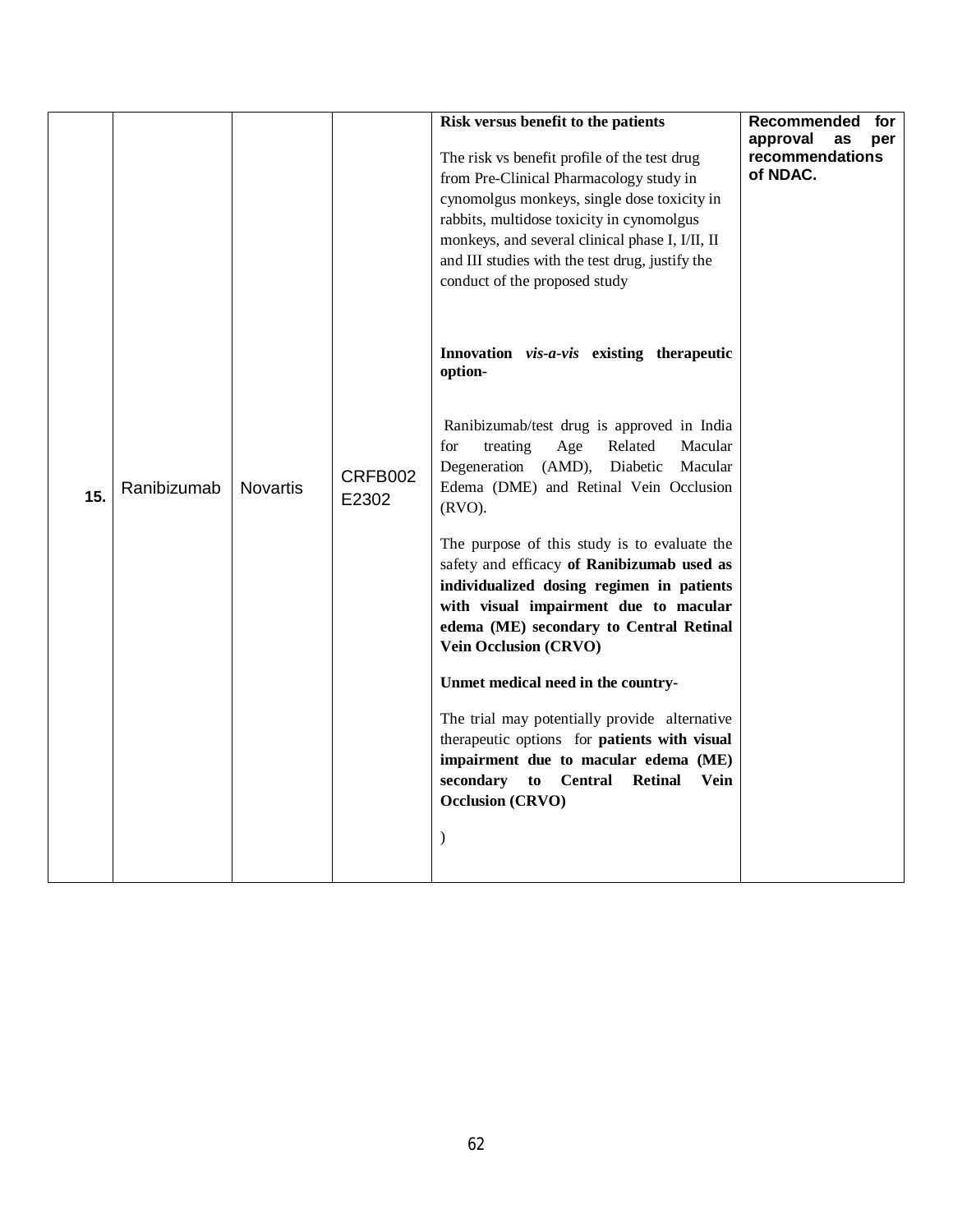| 16. | Ranibizumab | <b>Novartis</b> | CRFB002<br>F2302 | Risk versus benefit to the patients-<br>The risk vs benefit profile of the test drug<br>from Pre-Clinical Pharmacology study in<br>cynomolgus monkeys, single dose toxicity in<br>rabbits, multidose toxicity in cynomolgus<br>monkeys, and several clinical phase I, I/II, II<br>and III studies with the test drug, justify the<br>conduct of the proposed study<br>Innovation vis-a-vis existing therapeutic<br>option-<br>The Test drug/Ranibizumab is approved in<br>India for treating Age Related Macular<br>Degeneration (AMD), Diabetic<br>Macular<br>Edema (DME) and Retinal Vein Occlusion<br>$(RVO)$ .<br>The purpose if the study is to evaluate the<br>safety and efficacy of two individualized<br>regimens of ranibizumab in comparison to<br>verteporfinPDT (vPDT) in patients with visual<br>impairment<br>due<br>choroidal<br>to<br>neovascularization (CNV)<br>secondary<br>to<br>Pathologic Myopia (PM).<br>Unmet medical need in the country-<br>The trial may potentially provide alternative<br>therapeutic options for patients with visual<br>impairment<br>choroidal<br>due<br>to<br>neovascularization (CNV)<br>secondary to<br>Pathologic Myopia (PM). | Recommended<br>for<br>approval<br>as<br>per<br>recommendations<br>of NDAC. |  |
|-----|-------------|-----------------|------------------|-------------------------------------------------------------------------------------------------------------------------------------------------------------------------------------------------------------------------------------------------------------------------------------------------------------------------------------------------------------------------------------------------------------------------------------------------------------------------------------------------------------------------------------------------------------------------------------------------------------------------------------------------------------------------------------------------------------------------------------------------------------------------------------------------------------------------------------------------------------------------------------------------------------------------------------------------------------------------------------------------------------------------------------------------------------------------------------------------------------------------------------------------------------------------------------|----------------------------------------------------------------------------|--|
|-----|-------------|-----------------|------------------|-------------------------------------------------------------------------------------------------------------------------------------------------------------------------------------------------------------------------------------------------------------------------------------------------------------------------------------------------------------------------------------------------------------------------------------------------------------------------------------------------------------------------------------------------------------------------------------------------------------------------------------------------------------------------------------------------------------------------------------------------------------------------------------------------------------------------------------------------------------------------------------------------------------------------------------------------------------------------------------------------------------------------------------------------------------------------------------------------------------------------------------------------------------------------------------|----------------------------------------------------------------------------|--|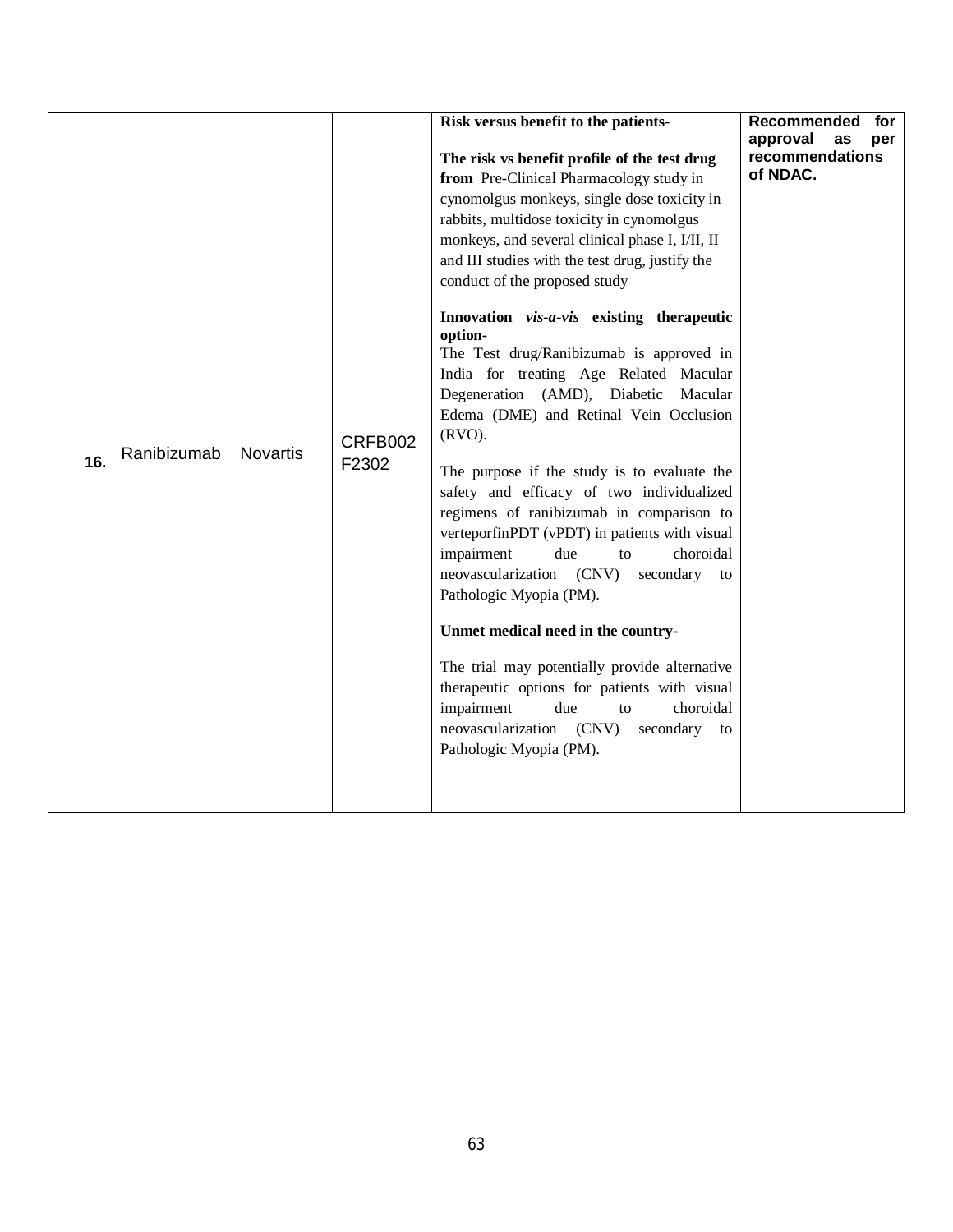| 17. | SB3(propose<br>dtrastuzuma<br>bbiosimilar) | <b>SIROClinp</b><br>harmPvtLt<br>d | SB3-G31-<br><b>BC</b> | Risk versus benefit to the patients<br>The risk vs benefit profile of the test drug<br>from preclinical pharmacology, repeat<br>dose toxicity studies and phase I clinical<br>trials justify the conduct of this study.<br>Innovation vis-a-vis existing therapeutic<br>option-<br>Trastuzumab is a high-end monoclonal<br>antibody. The purpose of the study is to<br>demonstrate<br>comparable<br>clinical<br>efficacy of the test drug with that of the<br>innovator product in Her2 $+$ MBC in<br>neo- adjuvant setting.<br>Unmet medical need in the country-<br>Multisource availability of trastuzumab<br>may benefit Indian patients                                                                                                                                                                          | Recommended<br>for<br>approval<br>as<br>per<br>recommendations<br>of NDAC. |
|-----|--------------------------------------------|------------------------------------|-----------------------|-----------------------------------------------------------------------------------------------------------------------------------------------------------------------------------------------------------------------------------------------------------------------------------------------------------------------------------------------------------------------------------------------------------------------------------------------------------------------------------------------------------------------------------------------------------------------------------------------------------------------------------------------------------------------------------------------------------------------------------------------------------------------------------------------------------------------|----------------------------------------------------------------------------|
| 18. | Methylglyoxal<br>Formulation               | Lifecare<br>Innovations<br>Pvt Ltd | LC-ONCO-<br>$1/PH$ II | Risk versus benefit to the patients:<br>The proposal is for the conduct of the<br>Phase-II clinical study. Patients included<br>in the trial are different types of recurrent<br>advance cancers and the drug is reported<br>to not having significant side effects as<br>observed in experimental animals and in<br>patients. This justify the conduct of the<br>study.<br>Innovation vis-a-vis existing<br>therapeutic option:<br>It is a new chemical entity as anti cancer<br>with broad soectrum, good tolerance and<br>insignificant side effects that makes it very<br>promissing drug for cancer therapy<br>Unmet medical need in the country:<br>At present there is no drug available for<br>cancer therapy that is broad spectrum<br>effective and without side effect, in India<br>or any -where in world | Recommended<br>for<br>approval<br>as<br>per<br>recommendations<br>of IND.  |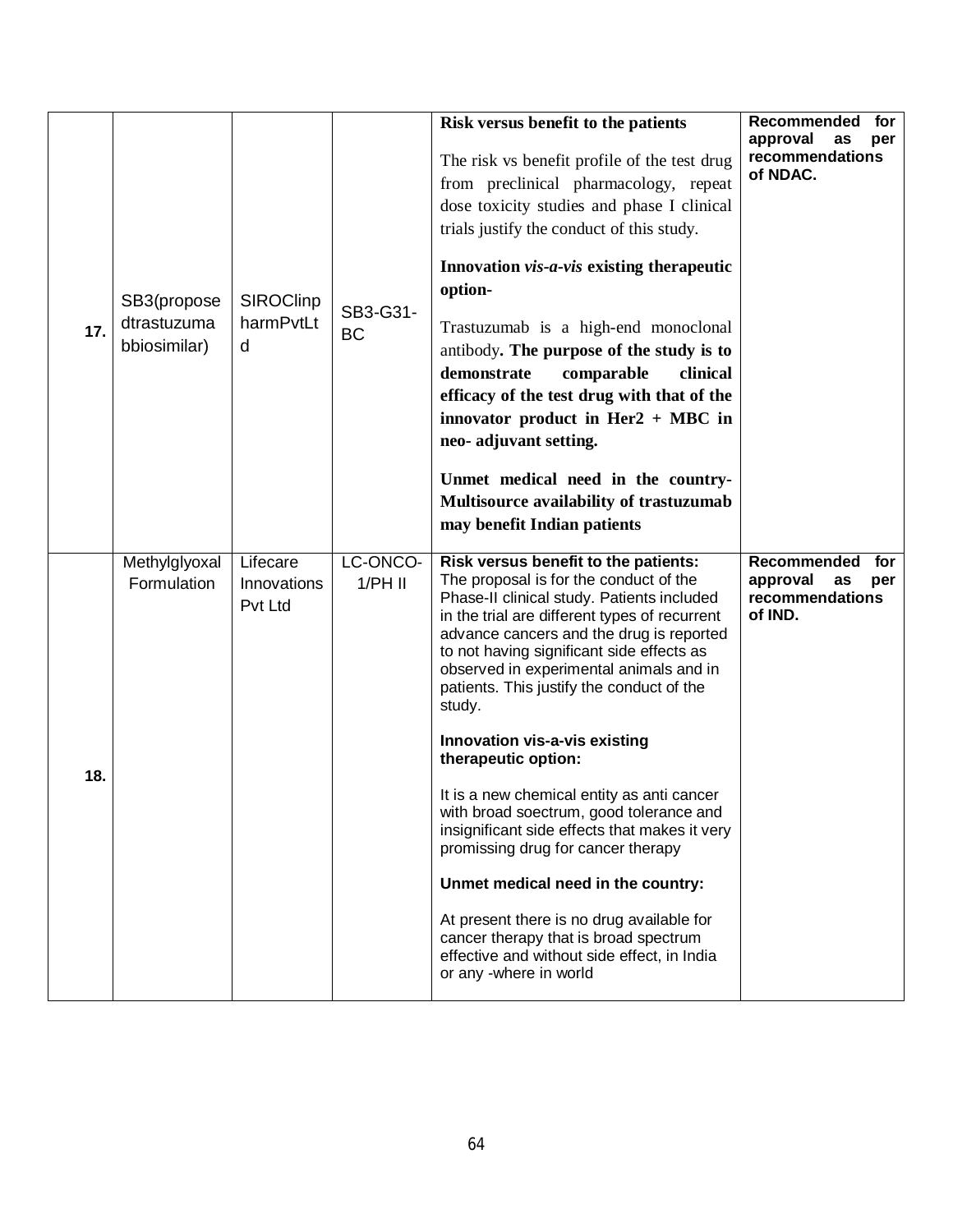**A. List of 25 cases of clinical trial proposals other than GCT/NCE along with evaluations and recommendations of the Technical Committee in 16 th Meeting.**

| SI <sub>No</sub> |                                             |                                                    |                                                |                                                                                                                                                                                                                           |
|------------------|---------------------------------------------|----------------------------------------------------|------------------------------------------------|---------------------------------------------------------------------------------------------------------------------------------------------------------------------------------------------------------------------------|
|                  | <b>Drug</b>                                 | <b>Applicant</b><br><b>Name</b>                    | <b>Protocol No</b>                             | <b>Recommendation</b>                                                                                                                                                                                                     |
| 1.               | Biochaperone<br>PDGF-BB                     | M/s Virchow<br>Biotech Pvt. Ltd                    | <b>BC1-CT4,</b><br>$V1$ ,                      | Recommended for approval as per<br>recommendations of NDAC.                                                                                                                                                               |
| $\overline{2}$ . | Rituximab                                   | M/s Lupin<br>Limited                               | LRP/RTX/20<br>13/002                           | Recommended for approval as per<br>recommendations of NDAC.                                                                                                                                                               |
| $\overline{3}$ . | Cetuximab                                   | M/s Reliance<br>Life Sciences<br>Pvt. Ltd          | RLS/ONC/2<br>013/04                            | Recommended for approval as per<br>recommendations of NDAC.                                                                                                                                                               |
| 4.               | Pegfilgrastim                               | M/s Reliance<br>Life Sciences<br>Pvt. Ltd          | <b>RLS/TP/201</b><br>1/01                      | Recommended for approval as per<br>recommendations of NDAC.                                                                                                                                                               |
| $\overline{5}$ . | Minodronic acid<br>Tablets 1 mg &<br>50 mg. | M/s. MSN<br>Laboratories<br><b>Private Limited</b> |                                                | The committee recommended to obtain<br>opinion of the pharmacologist. Based on<br>positive opinion the proposal can be<br>approved as per the recommendation of<br>the NDAC, without referring to Technical<br>Committee. |
| $\overline{6}$ . | Azelnidipine                                | Precise<br>Chemipharma<br>Pvt. Ltd                 | $CMI$ -<br>PRE/AZEL-<br>AMLO/CT-<br>III/161012 | Recommended for approval as per<br>recommendations of NDAC.                                                                                                                                                               |
| $\overline{7}$ . | Capecitabine +<br>Cyclophosphorin<br>e      | M/s Intas<br>Pharmaceutical<br>s Ltd.              |                                                | Recommended for approval as per<br>recommendations of NDAC.                                                                                                                                                               |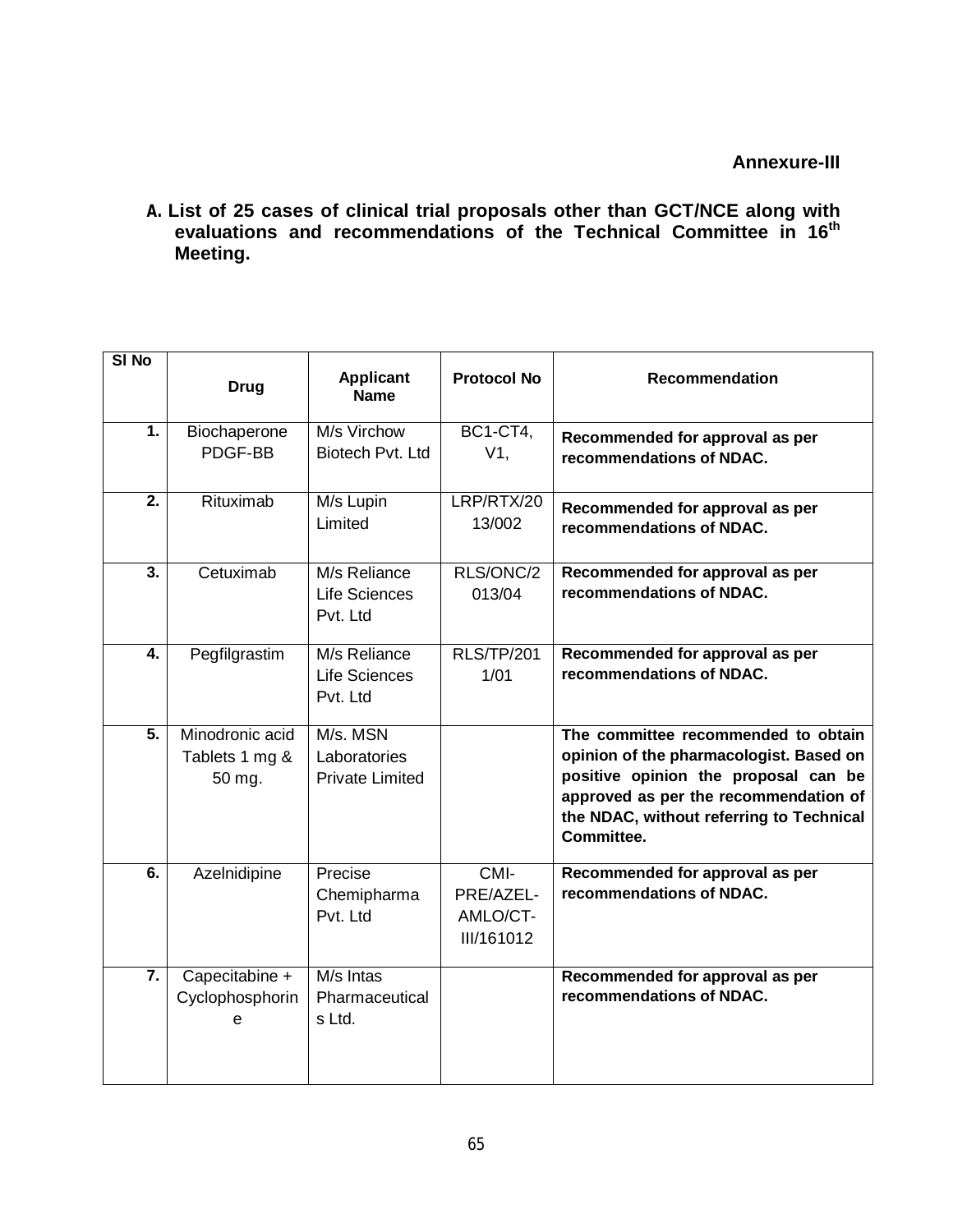| $\overline{\mathbf{8}}$ . | Vero-cell culture<br>derived<br>Inactivated<br>Japanese<br>Encephalitis<br>Vaccine                              | Biological E.<br>Limited,                          | BECT027/JE<br>V-PIV/CTP-<br>01 | Recommended for approval as per<br>recommendations of NDAC.                                                                                                                                                                |
|---------------------------|-----------------------------------------------------------------------------------------------------------------|----------------------------------------------------|--------------------------------|----------------------------------------------------------------------------------------------------------------------------------------------------------------------------------------------------------------------------|
| 9.                        | <b>ENGERIX-B</b><br>[Hepatitis B<br>vaccine<br>(Recombinant)                                                    | M/s Calcutta<br>School of<br>Tropical<br>Medicine, |                                | Recommended for approval as per<br>recommendations of NDAC.                                                                                                                                                                |
| 10 <sub>1</sub>           | Live Attenuated<br>Tetravalent (G1-<br>G4) Bovine-<br>Human<br>Reassortant<br>Rotavirus<br>Vaccine [BRV-<br>TV] | ShanthaBiotech<br>nics Limited,                    | BRV07                          | Recommended for approval as per<br>recommendations of NDAC.                                                                                                                                                                |
| $\overline{11}$           | Cabazitaxel                                                                                                     | Dr. Raju Titus<br>Chacko                           |                                | Recommended for approval as per<br>recommendations of NDAC. Dr. Raju<br>Titus Chacko did not participate in<br>deliberation of Technical Committee for<br>the proposal.                                                    |
| 12.                       | FUNGISOME -<br>Liposomal<br>Amphotericin B                                                                      | Life Care<br>Innovation                            |                                | Recommended for approval as per<br>recommendations of NDAC.                                                                                                                                                                |
| 13.                       | Saroglitazar<br>(Phase-III)                                                                                     | Cadila<br>Healthcare<br>Limited                    |                                | The committee recommended to obtain<br>opinion of the Endocrinologist. Based<br>on positive opinion the proposal can be<br>approved as per the recommendation of<br>the NDAC, without referring to Technical<br>Committee. |
|                           | 14. Saroglitazar (Pha<br>se-IV)                                                                                 | Cadila<br>Healthcare<br>Limited                    |                                | Recommended for approval as per<br>recommendations of IND.                                                                                                                                                                 |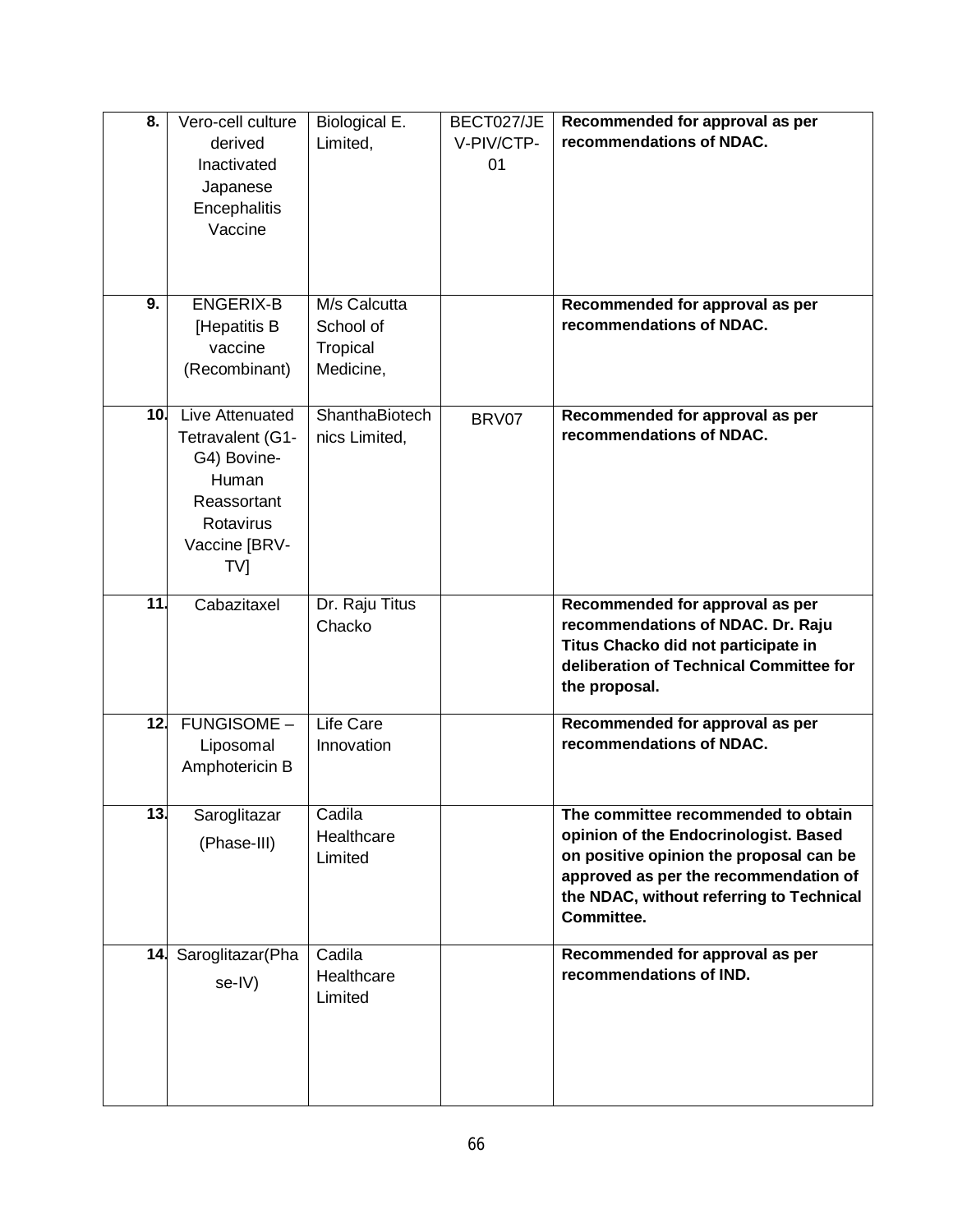| 15.             | <b>Bioactive</b><br>ceramic        | M/s Christian<br>Medical |                        | Recommended for approval as per<br>recommendations of NDAC.                             |
|-----------------|------------------------------------|--------------------------|------------------------|-----------------------------------------------------------------------------------------|
|                 | composite                          | College,                 |                        |                                                                                         |
|                 | (Synthetic bone<br>graft material) | Vellore, Tamil           |                        |                                                                                         |
|                 | loaded with                        | Nadu                     |                        |                                                                                         |
|                 | Autologous<br>Bone marrow          |                          |                        |                                                                                         |
|                 | derived                            |                          |                        |                                                                                         |
|                 | mesenchymal<br>stem cells          |                          |                        |                                                                                         |
|                 | (MSCs).                            |                          |                        |                                                                                         |
|                 | 16. Hydroxychloroqu                | Ipca                     | IPCA/LHCQ/             | Recommended for approval as per                                                         |
|                 | ine Sulfate                        | Laboratories             | PII-12,                | recommendations of NDAC.                                                                |
|                 |                                    | Limited                  |                        |                                                                                         |
|                 | <b>Tablets</b>                     |                          |                        |                                                                                         |
| 17.             | Everolimus/RAD                     | M/s Novartis             | CRAD001AI              | Recommended for approval as per                                                         |
|                 | 001                                | <b>India Limited</b>     | <b>N03T</b>            | recommendations of NDAC.                                                                |
|                 |                                    |                          |                        |                                                                                         |
| 18.             | Foligraf                           | M/s Bharat<br>Serums And | BSV/r-FSH-<br>IMG-2012 | Recommended for approval as per<br>recommendations of NDAC.                             |
|                 |                                    | Vaccines                 |                        |                                                                                         |
|                 |                                    | Limited,                 |                        |                                                                                         |
| 19.             | <b>BVX 20</b>                      | M/s. Biocon              | <b>BVX20-CT1-</b>      | Recommended for approval as per                                                         |
|                 |                                    | Limited                  | $001 - 10$             | recommendations of NDAC.                                                                |
| 20.             | Bevacizumab                        | M/s Intas                | 476-13                 | Recommended for approval as per                                                         |
|                 |                                    | Biopharmaceuti           |                        | recommendations of NDAC.                                                                |
|                 |                                    | cals Ltd                 |                        |                                                                                         |
| $\overline{21}$ | Ranibizumab                        | M/s. Novartis            | CRFB002EI              | Recommended for approval as per                                                         |
|                 |                                    | Healthcare               | N <sub>0</sub> 1       | recommendations of NDAC.                                                                |
|                 |                                    | <b>Private Limited</b>   |                        |                                                                                         |
| 22 <sub>1</sub> | Bevacizumab                        | M/s. Roche               | ML28446                | Recommended for approval as per                                                         |
|                 |                                    | Products (India)         |                        | recommendations of NDAC.                                                                |
|                 |                                    | Pvt Ltd                  |                        |                                                                                         |
| 23.             | Choline chloride                   | Prof S N Gaur            |                        | Recommended that the protocol etc. for                                                  |
|                 |                                    |                          |                        | the conduct of the study by oral route                                                  |
|                 |                                    |                          |                        | should be reviewed and recommended                                                      |
|                 |                                    |                          |                        | by the SEC (NDAC). Dr. S. N Gaur did<br>participate<br>deliberation<br>in.<br>not<br>оf |
|                 |                                    |                          |                        | <b>Technical Committee for the proposal.</b>                                            |
|                 |                                    |                          |                        |                                                                                         |
|                 |                                    |                          |                        |                                                                                         |